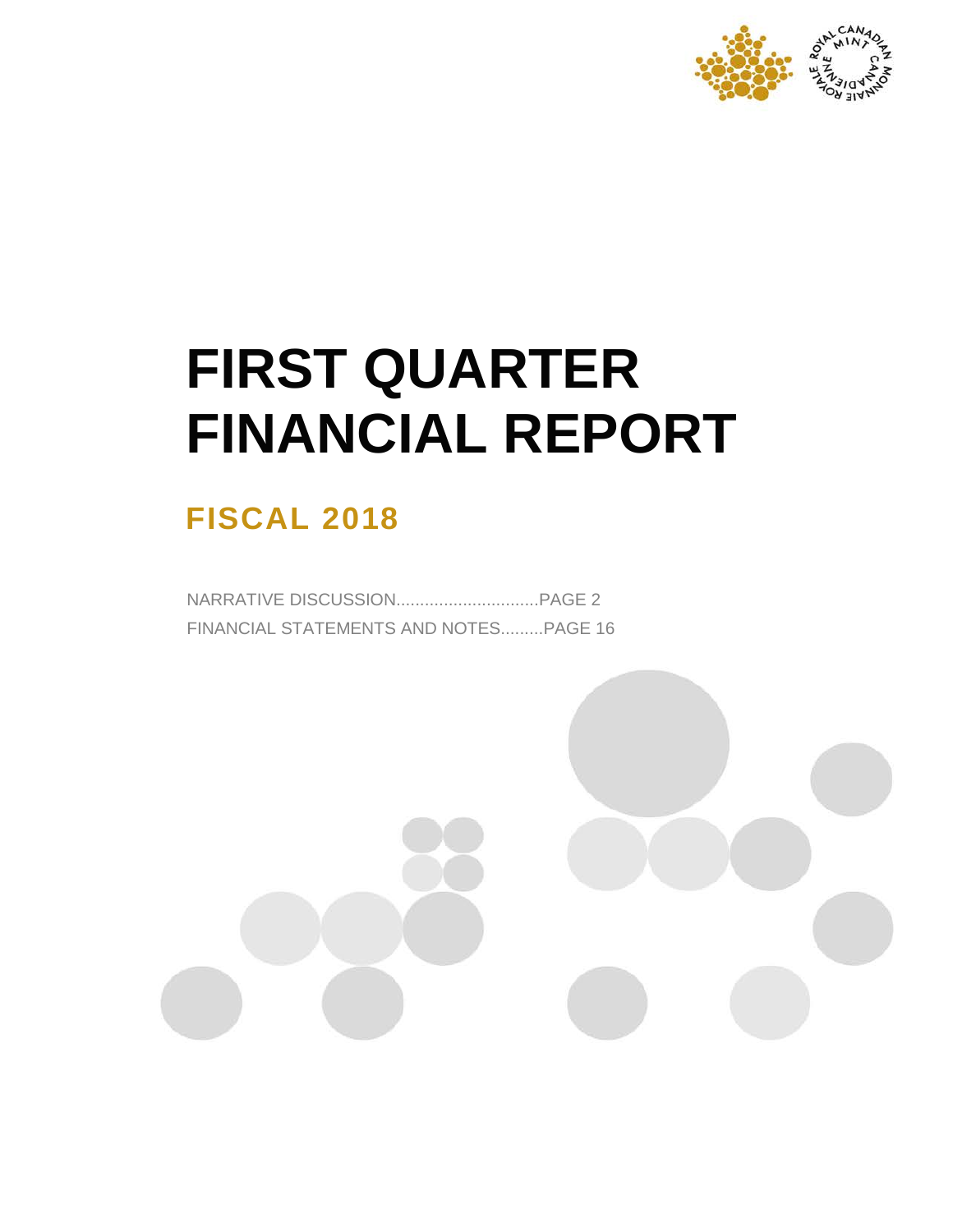13 weeks ended March 31, 2018

# NARRATIVE DISCUSSION

# **BASIS OF PRESENTATION**

The Royal Canadian Mint (the "Mint") has prepared this report as required by section 131.1 of the *Financial Administration Act[1](#page-1-0)* using the standard issued by the Treasury Board of Canada Secretariat. This narrative should be read in conjunction with the unaudited condensed consolidated financial statements.

The Mint has prepared these unaudited condensed consolidated financial statements for the 13 weeks ended March 31, 2018 and April 1, 2017 in compliance with International Financial Reporting Standards (IFRS). Financial results reported in this narrative are presented in Canadian dollars and rounded to the nearest million, unless otherwise noted. The information in this narrative is current to May 29, 2018, unless otherwise noted.

#### **FORWARD LOOKING STATEMENTS**

Readers are advised to refer to the cautionary language included at the end of this narrative when reading any forward-looking statements.

#### **OVERVIEW OF THE BUSINESS**

The Royal Canadian Mint is Canada's national mint. Its core mandate is to produce circulation coins for Canada, manage the supporting distribution system and provide advice to the Government of Canada on all matters related to coinage. It accomplishes this mandate through a world-leading coin distribution network and inventory management system, as well as a high-tech high-volume manufacturing, plating and coining facility in Winnipeg. It is also responsible for safeguarding the integrity of Canada's coinage through ongoing research, development and implementation of increasingly sophisticated security features. The Mint is also responsible for the Alloy Recovery Program (ARP) where older-composition Canadian coins are removed from circulation and replaced by multi-ply plated steel (MPPS) coins, which are more durable and secure. This program also involves the systematic replacement of old alloy coins and international coins ensuring that there is consistency in the market and helping to streamline automated coin acceptance transactions. The Mint's activities also include the

 $\overline{a}$ 

<span id="page-1-0"></span><sup>1</sup> Financial Administration Act, R.S.C., 1985, c. F-11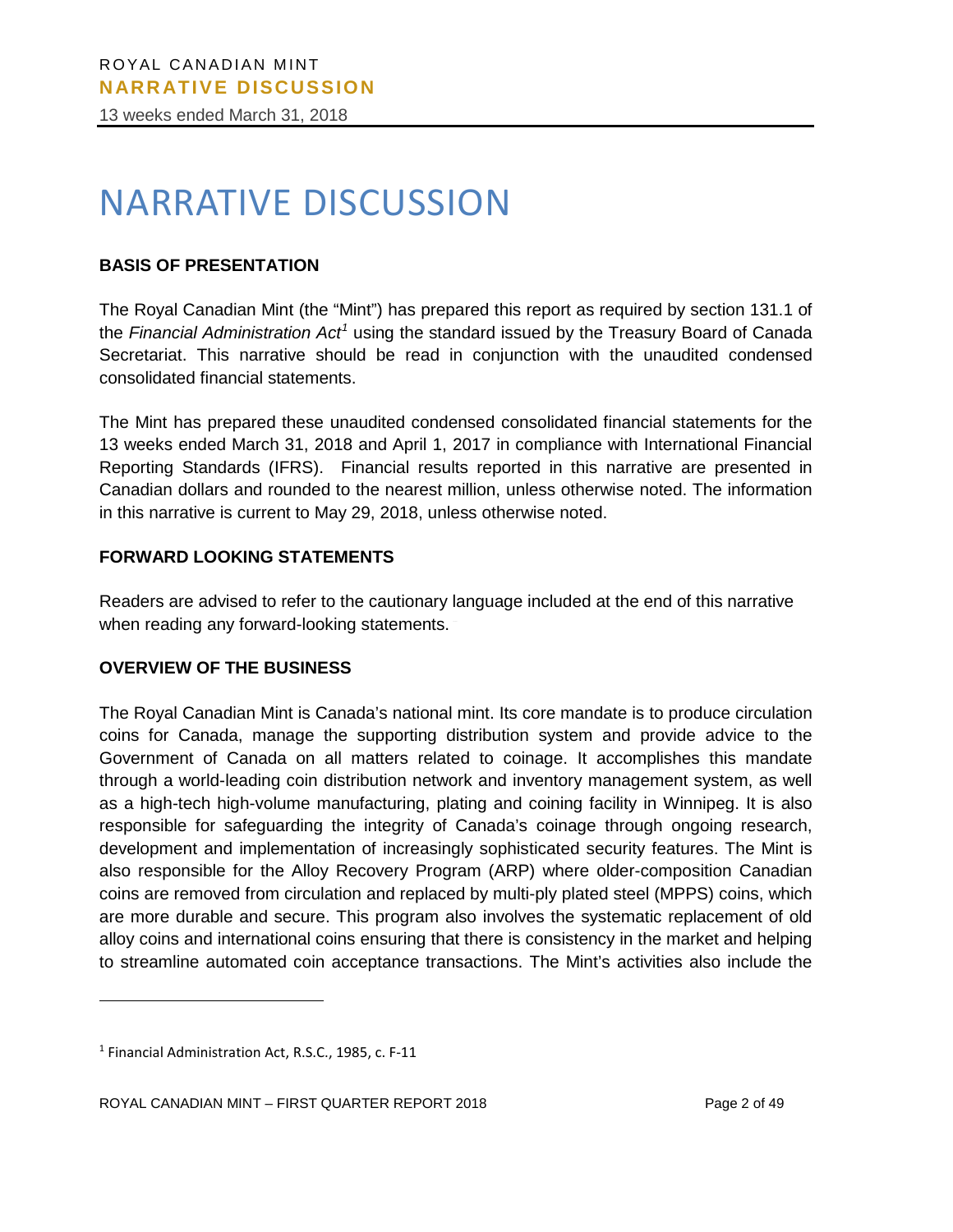13 weeks ended March 31, 2018

provision of minting services to foreign countries, the production and marketing of bullion and related refinery products and services, numismatic coins and medals.

The Foreign Circulation business produces and supplies finished coins, coin blanks and tokens to customers around the world, including central banks, mints, monetary authorities and finance ministries. The Mint also produces high technology dies for international customers, which allows countries to strike their own coins. These contracts leverage the infrastructure and industry-leading expertise in the Mint's Winnipeg manufacturing facility.

The Bullion Products & Services business provides its customers with market-leading precious metal investment coin and bar products, supported by integrated precious metal refining, storage and exchange traded receipts (ETR) capabilities. These products include the Maple Leaf family of gold, silver, palladium and platinum coins, as well as other precious metal products and services for investment and manufacturing purposes. As a market leader in the industry with bullion coins of the highest quality and unprecedented security, the Mint is well positioned to capture a leading share of any increase in demand while sustaining volumes during soft markets. The Canadian Gold and Silver Reserves ETR products listed on the Toronto Stock Exchange allow retail and institutional investors to access precious metals stored at the Mint while reducing Mint lease costs.

Canada and around the world. Due to its world-class designs, the Mint's global leadership in The Numismatics business creates and sells collectible coins and medals to customers in the art and science of minting is consistently recognized with prestigious international awards in large part due to innovative technology enhancements such as holograms, selective plating and vibrant colour that allow the Mint to create unique and compelling products. The Mint's innovation extends to its promotions, as well, which include leading edge messaging and media fostering an expanding reach in Canada.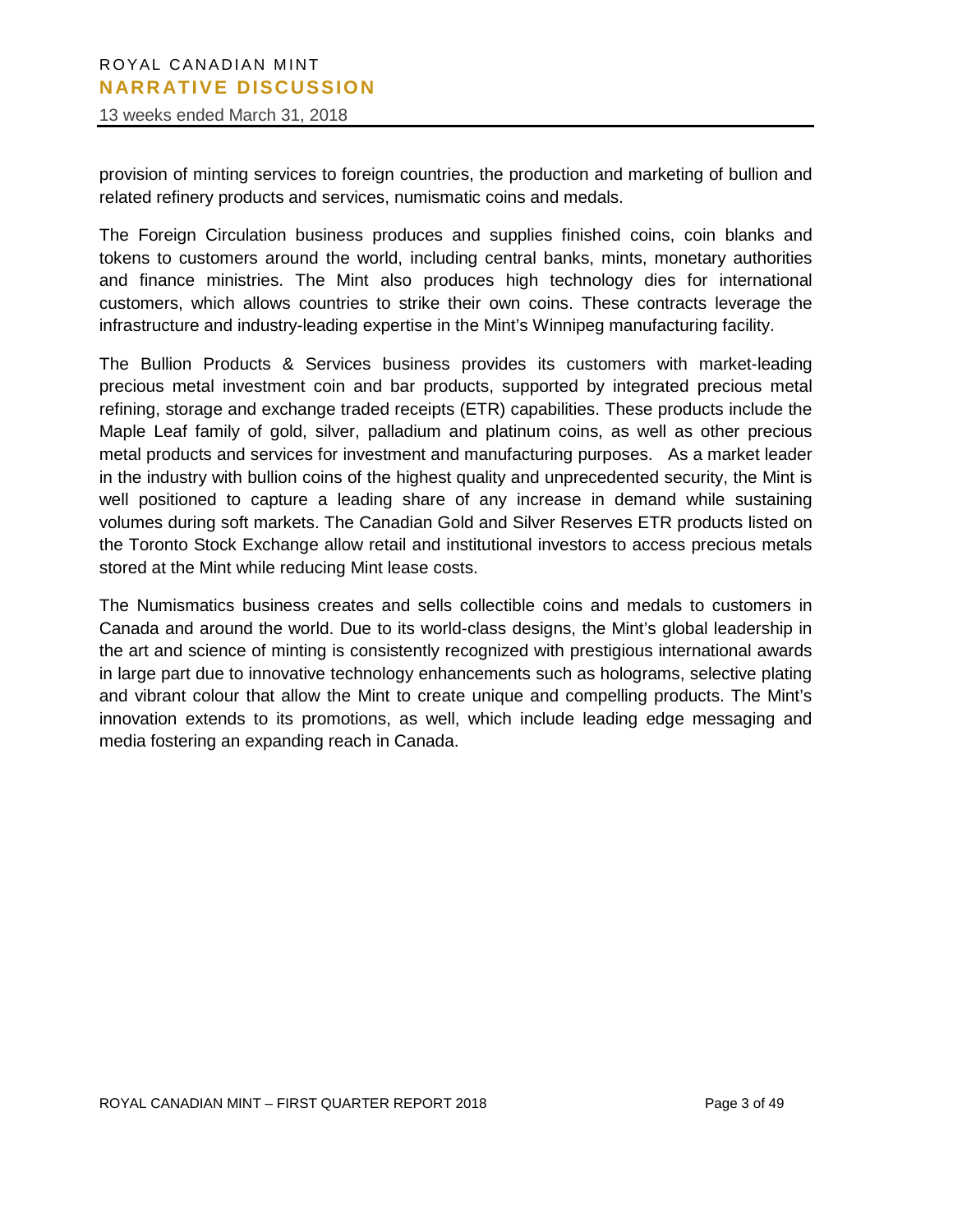13 weeks ended March 31, 2018

#### **SIGNIFICANT CORPORATE EVENTS**

#### **MintShield**

The Mint developed MINTSHIELD™, a proprietary advancement which is applied to every Silver Maple Leaf bullion coin dated 2018 or later and is the world's first and only proven solution for reducing white spots on silver bullion coins. MINTSHIELD™ was launched in February 2018 at the World Money Fair in Berlin, Germany.

#### **Coin of the Year Awards**

The Mint is honoured that its 2016-dated \$20 Fine Silver Coin – *Mother Earth* won the "Most Inspirational Coin" category of the 2018 Krause Publications Coin of the Year awards. This award was presented to the Mint in February 2018 at the World Money Fair in Berlin, Germany.

In addition, our 2017 \$2 *Dance of the Spirits* Coin continues to turn heads. It was recently awarded the title of "Most Technologically Advanced Circulation Coin" at the April 2018 Mint Directors Conference in South Korea. This award is a reminder of how our passion and pride continues to set us apart from the rest as impressive minting innovators.

#### **On-going legal proceedings between the Mint and the Royal Australian Mint**

In December 2017, the Mint launched legal proceedings in Australia against the Royal Australian Mint for the unauthorized use of a patented technology relating to the application of colour or images to metallic surfaces such as coins. The Mint undertakes the steps necessary to protect its unique technologies that distinguish it in the global marketplace. The legal proceedings remain ongoing.

#### **Memorandum of understanding with the Government of Canada and Corporate Plan**

The Mint's memorandum of understanding (MOU) with the Government of Canada expired on December 31, 2017 and negotiations to renew the MOU are progressing well. On May 29, 2018, the Mint's Board of Directors approved the key business terms of the MOU and it is expected that a new MOU will be signed before the end of the second quarter of 2018. The current MOU will remain in effect until the new MOU is signed.

With the substantial conclusion of the MOU negotiations, on May 29, 2018, the Mint's Board of Directors approved a revised 2018-2022 Corporate Plan for submission to the Minister of Finance which included minor updates to the 2018 calendar year financials.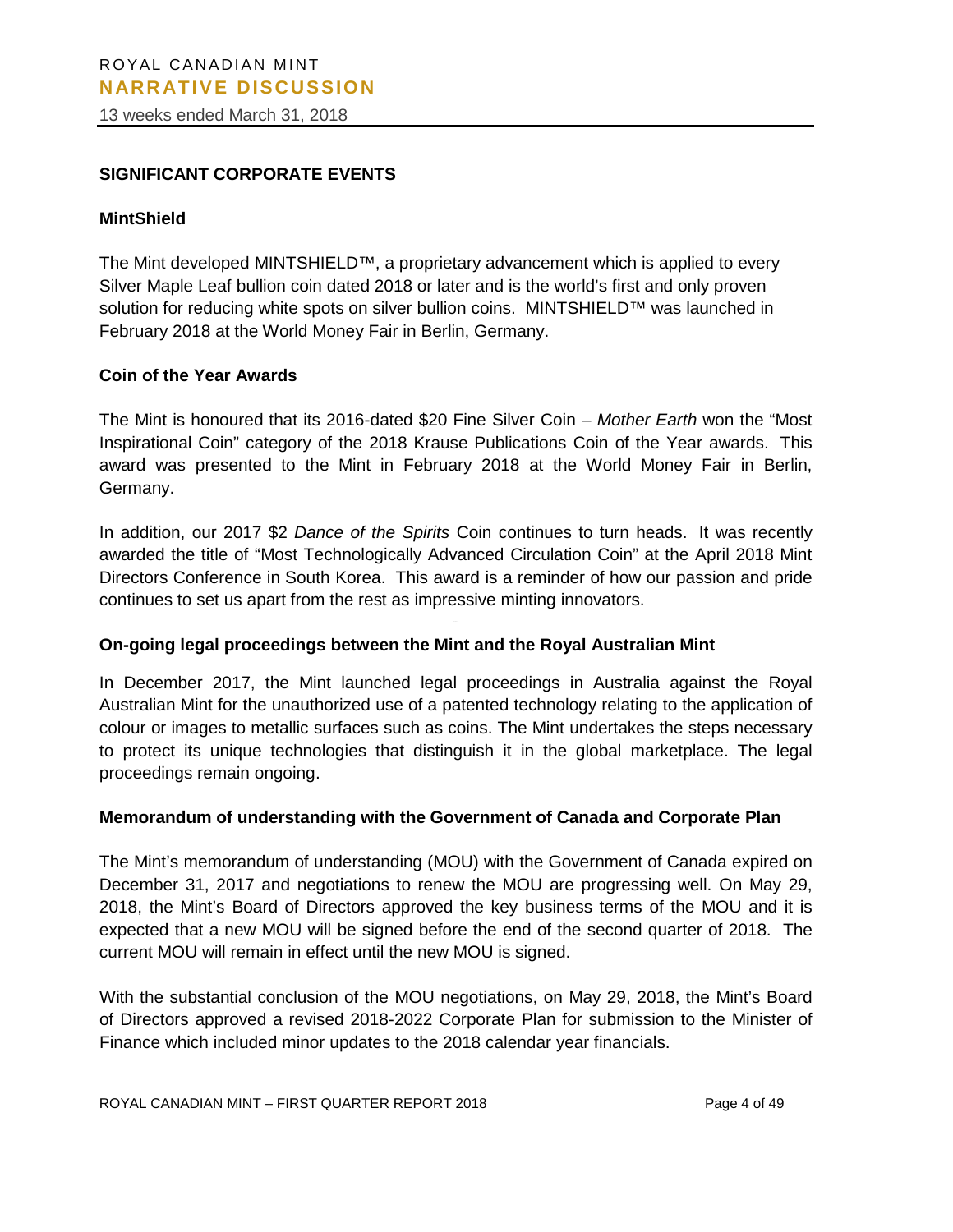13 weeks ended March 31, 2018

#### **Organizational update**

The Mint's President and CEO Sandra Hanington announced her resignation from the Mint effective July 1, 2018. On the recommendation of the Mint's Board of Directors, the Minister of Finance Bill Morneau has confirmed the Mint's CFO and Vice-President of Finance and Administration Jennifer Camelon will serve as interim president and CEO until the Government of Canada appoints a permanent replacement through an open and transparent selection process.

#### **Appointments to and departures from the Royal Canadian Mint Board of Directors**

On May 23, 2018, the Minister of Finance Bill Morneau announced the appointment of Phyllis Clark as Chairperson on the Mint's Board of Directors. The appointment is for five years.

The Mint would like to extend a sincere thank you to Susan Dujmovic, who has served as the Mint's interim chairperson since August 2017 and has served on the Mint's Board of Directors since 2006, for her years of commitment to our success.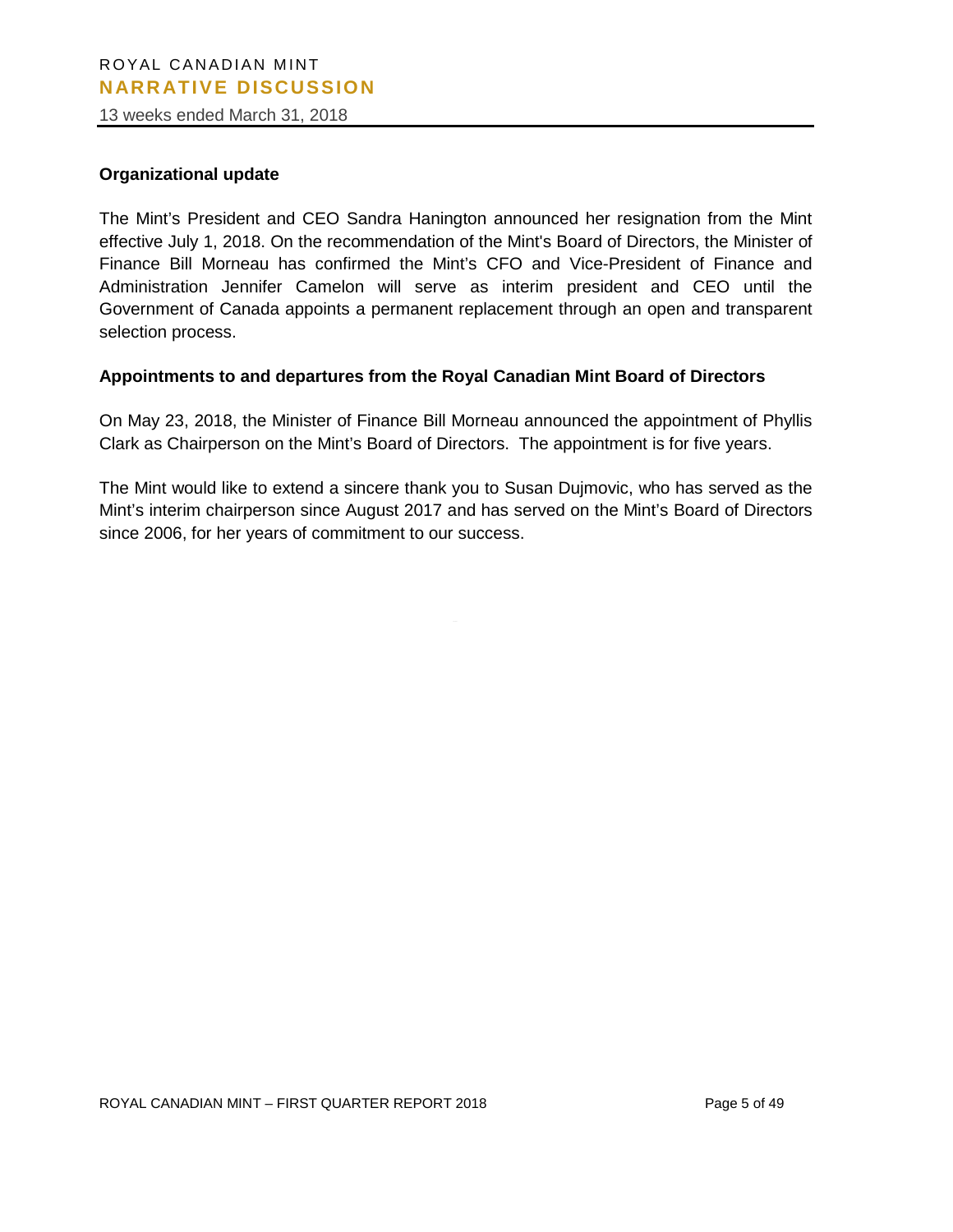13 weeks ended March 31, 2018

#### **OPERATING HIGHLIGHTS AND ANALYSIS OF RESULTS**

To achieve its objectives, the Mint strives to continually improve profitability through prudent financial management and efficient operations. The Mint measures its performance by using metrics meaningful to customers, business partners and employees. The measures below allow the Mint to monitor its capacity to improve performance and create value.

|                                                       | 13 weeks ended |                |    |               |    |           |          |
|-------------------------------------------------------|----------------|----------------|----|---------------|----|-----------|----------|
|                                                       |                | March 31, 2018 |    | April 1, 2017 |    | \$ Change | % Change |
| Revenue                                               | \$             | 340.9          | \$ | 502.8         | \$ | (161.9)   | (32)     |
| Profit before income tax and other items <sup>1</sup> |                | 6.8            |    | 11.9          |    | (5.1)     | (43)     |
| Profit for the period                                 |                | 4.8            |    | 11.1          |    | (6.3)     | (57)     |
| Total assets                                          |                | 376.5          |    | 418.2         |    | (41.7)    | (10)     |
| Working capital                                       |                | 91.5           |    | 118.5         |    | (27.0)    | (23)     |
| Gross profit margin <sup>2</sup>                      |                | 8%             |    | 9%            |    |           |          |
| Pre-tax return on equity <sup>3</sup>                 |                | 6%             |    | 9%            |    |           |          |
| Pre-tax return on assets <sup>3</sup>                 |                | 2%             |    | 4%            |    |           |          |

1 A reconciliation from profit for the period to profit before income tax and other items is included on page 12.

 $2$  Prior year figure has been revised to conform to the current year presentation.

<sup>3</sup> Calculation is based on profit before income tax and other items.

Profit before income taxes and other items for the 13 weeks ended March 31, 2018 decreased 43% to \$6.8 million compared to \$11.9 million during the same period in fiscal year 2017. 2017 results reflected the positive impact of the Mint's highly successful Canada 150 numismatic coin campaigns.

#### **Revenue by business**

|                                      | 13 weeks ended        |     |                            |      |           |      |  |  |  |  |
|--------------------------------------|-----------------------|-----|----------------------------|------|-----------|------|--|--|--|--|
|                                      | <b>March 31, 2018</b> |     | April 1, 2017 <sup>1</sup> |      | \$ Change | %    |  |  |  |  |
| <b>Canadian Circulation</b>          | 22.6                  | - 5 | 24.6                       | - \$ | (2.0)     | (8)  |  |  |  |  |
| <b>Foreign Circulation</b>           | 18.6                  |     | 10.1                       |      | 8.5       | 84   |  |  |  |  |
| <b>Bullion Products and Services</b> | 271.7                 |     | 421.2                      |      | (149.5)   | (35) |  |  |  |  |
| <b>Numismatics</b>                   | 28.0                  |     | 46.9                       |      | (18.9)    | (40) |  |  |  |  |

1 Prior year figures have been reclassified to reflect the grouping of ARP revenue with Canadian Circulation.

ROYAL CANADIAN MINT – FIRST QUARTER REPORT 2018 Page 6 of 49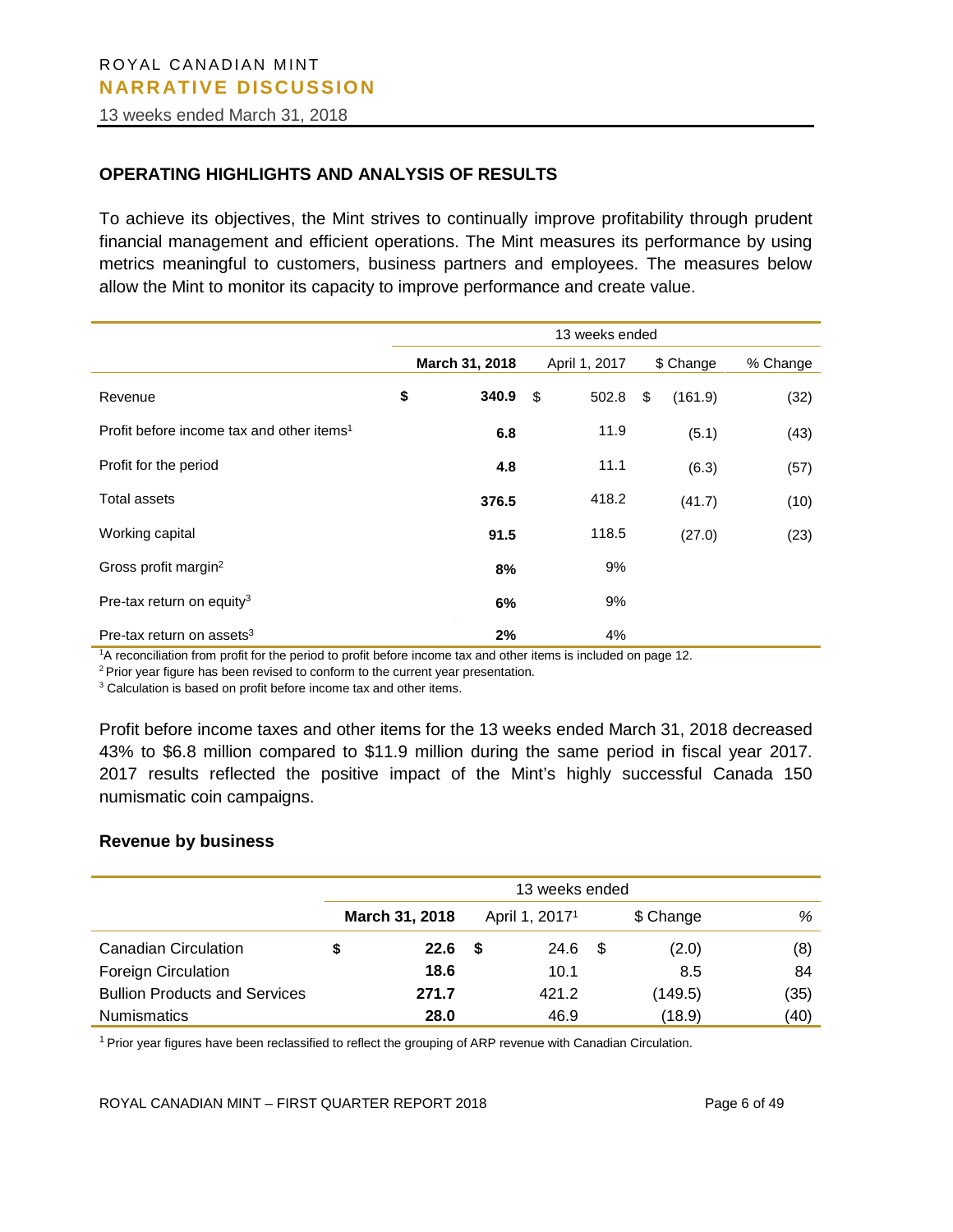13 weeks ended March 31, 2018

#### **Canadian Circulation**

During the 13 weeks ended March 31, 2018, revenues from the Canadian Circulation business decreased by \$2.0 million over the same period in 2017 mainly due to a decrease in the volume of coins sold to the Department of Finance period over period and lower fixed costs billed.

#### **Coin supply**

|                                                 | 13 weeks ended |               |        |      |  |  |
|-------------------------------------------------|----------------|---------------|--------|------|--|--|
| (in millions of coins)                          | March 31, 2018 | April 1, 2017 | Change | %    |  |  |
| Financial institutions deposits                 | 713            | 777           | (64)   | (8)  |  |  |
| Recycled coins                                  | 40             | 45            | (5)    | (11) |  |  |
| Coins sold to financial institutions and others | 19             | 18            |        | 6    |  |  |
| Total coin supply                               | 772            | 840           | (68)   | (8)  |  |  |

2018 compared to 840 million as at April 1, 2017, a decrease of 8% for the 13 weeks ended Demand is met through the three main sources of supply outlined in the above table and is subject to variability across regions of the country and seasonality depending on the time of the year. The net supply for Canadian circulation coins was 772 million coins as at March 31, March 31, 2018, when compared to the same period in 2017. Sales of new coins to financial institutions were comparable to the same period a year ago as the first quarter of the year has minimal demand. Demand seasonality for coinage continues to follow historical patterns with the highest periods being in the summer and winter holidays.

#### **Department of Finance (DOF) Inventory**

|                                                 | As at          |               |        |      |  |  |
|-------------------------------------------------|----------------|---------------|--------|------|--|--|
| (in millions of coins)                          | March 31, 2018 | April 1, 2017 | Change | %    |  |  |
| Opening inventory                               | 382            | 308           | 74     | 24   |  |  |
| Production                                      | 69             | 100           | (31)   | (31) |  |  |
| Coins sold to financial institutions and others | (19)           | (23)          |        | (17) |  |  |
| Ending inventory                                | 432            | 385           | -47    | 12   |  |  |

The Mint actively manages inventory levels in response to changes in demand, financial institution deposits and recycling volumes to ensure coinage demand is met throughout the year. The Mint also works to optimize its logistics operations to reduce overall distribution and storage costs for the Government of Canada. The management of the coinage system was achieved within inventory limits for the 13 weeks ended March 31, 2018 as outlined in the

ROYAL CANADIAN MINT – FIRST QUARTER REPORT 2018 Page 7 of 49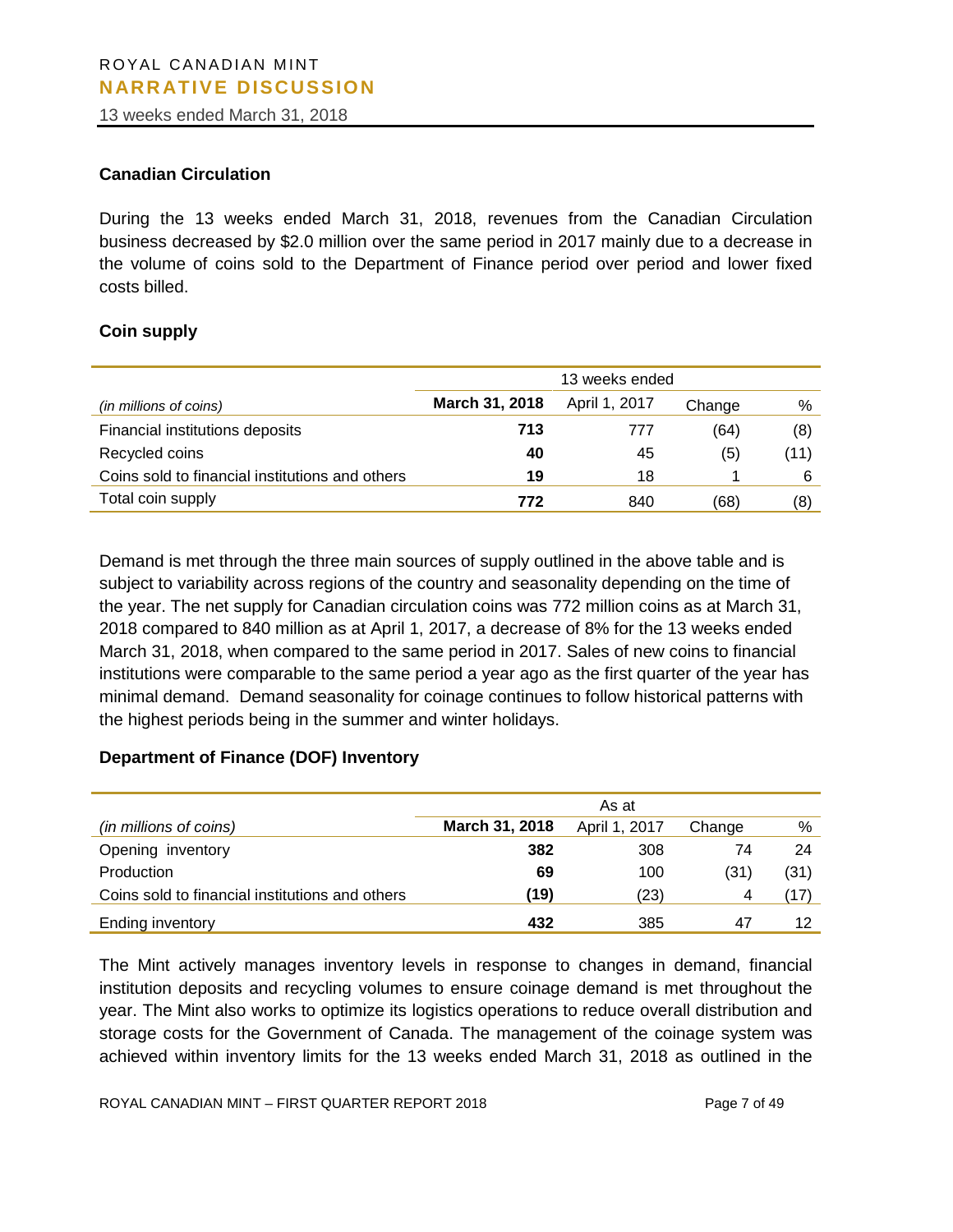13 weeks ended March 31, 2018

Mint's MOU with the Government of Canada. To replenish inventories held on behalf of the Department of Finance, the Mint produced 69 million coins in the first quarter of 2018 compared to 100 million for the same period in 2017.

#### **Foreign Circulation**

Revenue for the Foreign Circulation business increased 84% to \$18.6 million during the 13 weeks ended March 31, 2018 compared to \$10.1 million in the same period in 2017.

Foreign Circulation revenue reflects the shipment of 504.5 million (2017 – 269.7 million) coins and blanks to 6 (2017 – 9) countries during the quarter. During the first quarter of 2018, the Mint secured 3 new production contracts for an aggregate of 238 million coins.

#### **Bullion Products and Services**

|                                | 13 weeks ended |                   |  |               |  |           |      |  |  |  |
|--------------------------------|----------------|-------------------|--|---------------|--|-----------|------|--|--|--|
|                                |                | March 31,<br>2018 |  | April 1, 2017 |  | \$ Change | %    |  |  |  |
| Gross revenue                  |                | 334.1             |  | 551.1         |  | (217.0)   | (39) |  |  |  |
| Less: Customer inventory deals |                | (62.4)            |  | (129.9)       |  | 67.5      | (52) |  |  |  |
| Net revenue                    |                | 271.7             |  | 4212          |  | (149.5)   | (35) |  |  |  |

|                                            | 13 weeks ended |                            |         |      |  |  |
|--------------------------------------------|----------------|----------------------------|---------|------|--|--|
| (thousands of ounces)                      | March 31, 2018 | April 1, 2017 <sup>1</sup> | Change  | %    |  |  |
| Gold                                       | 108.5          | 228.2                      | (119.7) | (52) |  |  |
| Silver                                     | 4,801.8        | 5.015.6                    | (213.8) | (4)  |  |  |
| Gross ounces                               | 4,910.3        | 5,243.8                    | (333.5) | (6)  |  |  |
| Less: ounces from customer inventory deals | (396.1)        | (1,085.5)                  | 689.4   | (64) |  |  |
| Net ounces                                 | 4,514.2        | 4,158.3                    | 355.9   | 9    |  |  |

<sup>1</sup>Prior year figures have been revised to conform to the current year presentation.

Bullion Products and Services net revenues for the 13 weeks ended March 31, 2018 decreased 35% to \$271.7 million from \$421.2 million in the same period in 2017. The decline in revenue is mainly attributable to lower global market demand which impacted sales volumes for gold bullion products. Sales volumes for bullion silver maple leafs increased 16% quarter over quarter mainly due to higher demand in Europe and the Mint's Refinery and Storage Services revenue increased 36% quarter over quarter as these ancillary services continue to expand.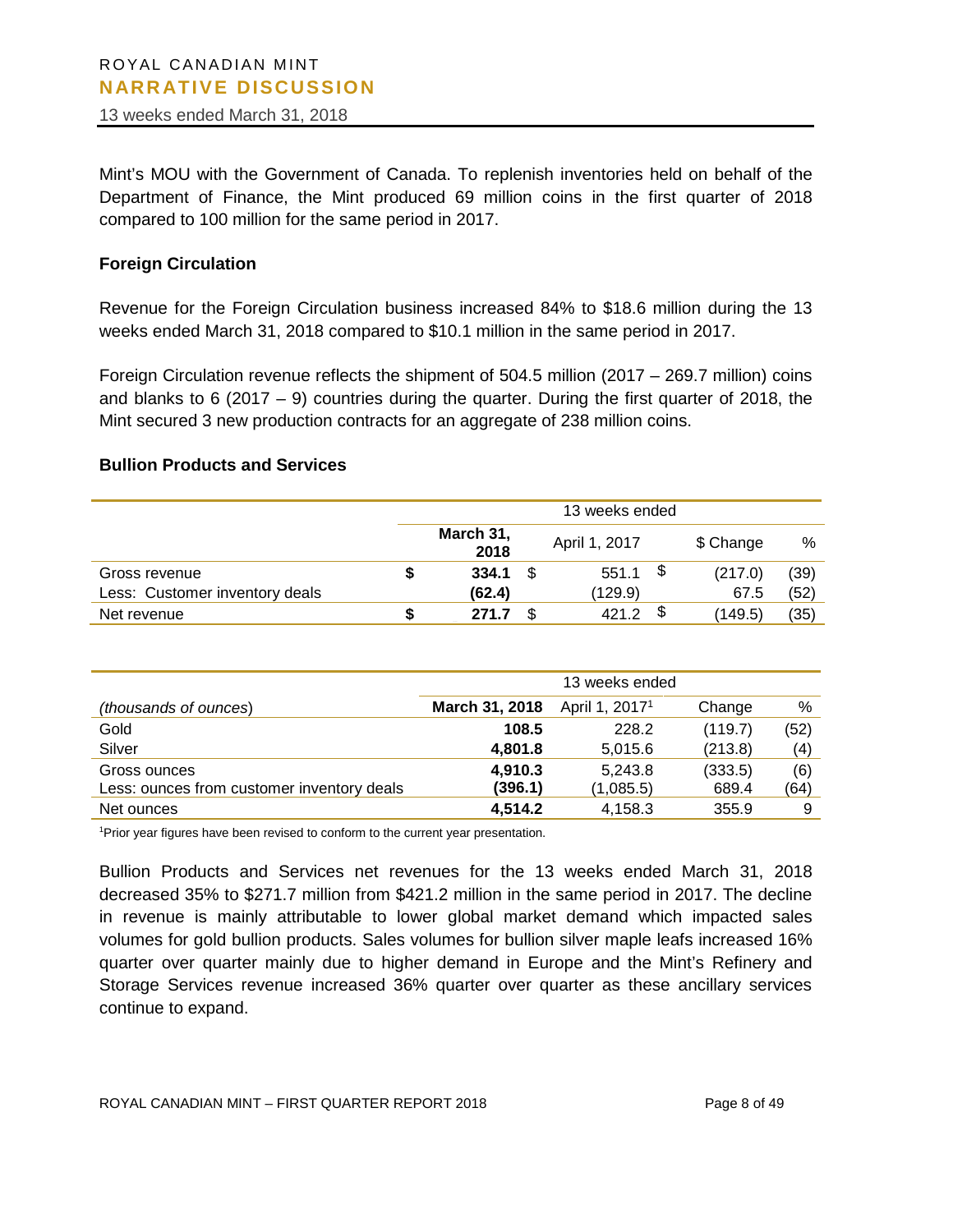13 weeks ended March 31, 2018

#### **Numismatics**

Numismatics revenue decreased 40% to \$28 million during the 13 weeks ended March 31, 2018 from \$46.9 million in the same period of 2017. The decrease in revenue is largely attributable to a decrease in the volume of silver and base metal numismatic products sold in 2018 in comparison to 2017 Numismatic revenue which was supported by the strong Canada 150 campaign.

|                    | 13 weeks ended |                |     |                            |           |          |  |  |  |  |
|--------------------|----------------|----------------|-----|----------------------------|-----------|----------|--|--|--|--|
|                    |                | March 31, 2018 |     | April 1, 2017 <sup>1</sup> | \$ Change | % Change |  |  |  |  |
| Gold               |                | 6.1            | - 5 | 4.8                        | 1.3       | 27       |  |  |  |  |
| Silver             |                | 19.8           |     | 35.1                       | (15.3)    | (44)     |  |  |  |  |
| Non Gold or Silver |                | 2.1            |     | 7.0                        | (4.9)     | (70)     |  |  |  |  |
| Total revenue      |                | 28.0           | \$  | 46.9                       | (18.9)    | (40)     |  |  |  |  |

<sup>1</sup>Prior year figures have been revised to conform to the current year presentation.

During the first quarter of 2018, the Mint released a variety of coins, including a pure silver coin celebrating the 30<sup>th</sup> anniversary of the iconic Silver Maple Leaf (SML) Bullion coin, a pure silver proof set commemorating the 240<sup>th</sup> anniversary of Captain Cook at Nootka Sound, a pure silver convex coin celebrating the 180<sup>th</sup> anniversary of Canadian baseball and an innovative coin and medallion set honouring the 100<sup>th</sup> Anniversary of The Canadian National Institute for the Blind adding braille to a coin for the first time.

#### **Expenses, other income and income tax**

|                                     | 13 weeks ended |       |                            |             |          |  |  |  |
|-------------------------------------|----------------|-------|----------------------------|-------------|----------|--|--|--|
| <b>Expenses (income)</b>            | March 31, 2018 |       | April 1, 2017 <sup>1</sup> | \$ Change   | % Change |  |  |  |
| Cost of sales                       | S              | 313.3 | \$458.7                    | 145.4<br>\$ | 32       |  |  |  |
| Operating expenses:                 |                |       |                            |             |          |  |  |  |
| Marketing and sales                 |                | 8.7   | 11.4                       | 2.7         | 24       |  |  |  |
| Administration                      |                | 13.6  | 16.1                       | 2.5         | 16       |  |  |  |
| Net foreign exchange (gains) losses |                | (2.1) | 1.8                        | 3.9         |          |  |  |  |
| Income tax expense                  |                | 2.6   | 3.7                        | 1.1         |          |  |  |  |

<sup>1</sup>Prior year figures have been revised to conform to the current year presentation.

Cost of sales for the 13 weeks ended March 31, 2018 decreased to \$313.3 million compared to \$458.7 million during the same period in fiscal year 2017.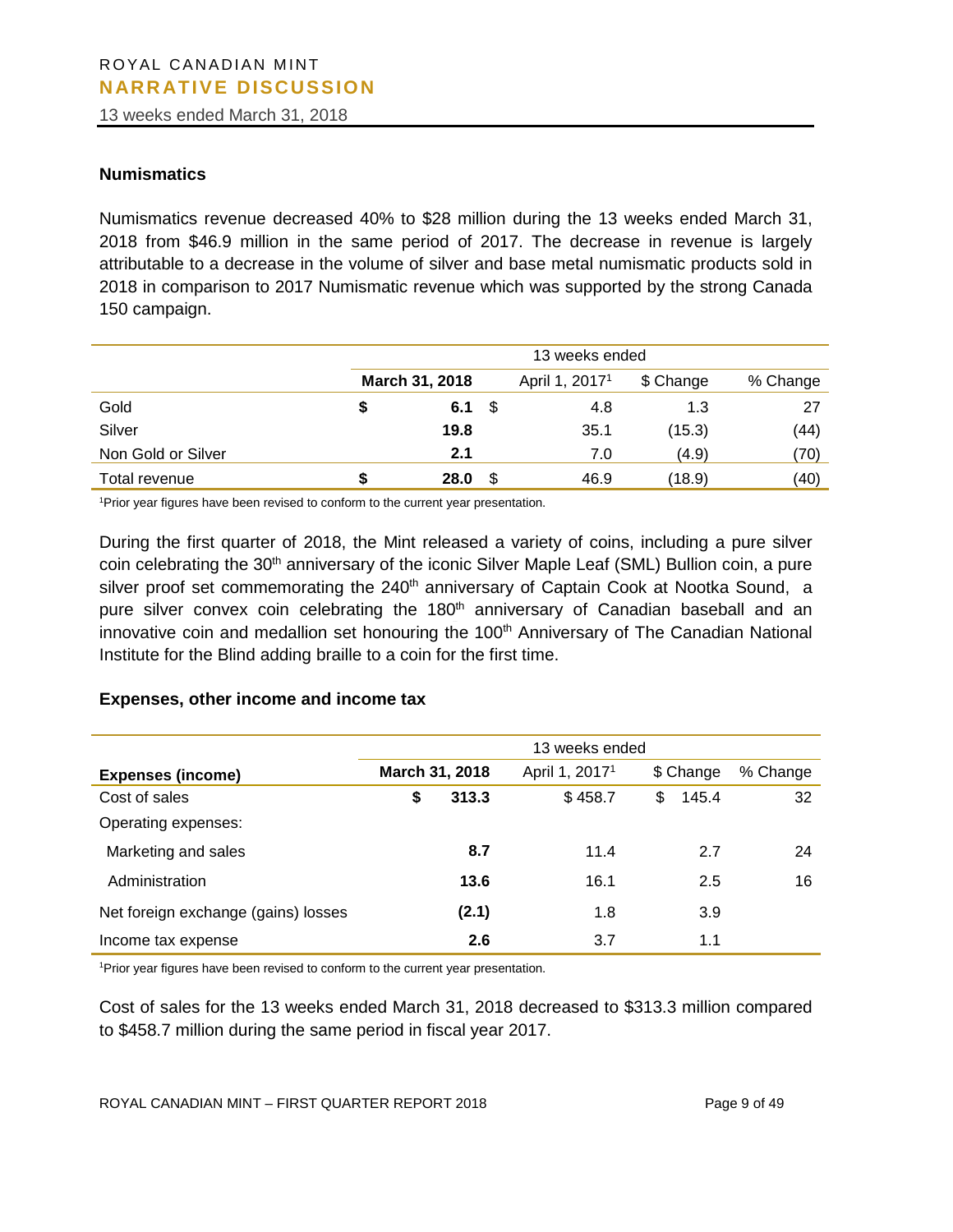13 weeks ended March 31, 2018

The overall decrease in cost of sales is in line with the decrease in Bullion and Numismatic revenues in 2018 due to the lower global market demand for bullion gold products and lower volumes of Numismatic products following the completion of the 2017 Numismatic campaign. The decrease in cost of sales was also attributable to a decrease in the revaluation of the precious metal component of the Face Value redemptions liability due to a decrease in the price of silver in 2018 when compared to the same period in 2017. These decreases are partially offset by an increase in cost of sales for the Foreign Circulation business during the period as contracts were fulfilled during the period.

Operating expenses for the 13 weeks ended March 31, 2018 decreased 19% to \$22.3 million compared to \$27.4 million during the same period in fiscal year 2017. The decrease in administration expenses was largely due to lower consulting costs and lower compensation costs, combined with one-time costs incurred in 2017 attributable to the consolidation of office workspace in Ottawa. The decrease in sales and marketing expenses was largely due to lower advertising and consulting costs.

combined with favourable settlements of foreign exchange derivative contracts. In Net foreign exchange gain increased \$3.9 million for the 13 weeks ended March 31, 2018 when compared to the same period in 2017. The net foreign exchange gain of \$2.1 million in the first quarter of 2018 was mainly due to a weaker Canadian dollar in relation to the U.S. dollar and the resulting positive impact on the translation of the Mint's U.S. dollar balances comparison, the net foreign exchange loss of \$1.8 million in the first quarter of 2017 was largely due to the unfavourable settlement of foreign exchange derivative contracts.

Income tax expense for the 13 weeks ended March 31, 2018 decreased \$1.1 million when compared to the same period in 2017 mainly due to lower income from continuing operations in 2018 compared to previous year.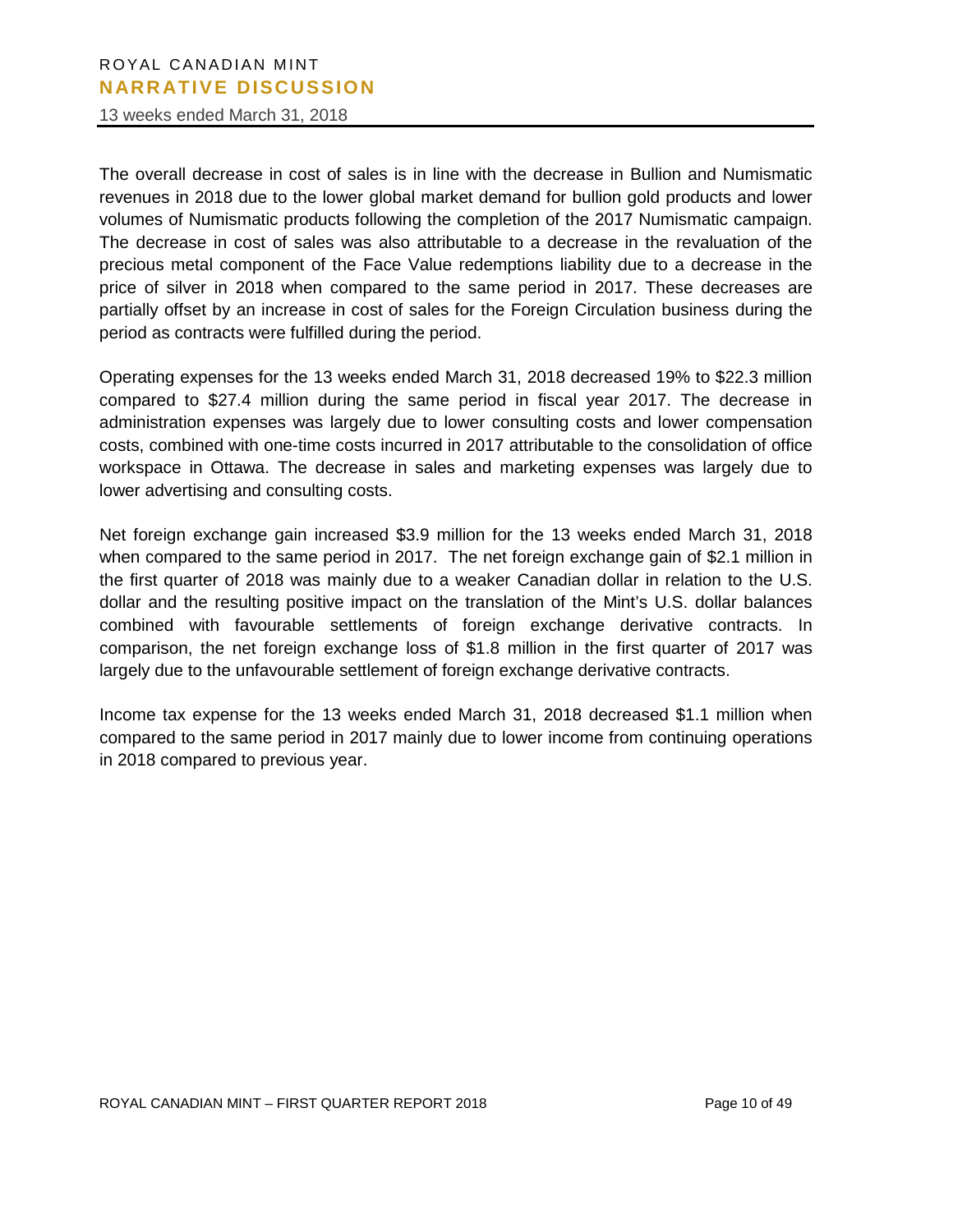13 weeks ended March 31, 2018

# **LIQUIDITY AND CAPITAL RESOURCES**

#### **Cash flows**

|                                        | 13 weeks ended |                            |             |  |  |  |  |  |
|----------------------------------------|----------------|----------------------------|-------------|--|--|--|--|--|
|                                        | March 31, 2018 | April 1, 2017 <sup>1</sup> | \$ Change   |  |  |  |  |  |
| Cash, at the end of the period         | 51.4           | 80.5<br>S                  | (29.1)<br>S |  |  |  |  |  |
| Cash flow used in operating activities | (1.1)          | (1.9)                      | 0.8         |  |  |  |  |  |
| Cash flow used in investing activities | (3.5)          | (3.0)                      | (0.5)       |  |  |  |  |  |
| Cash flow used in financing activities |                | (29.0)                     | 29.0        |  |  |  |  |  |

1 Prior year figures have been revised to conform to the current year presentation as described in Note 19.1 of the unaudited condensed consolidated financial statements for the 13 weeks ended March 31, 2018.

Cash used in operating and investing activities for the 13 weeks ended March 31, 2018 was consistent with the same period in 2017. The capital expenditures in the 13 weeks ended March 31, 2018 primarily related to office modernization and improvements to optimize the Mint's office footprint in Ottawa, as well as upgrades to production equipment.

of Canada as dividend payments will be made on an annual basis, most likely in the fourth The \$29 million decrease in cash used in financing activities for the 13 weeks ended March 31, 2018 as compared to 2017 represented a decrease in dividends paid to the Government quarter of each year, beginning in 2018.

#### **Borrowing facilities**

See note 14 in the December 31, 2017 audited consolidated financial statements for details on the Mint's borrowing facilities. The Mint entered and closed the quarter with total outstanding long term loans of \$19.5 million. The Mint entered and closed the period with a long-term loan-to-equity ratio of 1:7.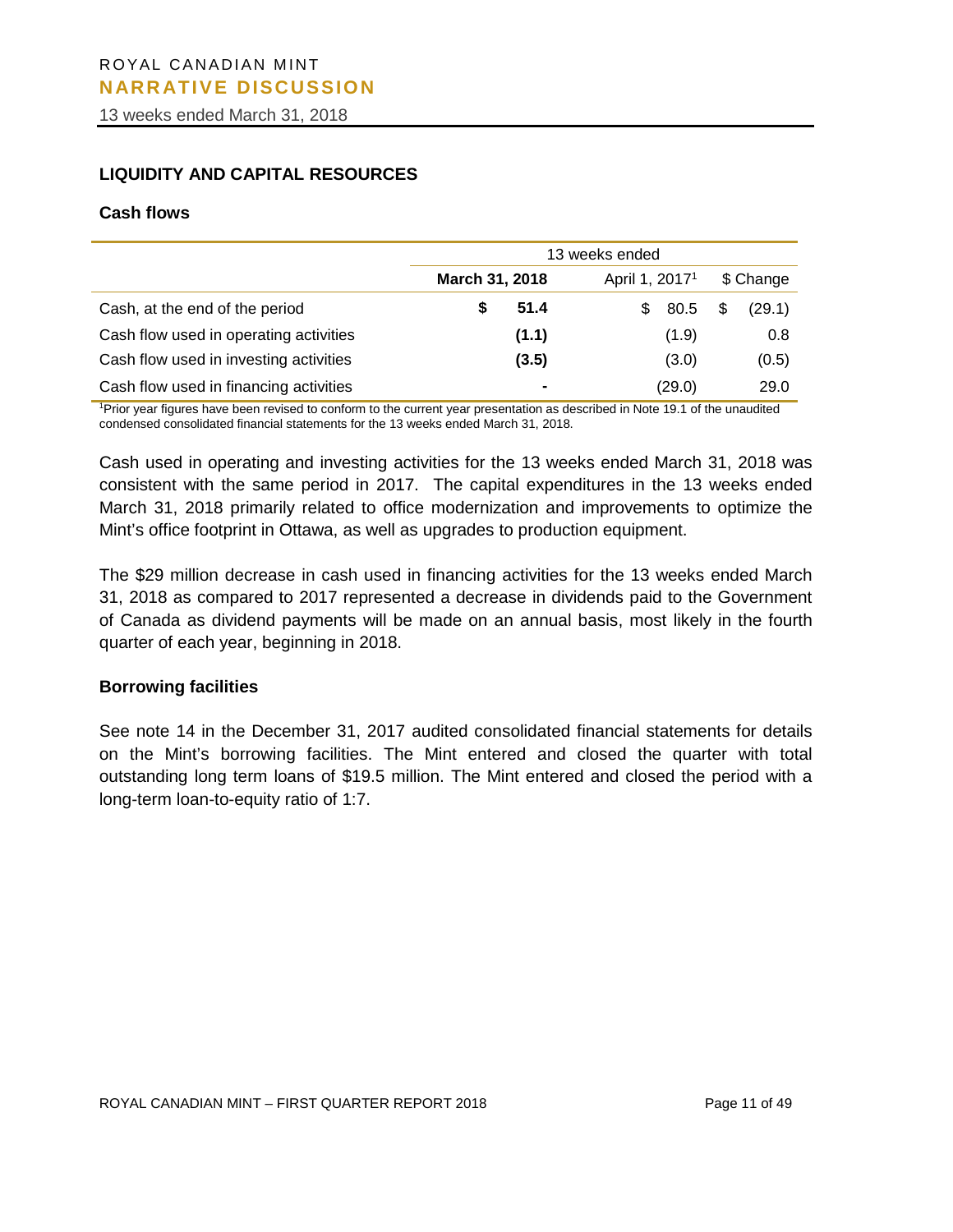13 weeks ended March 31, 2018

# **RECONCILIATION FROM PROFIT FOR THE PERIOD TO PROFIT BEFORE INCOME TAX AND OTHER ITEMS**

A reconciliation from profit for the period to profit before income tax and other items is as follows:

|                                          | 13 weeks ended |   |               |  |  |  |
|------------------------------------------|----------------|---|---------------|--|--|--|
|                                          | March 31, 2018 |   | April 1, 2017 |  |  |  |
| Profit for the period                    | 4.8<br>\$      | S | 11.1          |  |  |  |
| Add (deduct):                            |                |   |               |  |  |  |
| Income tax expense                       | 2.6            |   | 3.7           |  |  |  |
| Net foreign exchange (gain) loss         | (2.1)          |   | 1.8           |  |  |  |
| FV Revaluation <sup>1</sup>              | 1.5            |   | (4.7)         |  |  |  |
| Profit before income tax and other items | 6.8            |   | 11.9          |  |  |  |

<sup>1</sup> Face Value revaluation is the non-cash impact of the change in the valuation of the precious metal component of the liability for Face Value redemptions.

# **RISKS TO PERFORMANCE**

Management considers risks and opportunities at all levels of decision making. The Mint's performance is influenced by many factors, including: economic conditions, financial and commodity market volatility, and competitive pressures. Also, as a Crown corporation governed under a legislative framework, the Mint's performance could be impacted by changes to Government of Canada objectives or to the directions given by governing bodies.

A register of key corporate risks is maintained, together with a series of operational risk registers covering each of the Mint's business/support areas, as part of the Mint's enterprise risk management process. These registers are updated regularly and evolve as new risks are identified and existing ones are mitigated to a level acceptable to management.

The key corporate level risks that could materially impact the Mint's ability to achieve its strategy are identified in the Mint's 2017 Annual Report. There have been no material changes to the key corporate level risks since the filing of the 2017 Annual Report.

# **CRITICAL ACCOUNTING ESTIMATES, ADOPTION OF NEW ACCOUNTING STANDARDS AND ACCOUNTING POLICY DEVELOPMENTS**

See note 3 in the audited consolidated financial statements for the year ended December 31, 2017 for a discussion of critical accounting estimates, as well as notes 3 and 5 in the accompanying unaudited condensed consolidated financial statements for the 13 weeks ended March 31, 2018 for a discussion of changes to accounting policies and adoption of new accounting standards.

ROYAL CANADIAN MINT – FIRST QUARTER REPORT 2018 Page 12 of 49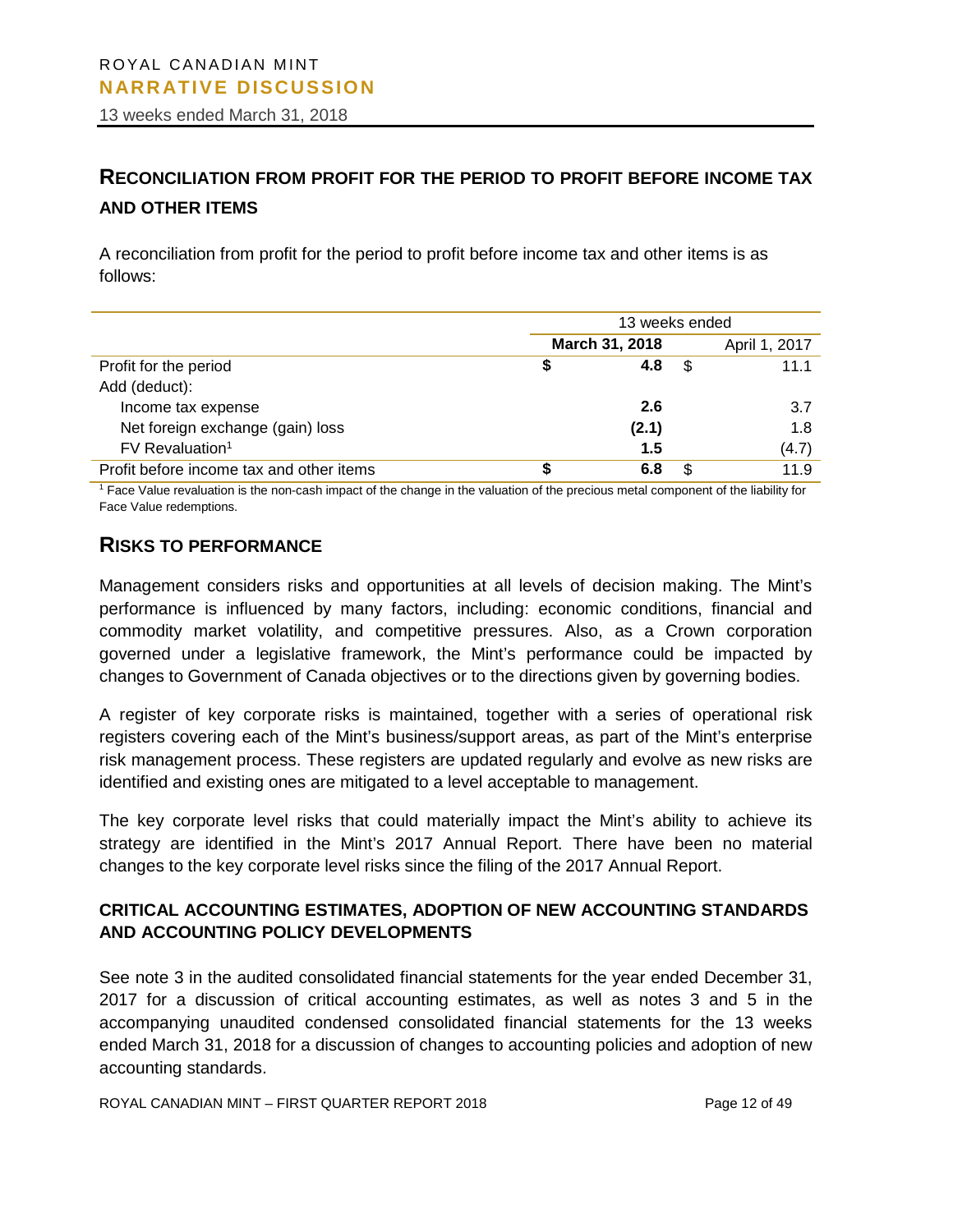13 weeks ended March 31, 2018

#### **OUTLOOK**

Demand seasonality for coinage continues to follow historical patterns with the highest periods being in the summer and winter holidays. Canada continues to be a leader in epayment adoption and as such has already experienced a decline in demand for Canadian Circulation coins. With that in mind, it is expected that demand will continue to decline modestly for the foreseeable future. The Mint anticipates one commemorative coin will be approved for 2018.

The Mint has strong contracted business for its Foreign Circulation business in 2018. Over the next 12 months, Central Banks are expected to issue tenders for over 5 billion nickel plated steel coins and coin blanks. The Mint anticipates continued profitable utilization of its Winnipeg assets.

Global demand for gold and silver bullion in 2018 is expected to remain at a low level and the Mint is continuing to carefully manage operating costs to mitigate the impact of uncertainty in the bullion market. The Mint continues to focus on customer strategies and product differentiation, like MINTSHIELD™, in support of its strong market share. 2018 is expected to be a strong year for the Mint's Refining and Storage ancillary services.

also fostered innovation in products and promotion that will drive success in future years. In Canada 150 was instrumental in fuelling the growth in Numismatic revenues in 2017, but has addition to the value provided by the attraction of over 140,000 new customers in 2017, the 2018 Numismatics plan is focused on foundational changes to the Mint's customer acquisition and retention strategies including leading edge use of digital media, targeting and insight driven messaging. This trajectory of innovation and strong analytics, will continue throughout 2018 and beyond.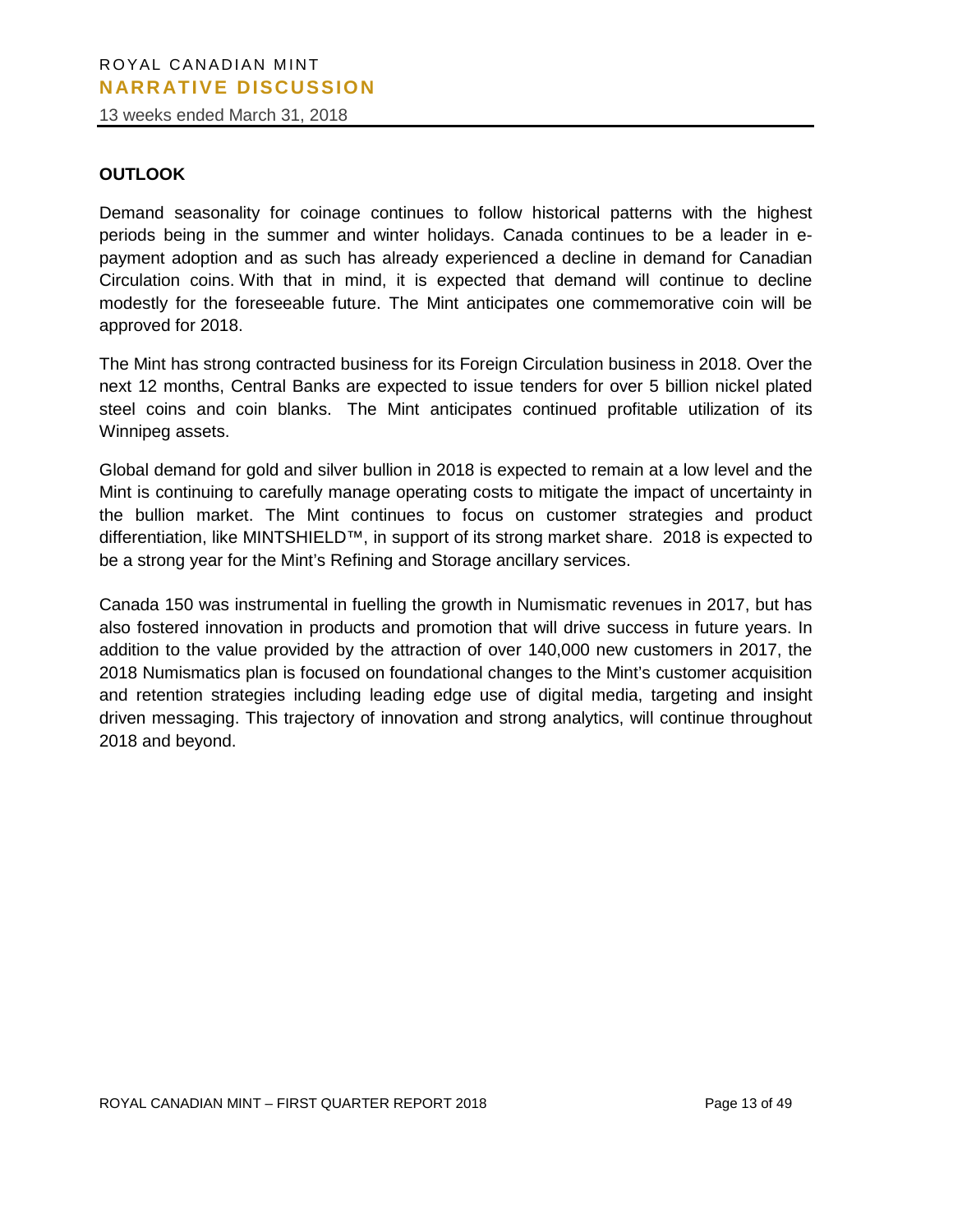13 weeks ended March 31, 2018

#### **FORWARD LOOKING STATEMENTS**

The unaudited condensed consolidated financial statements and the narrative, contain forward-looking statements that reflect management's expectations regarding the Mint's objectives, plans, strategies, future growth, results of operations, performance and business prospects and opportunities. Forward-looking statements are typically identified by words or phrases such as "plans", "anticipates", "expects", "believes", "estimates", "intends", and other similar expressions. These forward-looking statements are not facts, but only estimates regarding expected growth, results of operations, performance, business prospects and opportunities (assumptions). While management considers these assumptions to be reasonable based on available information, they may prove to be incorrect. These estimates of future results are subject to a number of risks, uncertainties and other factors that could cause actual results to differ materially from what the Mint expects. These risks, uncertainties and other factors include, but are not limited to, those risks and uncertainties set forth above in the Risks to Performance, as well as in Note 9 – Financial Instruments and Financial Risk Management to the Mint's unaudited condensed consolidated financial statements.

may not be appropriate for any other purpose. Furthermore, future-oriented financial To the extent the Mint provides future-oriented financial information or a financial outlook, such as future growth and financial performance, the Mint is providing this information for the purpose of describing its expectations. Therefore, readers are cautioned that this information information and financial outlooks, as with forward-looking information generally, are based on the assumptions and subject to the risks.

Readers are urged to consider these factors carefully when evaluating these forward-looking statements. In light of these assumptions and risks, the events predicted in these forwardlooking statements may not occur. The Mint cannot assure that projected results or events will be achieved. Accordingly, readers are cautioned not to place undue reliance on the forward-looking statements.

The forward-looking statements included in the unaudited condensed consolidated financial statements and narrative are made only as of May 29, 2018, and the Mint does not undertake to publicly update these statements to reflect new information, future events or changes in circumstances or for any other reason after this date.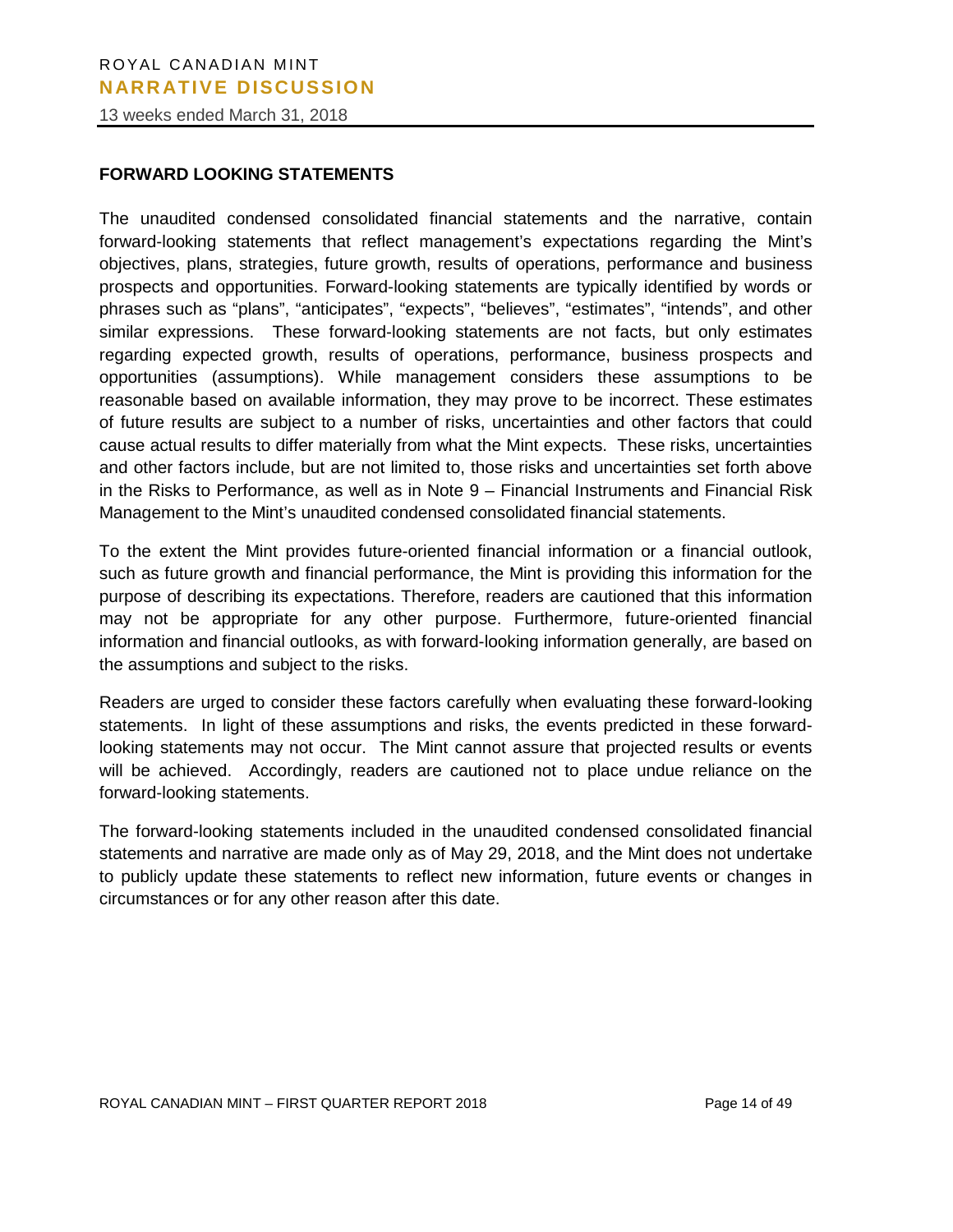#### **Statement of Management Responsibility by Senior Officials**

Management is responsible for the preparation and fair presentation of these unaudited condensed consolidated financial statements in accordance with *IAS 34 Interim Financial Reporting* and requirements in the Treasury Board of Canada *Standard on Quarterly Financial Reports for Crown Corporations* and for such internal controls as management determines are necessary to enable the preparation of condensed consolidated financial statements that are free from material misstatement. Management is also responsible for ensuring all other information in this quarterly financial report is consistent, where appropriate, with the unaudited condensed consolidated financial statements.

To the best of our knowledge, these unaudited condensed consolidated financial statements present fairly, in all material respects, the financial position, results of operations and cash flows of the Royal Canadian Mint, as at the date of and for the periods presented in the unaudited condensed consolidated financial statements.

Sandra L. Hanington Jennifer Camelon, CPA, CA President and Chief Executive Officer Chief Financial Officer and

Canclon

*Vice-President, Finance and Administration*

Ottawa, Canada May 29, 2018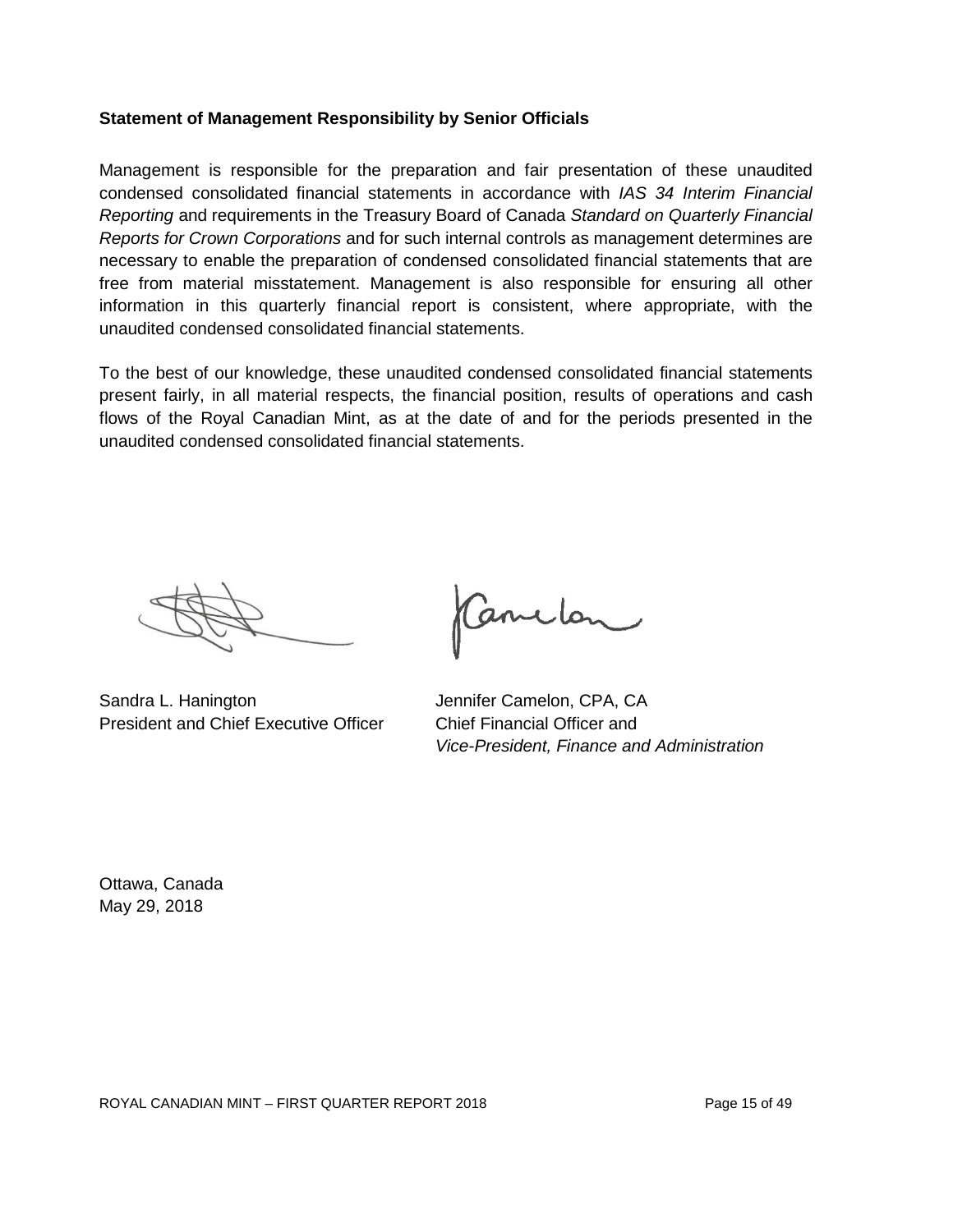# **ROYAL CANADIAN MINT CONDENSED CONSOLIDATED STATEMENT OF FINANCIAL POSITION Unaudited (CAD\$ thousands)**

|                                                 |              |                | As at |                   |
|-------------------------------------------------|--------------|----------------|-------|-------------------|
|                                                 | <b>Notes</b> | March 31, 2018 |       | December 31, 2017 |
| <b>Current Assets</b>                           |              |                |       |                   |
| Cash                                            |              | \$<br>51,412   | \$    | 56,268            |
| Accounts receivable                             | 6            | 21,937         |       | 16,787            |
| Prepaid expenses                                |              | 5,375          |       | 3,615             |
| Income taxes receivable                         |              | 4,093          |       | 4,246             |
| Inventories                                     | 7            | 70,647         |       | 85,455            |
| Contract assets                                 | 8            | 13,897         |       |                   |
| Derivative financial assets                     | 9            | 37             |       | 361               |
| Total current assets                            |              | 167,398        |       | 166,732           |
| <b>Non-current assets</b>                       |              |                |       |                   |
| Prepaid expenses                                |              | 1,855          |       | 2,336             |
| Derivative financial assets                     | 9            | 140            |       | 111               |
| Deferred income tax assets                      |              | 32,249         |       | 32,379            |
| Property, plant and equipment                   | 10           | 165,509        |       | 166,071           |
| Investment property                             |              | 236            |       | 236               |
| Intangible assets                               | 10           | 9,136          |       | 9,930             |
| Total non-current assets                        |              | 209,125        |       | 211,063           |
| <b>Total assets</b>                             |              | \$<br>376,523  | \$    | 377,795           |
| <b>Current Liabilities</b>                      |              |                |       |                   |
| Accounts payable and accrued liabilities        | 12           | \$<br>52,794   | \$    | 60,803            |
| Loans payable                                   |              | 7,515          |       | 7,507             |
| Face Value redemptions                          | 11           | 1,451          |       | 1,789             |
| Deferred revenue                                |              | 3,043          |       | 11,013            |
| <b>Contract liabilities</b>                     | 8            | 6,739          |       |                   |
| Employee benefits                               |              | 2,891          |       | 2,874             |
| Derivative financial liabilities                | 9            | 1,074          |       | 597               |
| Income taxes payable                            |              | 387            |       |                   |
| <b>Total current liabilities</b>                |              | 75,894         |       | 84,583            |
| <b>Non-current liabilities</b>                  |              |                |       |                   |
| Accounts payable and accrued liabilities        | 12           | 2,153          |       | 1,881             |
| Loans payable                                   |              | 11,993         |       | 11,994            |
| Face Value redemptions                          | 11           | 139,634        |       | 139,346           |
| Employee benefits                               |              | 11,765         |       | 11,765            |
| Total non-current liabilities                   |              | 165,545        |       | 164,986           |
| <b>Total liabilities</b>                        |              | 241,439        |       | 249,569           |
| <b>Shareholder's equity</b>                     |              |                |       |                   |
| Share capital (authorized and issued 4,000 non- |              |                |       |                   |
| transferable shares)                            |              | 40,000         |       | 40,000            |
| Retained earnings                               |              | 94,954         |       | 88,127            |
| Accumulated other comprehensive income          |              | 130            |       | 99                |
| <b>Total shareholder's equity</b>               |              | 135,084        |       | 128,226           |
| Total liabilities and shareholder's equity      |              | \$<br>376,523  | \$    | 377,795           |

Commitments, contingencies and guarantees (Note 21)

The accompanying notes are an integral part of these condensed consolidated financial statements.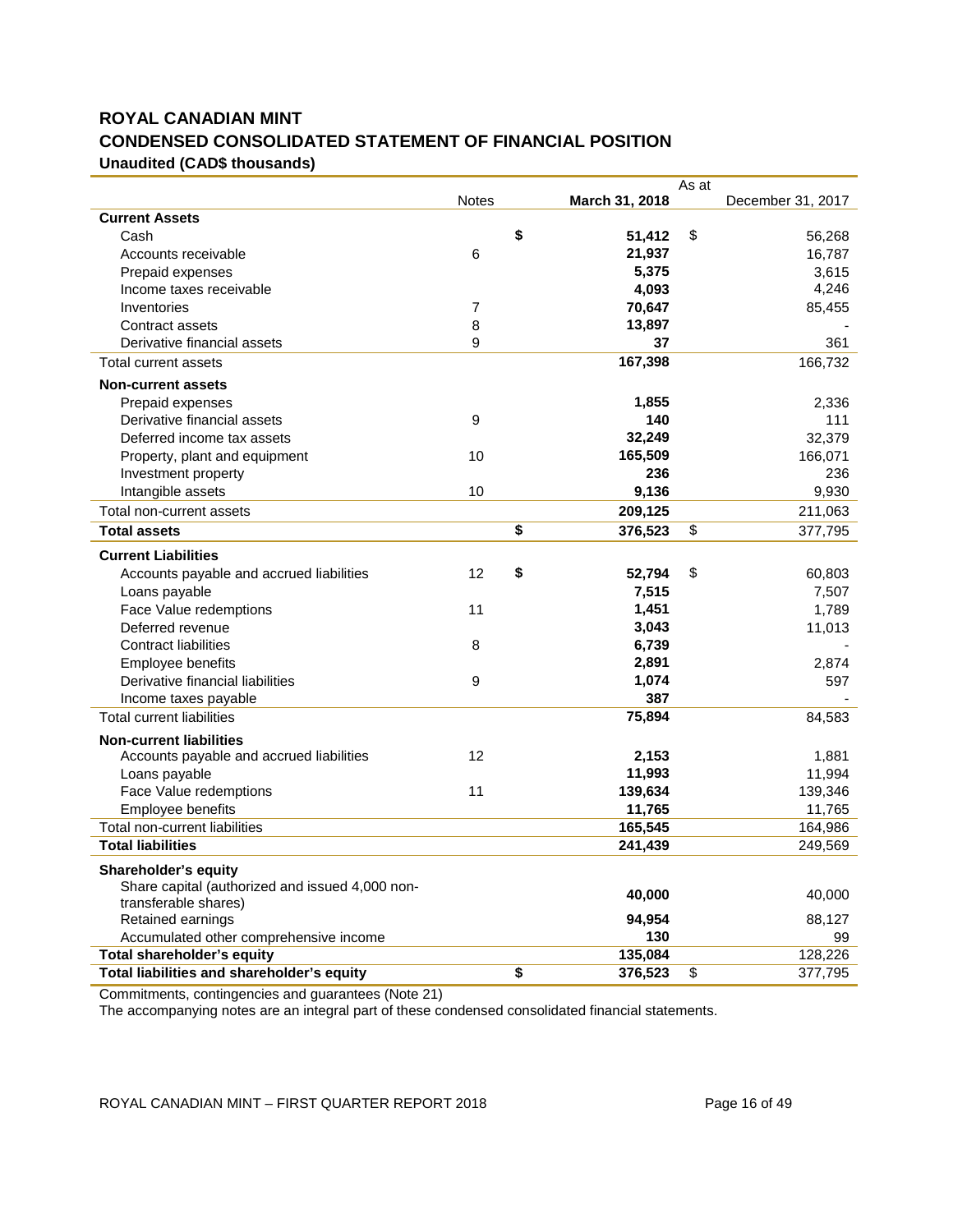# **ROYAL CANADIAN MINT CONDENSED CONSOLIDATED STATEMENT OF COMPREHENSIVE INCOME Unaudited (CAD\$ thousands)**

|                                                         |              | 13 weeks ended |                |    |               |  |
|---------------------------------------------------------|--------------|----------------|----------------|----|---------------|--|
|                                                         |              |                |                |    | April 1, 2017 |  |
|                                                         | <b>Notes</b> |                | March 31, 2018 |    | (Note 22)     |  |
| Revenue                                                 | 14           | \$             | 340,879        | \$ | 502,750       |  |
| Cost of sales                                           | 15,16        |                | 313,304        |    | 458,686       |  |
| <b>Gross profit</b>                                     |              |                | 27,575         |    | 44,064        |  |
| Marketing and sales expenses                            | 15,16        |                | 8,745          |    | 11,388        |  |
| Administration expenses                                 | 15, 16, 17   |                | 13,612         |    | 16,050        |  |
| <b>Operating expenses</b>                               |              |                | 22,357         |    | 27,438        |  |
|                                                         |              |                |                |    |               |  |
| Net foreign exchange gain (loss)                        |              |                | 2,104          |    | (1,768)       |  |
| <b>Operating profit</b>                                 |              |                | 7,322          |    | 14,858        |  |
| Finance income (costs), net                             |              |                | 109            |    | (7)           |  |
| Other income                                            |              |                | 1              |    |               |  |
| Profit before income tax                                |              |                | 7,432          |    | 14,851        |  |
| Income tax expense                                      | 18           |                | (2,629)        |    | (3,737)       |  |
| Profit for the period                                   |              |                | 4,803          |    | 11,114        |  |
|                                                         |              |                |                |    |               |  |
| Items that will be reclassified subsequently to profit: |              |                |                |    |               |  |
| Net unrealized gains on cash flow hedges                |              |                | 31             |    | 17            |  |
| Other comprehensive income, net of tax                  |              |                | 31             |    | 17            |  |
| <b>Total comprehensive income</b>                       |              | \$             | 4,834          | \$ | 11,131        |  |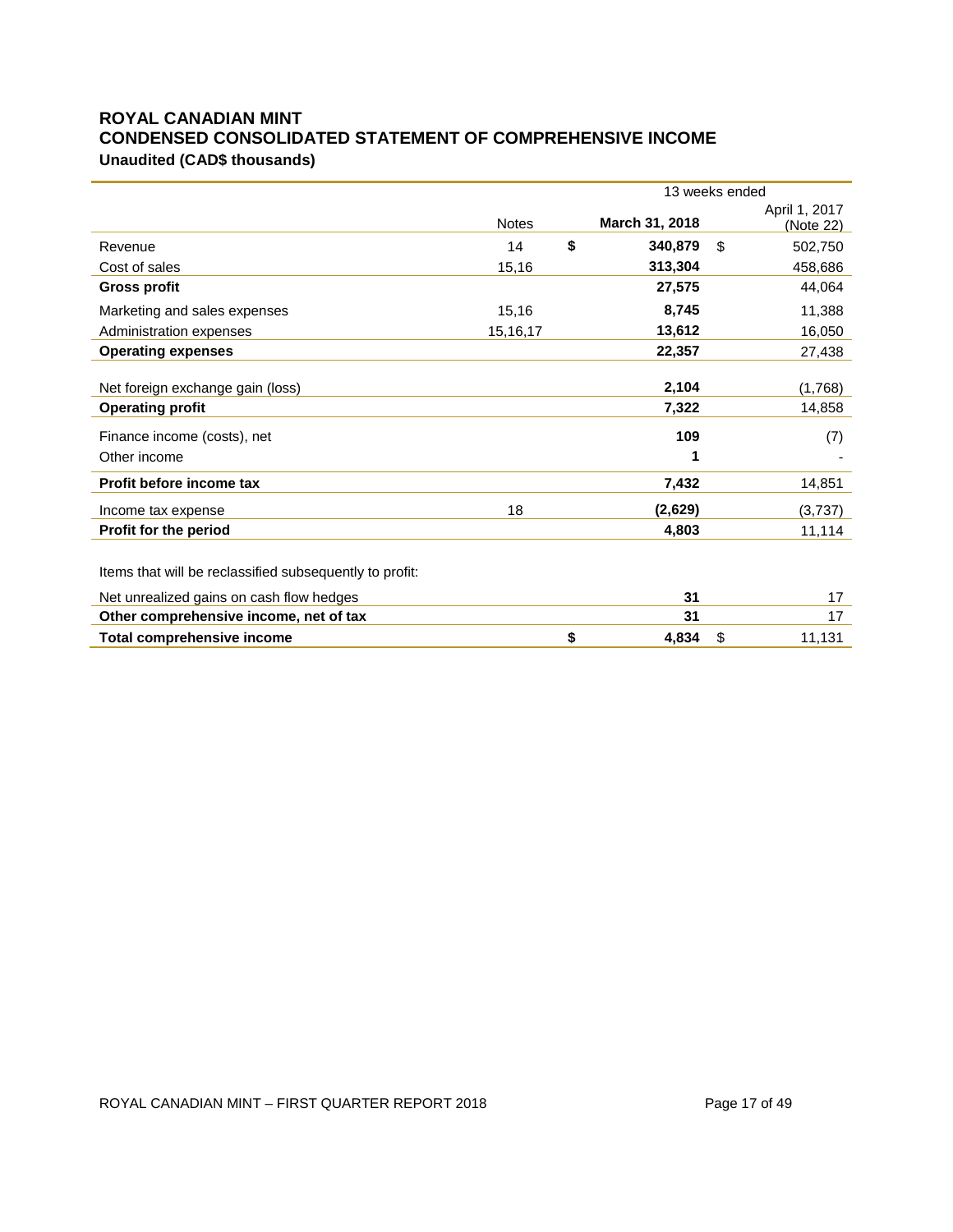# **ROYAL CANADIAN MINT CONDENSED CONSOLIDATED STATEMENT OF CHANGES IN EQUITY Unaudited (CAD\$ thousands)**

#### **13 weeks ended March 31, 2018**

|                                                          | <b>Notes</b> | <b>Share</b><br><b>Capital</b> |    | <b>Retained</b><br>earnings |    | <b>Accumulated other</b><br>comprehensive income<br>(Net gains on cash<br>flow hedges) |     | <b>Total</b> |
|----------------------------------------------------------|--------------|--------------------------------|----|-----------------------------|----|----------------------------------------------------------------------------------------|-----|--------------|
| Balance as at December 31, 2017                          |              | \$40,000                       | \$ | 88,127                      | \$ | 99                                                                                     | \$. | 128,226      |
| Balance as at January 1, 2018, as<br>previously reported |              | 40.000                         |    | 88.127                      |    | 99                                                                                     |     | 128,226      |
| Impact of change in accounting policy                    | 3.1.4        | $\blacksquare$                 |    | 2.024                       |    |                                                                                        |     | 2,024        |
| Adjusted balance as at January 1, 2018                   |              | 40,000                         |    | 90.151                      |    | 99                                                                                     |     | 130,250      |
| Profit for the period                                    |              | $\overline{\phantom{0}}$       |    | 4,803                       |    |                                                                                        |     | 4,803        |
| Other comprehensive income, net <sup>1</sup>             |              | ۰                              |    | $\blacksquare$              |    | 31                                                                                     |     | 31           |
| Balance as at March 31, 2018                             |              | \$40,000                       | S  | 94.954                      | S  | 130                                                                                    |     | 135,084      |

1Amounts are net of income tax

#### 13 weeks ended April 1, 2017

|                                              |              |          |    |          | Accumulated other<br>comprehensive |     |          |
|----------------------------------------------|--------------|----------|----|----------|------------------------------------|-----|----------|
|                                              |              |          |    |          |                                    |     |          |
|                                              |              |          |    |          | (loss) income                      |     |          |
|                                              |              | Share    |    | Retained | (Net gains (losses) on             |     |          |
|                                              | <b>Notes</b> | Capital  |    | earnings | cash flow hedges)                  |     | Total    |
| Balance as at December 31, 2016              |              | \$40,000 | \$ | 145,617  | \$<br>(261)                        | \$  | 185,356  |
| Profit for the period                        |              |          |    | 11.114   |                                    |     | 11,114   |
| Other comprehensive income, net <sup>1</sup> |              |          |    |          | 17                                 |     | 17       |
| Dividends paid                               | 9.1          |          |    | (29,000) |                                    |     | (29,000) |
| Balance as at April 1, 2017                  |              | \$40,000 | S  | 127,731  | (244)                              | \$. | 167,487  |
|                                              |              |          |    |          |                                    |     |          |

<sup>1</sup> Amounts are net of income tax.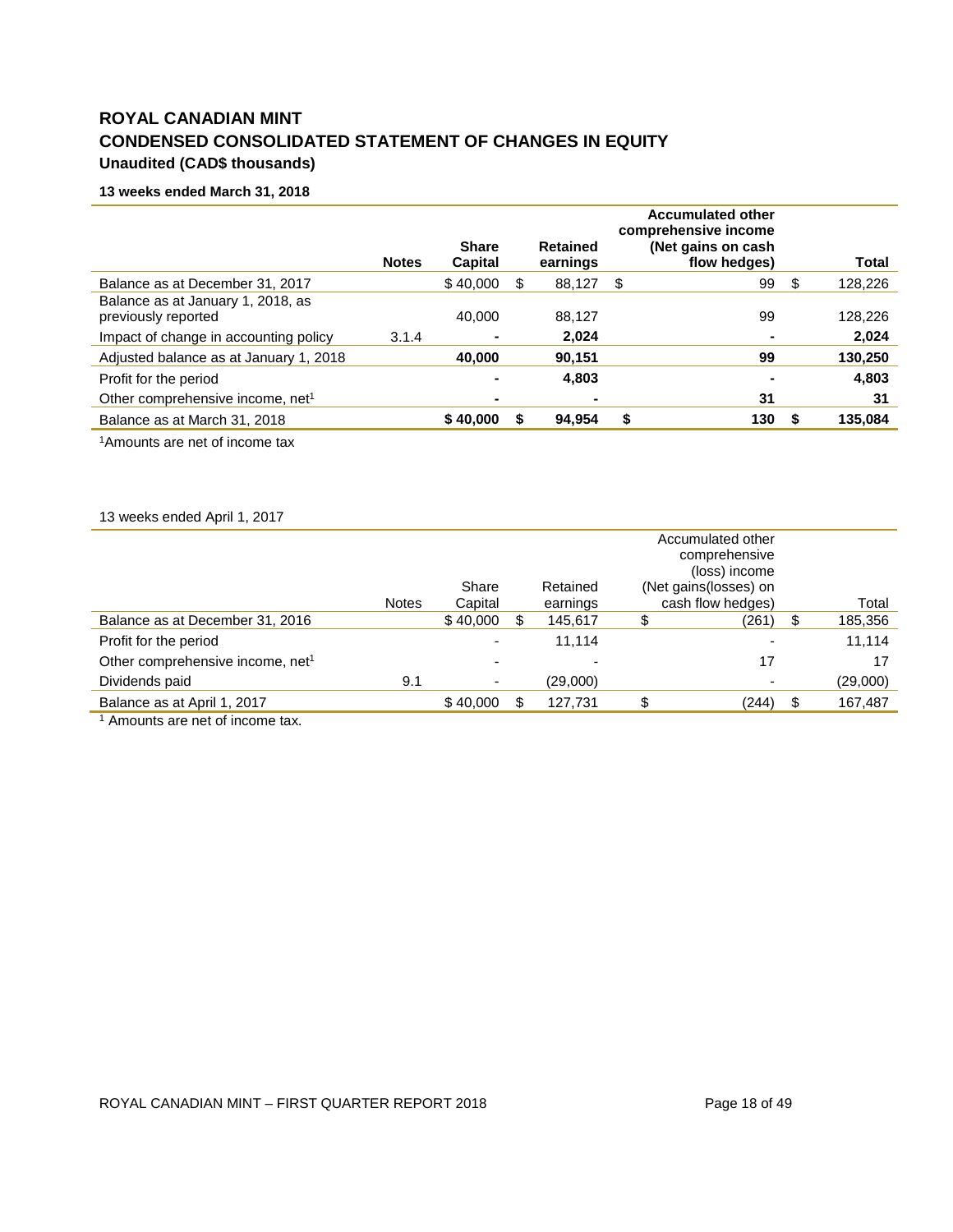# **ROYAL CANADIAN MINT CONDENSED CONSOLIDATED STATEMENT OF CASH FLOWS Unaudited (CAD\$ thousands)**

|                                                                                                      |              | 13 weeks ended    |                              |
|------------------------------------------------------------------------------------------------------|--------------|-------------------|------------------------------|
|                                                                                                      | <b>Notes</b> | March 31, 2018    | April 1, 2017<br>(Note 19.1) |
| Cash flows (used in) from operating activities                                                       |              |                   |                              |
| Profit for the period<br>Adjustments to reconcile profit to cash flows from operating<br>activities: |              | \$<br>4,803       | \$<br>11,114                 |
| Depreciation and amortization                                                                        | 15           | 4,324             | 4,875                        |
| Income tax expense                                                                                   | 18           | 2,629             | 3,737                        |
| Finance (income) costs, net                                                                          |              | (109)             | 7                            |
| Other income                                                                                         |              | (1)               |                              |
| Net foreign exchange gain                                                                            |              | (1, 180)          | (1,805)                      |
| Adjustments to other revenues, net                                                                   | 19           | (1, 427)          | (5)                          |
| Changes in liability for Face Value redemptions                                                      |              | 1,110             | (4,862)                      |
| Net changes in operating assets and liabilities                                                      | 19           | (8,636)           | (9,970)                      |
| Cash from operating activities before interest and income tax                                        |              | 1,513             | 3,091                        |
| Income tax paid                                                                                      | 19           | (2,795)           | (5,094)                      |
| Interest received, net of interest paid                                                              | 19           | 221               | 82                           |
| Net cash used in operating activities                                                                |              | (1,061)           | (1,921)                      |
| Cash flows used in investing activities                                                              |              |                   |                              |
| Acquisition of property, plant and equipment                                                         |              | (3, 326)          | (2,879)                      |
| Acquisition of intangible assets                                                                     |              | (182)             | (89)                         |
| Net cash used in investing activities                                                                |              | (3,508)           | (2,968)                      |
| Cash flows used in financing activities                                                              |              |                   |                              |
| Dividends paid                                                                                       | 9.1          |                   | (29,000)                     |
| Net cash used in financing activities                                                                |              |                   | (29,000)                     |
| Effect of changes in exchange rates on cash                                                          |              | (287)             | 229                          |
| Decrease in cash<br>Cash at the beginning of the period                                              |              | (4,856)<br>56,268 | (33,660)<br>114,185          |
| Cash at the end of the period                                                                        |              | \$51,412          | \$80,525                     |
|                                                                                                      |              |                   |                              |

The accompanying notes are an integral part of these condensed consolidated financial statements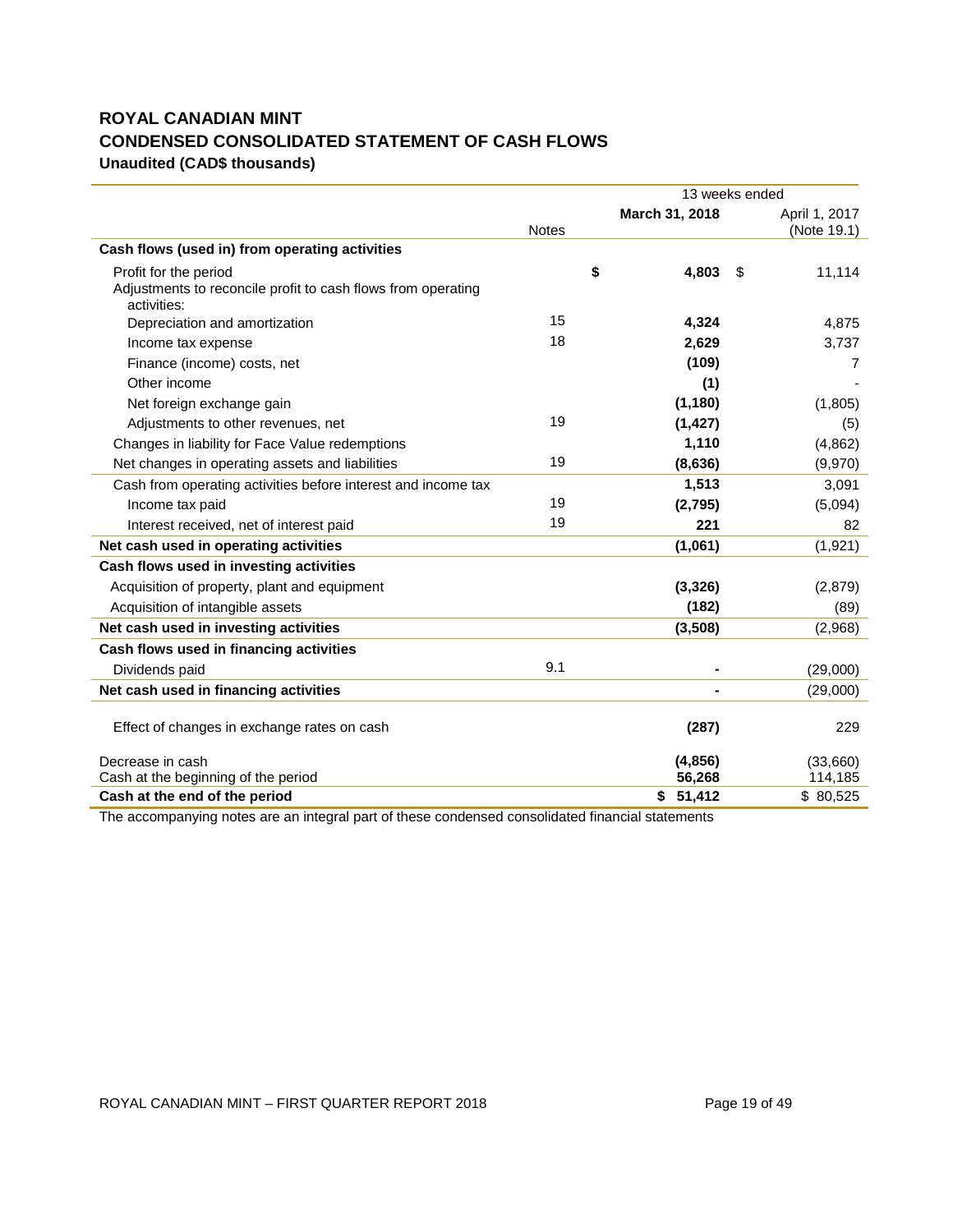# **1. NATURE AND DESCRIPTION OF THE CORPORATION**

The Royal Canadian Mint ("the Mint" or "the Corporation") was incorporated in 1969 by the *Royal Canadian Mint Act* to mint coins in anticipation of profit and carry out other related activities. The Corporation is an agent corporation of Her Majesty named in Part II of Schedule III to the *Financial Administration Act*. It produces all of the circulation coins used in Canada and manages the support distribution system for the Government of Canada. The Corporation is compliant with all Treasury Board's Directives regarding Travel, Hospitality, Conference and Event Expenditures.

The Corporation is one of the world's foremost producers of circulation, collector and bullion investment coins for the domestic and international marketplace. It is also one of the largest gold refiners in the world. The addresses of its registered office and principal place of business are 320 Sussex Drive, Ottawa, Ontario, Canada, K1A 0G8 and 520 Lagimodière Blvd, Winnipeg, Manitoba, Canada, R2J 3E7.

The Corporation is a prescribed federal Crown corporation for tax purposes and is subject to federal income taxes under the *Income Tax Act*.

While not subject to United States of America federal income taxes, the Corporation is subject in some states to state income taxes.

#### **2. BASIS OF PRESENTATION**

#### **2.1 Statement of Compliance**

These condensed consolidated financial statements have been prepared in accordance with *IAS 34 Interim Financial Reporting ("IAS 34")* of the *International Financial Reporting Standards ("IFRS")* and the *Standard on Quarterly Financial Reports for Crown Corporations* issued by the Treasury Board of Canada. As permitted under these standards, these condensed consolidated financial statements do not include all of the disclosure requirements for annual consolidated financial statements, and should be read in conjunction with the Corporation's audited consolidated financial statements for its fiscal year ended December 31, 2017.

These condensed consolidated financial statements have not been audited or reviewed by an external auditor.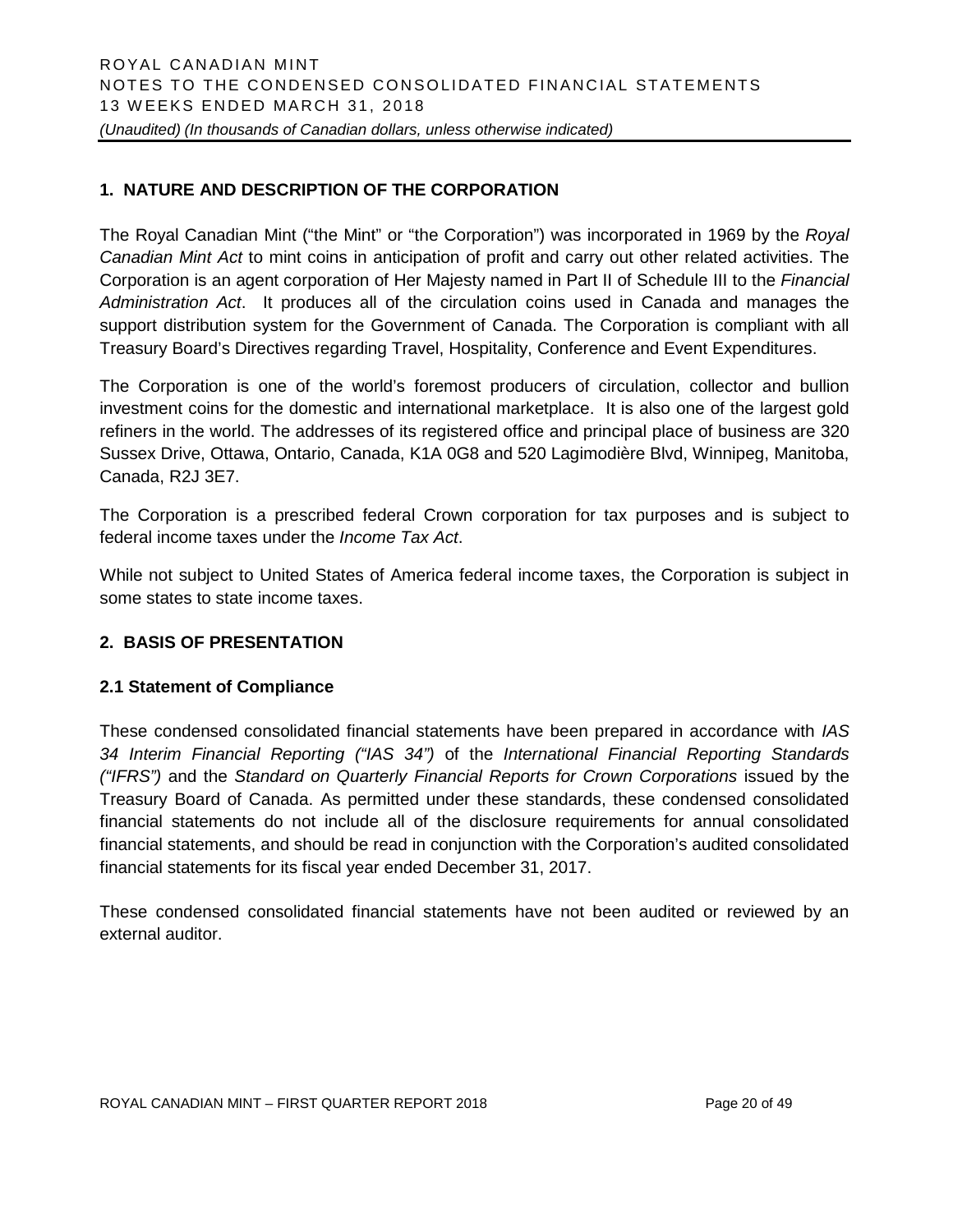# **2.2 Basis of presentation**

The condensed consolidated financial statements were prepared in accordance with IFRS.

Although the Corporation's year end of December 31 matches the calendar year end, the Corporation's quarter end dates do not necessarily coincide with calendar year quarters; instead, each of the Corporation's quarters contains 13 weeks.

These condensed consolidated financial statements were approved for public release by the Board of Directors of the Corporation on May 29, 2018.

# **2.3 Consolidation**

The condensed consolidated financial statements incorporate the financial statements of the Corporation and its wholly-owned subsidiary RCMH-MRCF Inc. The subsidiary adopted IFRS at the same time as the Corporation and its accounting policies are in line with those used by the Corporation. RCMH-MRCF Inc. has been operationally inactive since December 31, 2008. All intercompany transactions, balances, income and expenses are eliminated in full upon consolidation.

#### **2.4 Foreign currency translation**

Unless otherwise stated, all figures reported in the condensed consolidated financial statements and disclosures are reflected in thousands of Canadian dollars (CAD\$), which is the functional and presentation currency of the Corporation.

# **3. CHANGES IN ACCOUNTING POLICIES**

Significant accounting policies applied in these condensed consolidated financial statements are disclosed in Note 2 of the Corporation's annual audited consolidated financial statements for the year ended December 31, 2017. Except for the changes highlighted below, the Corporation has consistently applied these accounting policies in the current and comparative periods.

# **3.1 Revenue from Contracts with Customers**

The Corporation has adopted IFRS 15 – *Revenue from Contracts with Customers* with a date of initial application of January 1, 2018. As a result, the Corporation has changed its accounting policy for revenue recognition as detailed below.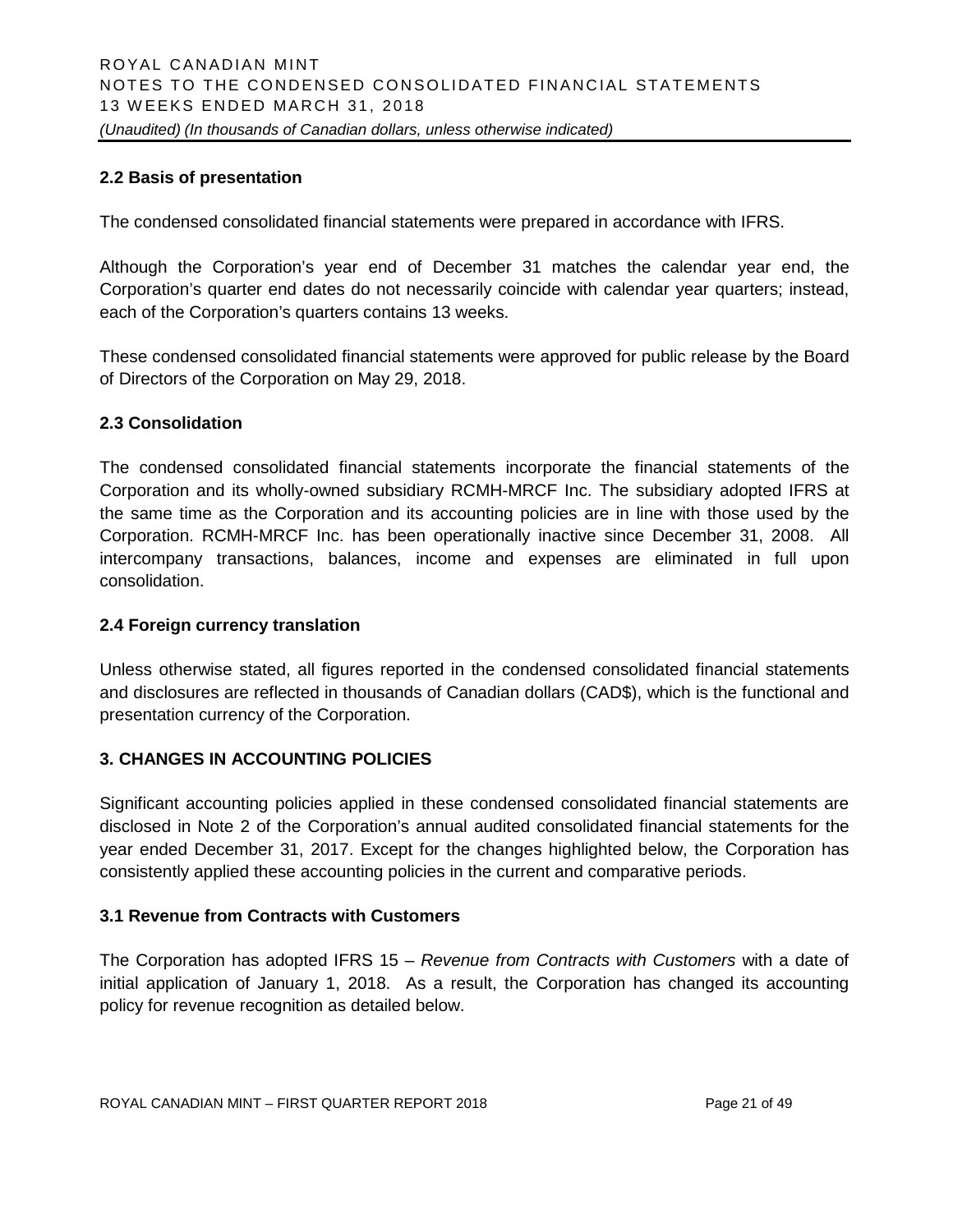# ROYAL CANADIAN MINT NOTES TO THE CONDENSED CONSOLIDATED FINANCIAL STATEMENTS 1 3 WEEKS ENDED MARCH 31, 2018 *(Unaudited) (In thousands of Canadian dollars, unless otherwise indicated)*

The Corporation has applied IFRS 15 using the modified retrospective method. Under this method, the Corporation applies the standard retrospectively only to the most current period presented in the condensed consolidated financial statements and recognizes the cumulative effect of initially applying IFRS 15 as an adjustment to the opening balance of retained earnings as at January 1, 2018. Therefore, the comparative information for 2017 presented in the Corporation's condensed consolidated financial statements for the 13 weeks ended March 31, 2018 has not been restated and continues to be reported under the accounting policies disclosed in Note 2.19 of the Corporation's annual audited consolidated financial statements for the year ended December 31, 2017. Under the modified retrospective method, only contracts that have remaining undelivered performance obligations as at January 1, 2018 were assessed under IFRS 15 based on the form of these contract as at January 1, 2018, including any contract modifications up to this date. The details of the significant changes and quantitative impact of these changes are set out below.

# **3.1.1 Revenue from contracts with customers recognized over time or at a point in time**

IFRS 15 does not distinguish products from services, but rather defines performance obligations that encompass both. Performance obligations as defined under IFRS 15 can be satisfied over time or at a point in time depending on when control of the asset is transferred to the customer. Control of an asset refers to the ability to direct the use of, and obtain substantially all of the remaining benefits from, the asset. Under IFRS 15, for certain contracts, the Corporation transfers the control of the asset to the customer over time. The assessment of whether revenue is recognized over time or at a point in time is made at contract inception.

The Corporation transfers control of a good or service over time and, therefore, satisfies a performance obligation and recognizes revenue over time, if one of the following criteria is met:

- the customer simultaneously receives and consumes the benefits provided by the Corporation's performance as the Corporation performs;
- the Corporation's performance creates or enhances an asset (for example, work in progress) that the customer controls as the asset is created or enhanced; or
- the Corporation's performance does not create an asset with an alternative use to the Corporation and the Corporation has an enforceable right to payment for performance completed to date.

Under IFRS 15, for certain contracts, the Corporation recognizes revenue as circulation coins are produced where the Corporation has established that there is no alternative use for the circulation coins and the Corporation has an enforceable right to payment for circulation coins produced at any point in time over the term of the contract.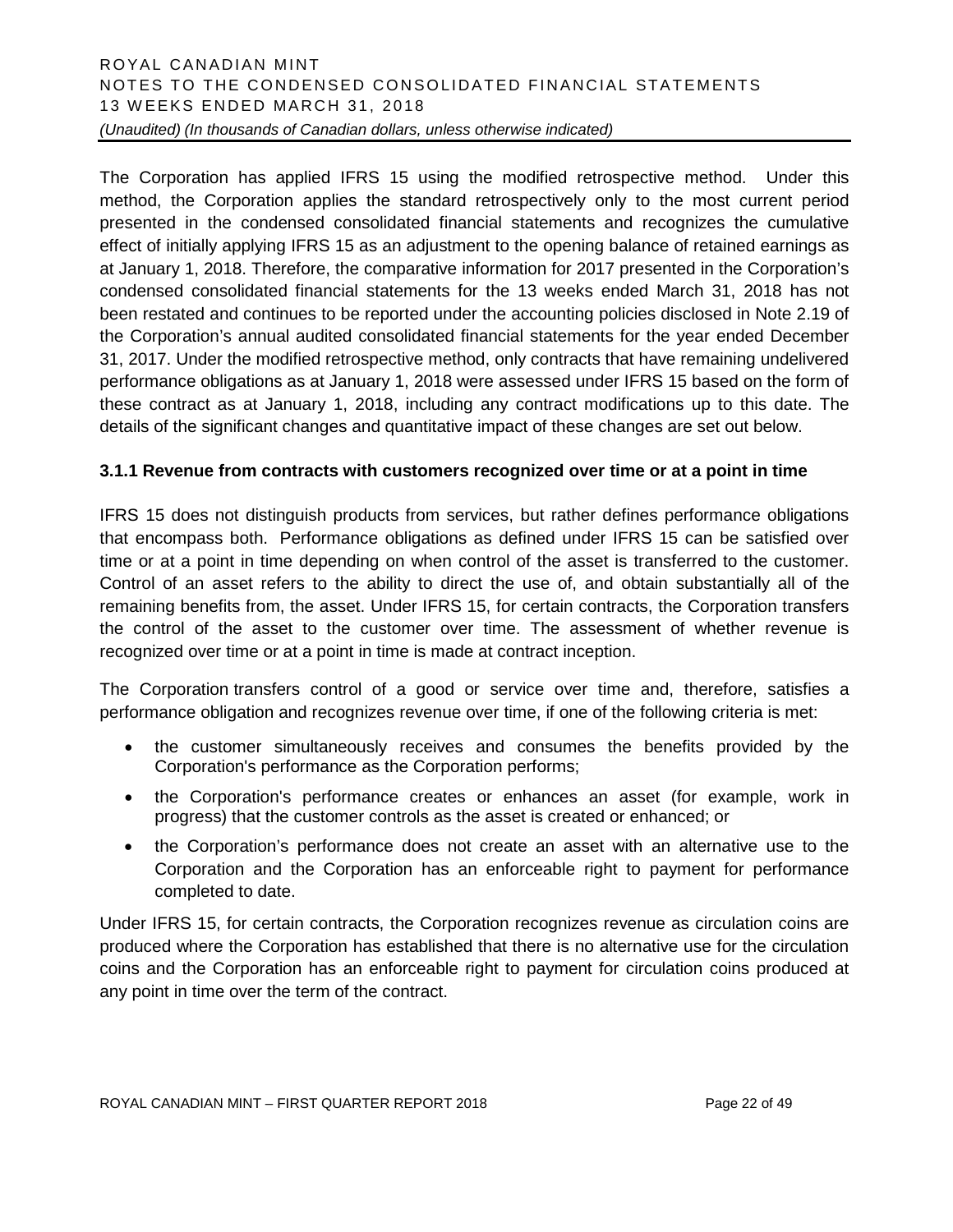Revenue from contracts with customers that is not recognized over time is recognized at the point in time when the Corporation transfers control of the promised asset to its customer. The indicators of the transfer of control that the Corporation considers include, but are not limited to, the following:

- The Corporation has a present right to payment for the asset transferred.
- The customer has legal title to the asset.
- The Corporation has transferred physical possession of the asset to the customer.
- The customer has the significant risks and rewards of ownership of the asset.
- The customer has accepted the asset.

#### **3.1.2 Contract Costs**

The Corporation previously recognized commission fees payable related to Foreign Circulation contracts as expenses when they were incurred. Under IFRS 15, these fees will be capitalized as costs of obtaining a contract when they are incremental and, if they are expected to be recovered, and will be amortized consistently with the pattern of revenue for the related contract. If the expected amortization period is one year or less the commission fee will continue to be expensed as incurred. There were no contract costs capitalized as at January 1, 2018 or March 31, 2018.

#### **3.1.3 Contracts with a customer that include a significant financing component**

The Corporation adjusts the promised amount of consideration to be received from a customer for the effects of a significant financing component if the Corporation expects, at contract inception, that the period between when the Corporation transfers a promised good or service to a customer and when the customer pays for that good or service will be more than one year.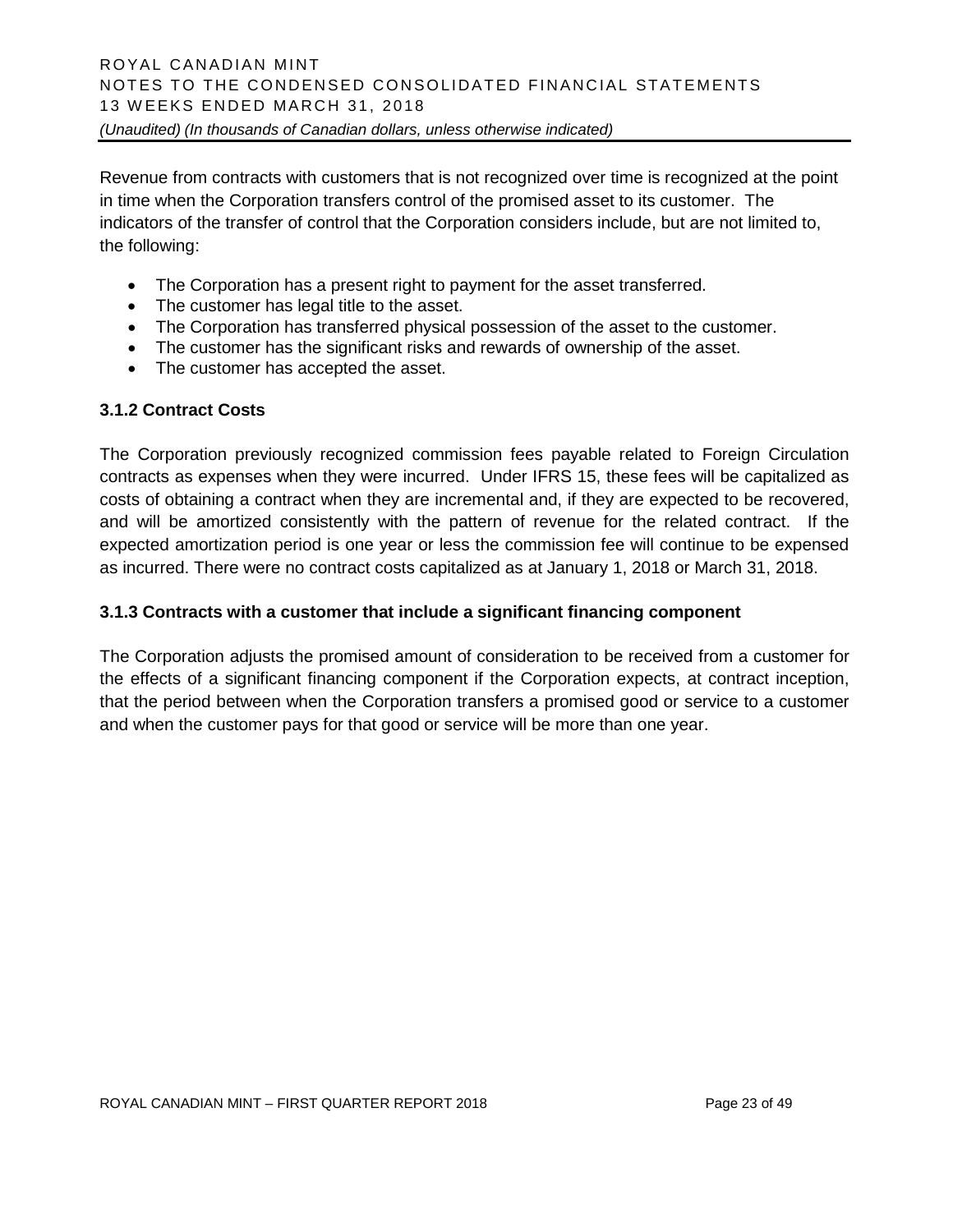#### **3.1.4 Impacts on financial statements**

The following tables summarize the impacts of adopting IFRS 15 on the Corporation's condensed consolidated financial statements as at and for the 13 weeks ended March 31, 2018.

#### **a) Condensed consolidated statement of financial position**

| As at March 31, 2018                       | As<br>reported |     | <b>Adjustments</b> |     | <b>Balances</b><br>without<br>adoption of<br><b>IFRS 15</b> |
|--------------------------------------------|----------------|-----|--------------------|-----|-------------------------------------------------------------|
| Income taxes receivable                    | \$<br>4,093    | \$  | (34)               | \$  | 4,059                                                       |
| Inventories                                | 70,647         |     | 11,851             |     | 82,498                                                      |
| Contract assets                            | 13,897         |     | (13, 897)          |     |                                                             |
| Deferred income tax asset                  | 32,249         |     | 642                |     | 32,891                                                      |
| <b>Total assets</b>                        | \$<br>376,523  | -S  | (1, 438)           | \$  | 375,085                                                     |
| Deferred revenue                           | \$<br>3,043    | -S  | 7,270              | \$. | 10,313                                                      |
| Contract liabilities                       | 6,739          |     | (6,739)            |     |                                                             |
| <b>Total liabilities</b>                   | \$<br>241,439  | S   | 531                | \$  | 241,970                                                     |
| Retained earnings                          | \$<br>94.954   | \$. | (1,969)            | \$  | 92,985                                                      |
| <b>Total shareholder's equity</b>          | \$<br>135,084  | S   | (1,969)            | \$  | 133,115                                                     |
| Total liabilities and shareholder's equity | \$<br>376,523  | S   | (1, 438)           | \$  | 375,085                                                     |

| As at January 1, 2018                      | <b>Balances</b><br>with<br>adoption<br>of IFRS 15 |      | <b>Adjustments</b> |      | As reported |
|--------------------------------------------|---------------------------------------------------|------|--------------------|------|-------------|
| Inventories                                | \$<br>75,663                                      | \$   | 9,792              | \$   | 85,455      |
| Contract assets                            | 11,257                                            |      | (11, 257)          |      |             |
| Deferred income tax asset                  | 31,691                                            |      | 688                |      | 32,379      |
| <b>Total assets</b>                        | \$<br>378,572 \$                                  |      | (777)              | -\$  | 377,795     |
| Deferred revenue                           | \$<br>6,203                                       | - \$ | 4,810              | - \$ | 11,013      |
| Contract liabilities                       | 3,563                                             |      | (3, 563)           |      |             |
| <b>Total liabilities</b>                   | \$<br>248,322                                     | - \$ | 1,247              | S.   | 249,569     |
| Retained earnings                          | \$<br>90,151                                      | \$   | (2,024)            | \$   | 88,127      |
| <b>Total shareholder's equity</b>          | \$<br>130,250                                     | \$   | (2,024)            | \$   | 128,226     |
| Total liabilities and shareholder's equity | \$<br>378,572                                     | - \$ | (777)              | S    | 377,795     |

ROYAL CANADIAN MINT – FIRST QUARTER REPORT 2018 Page 24 of 49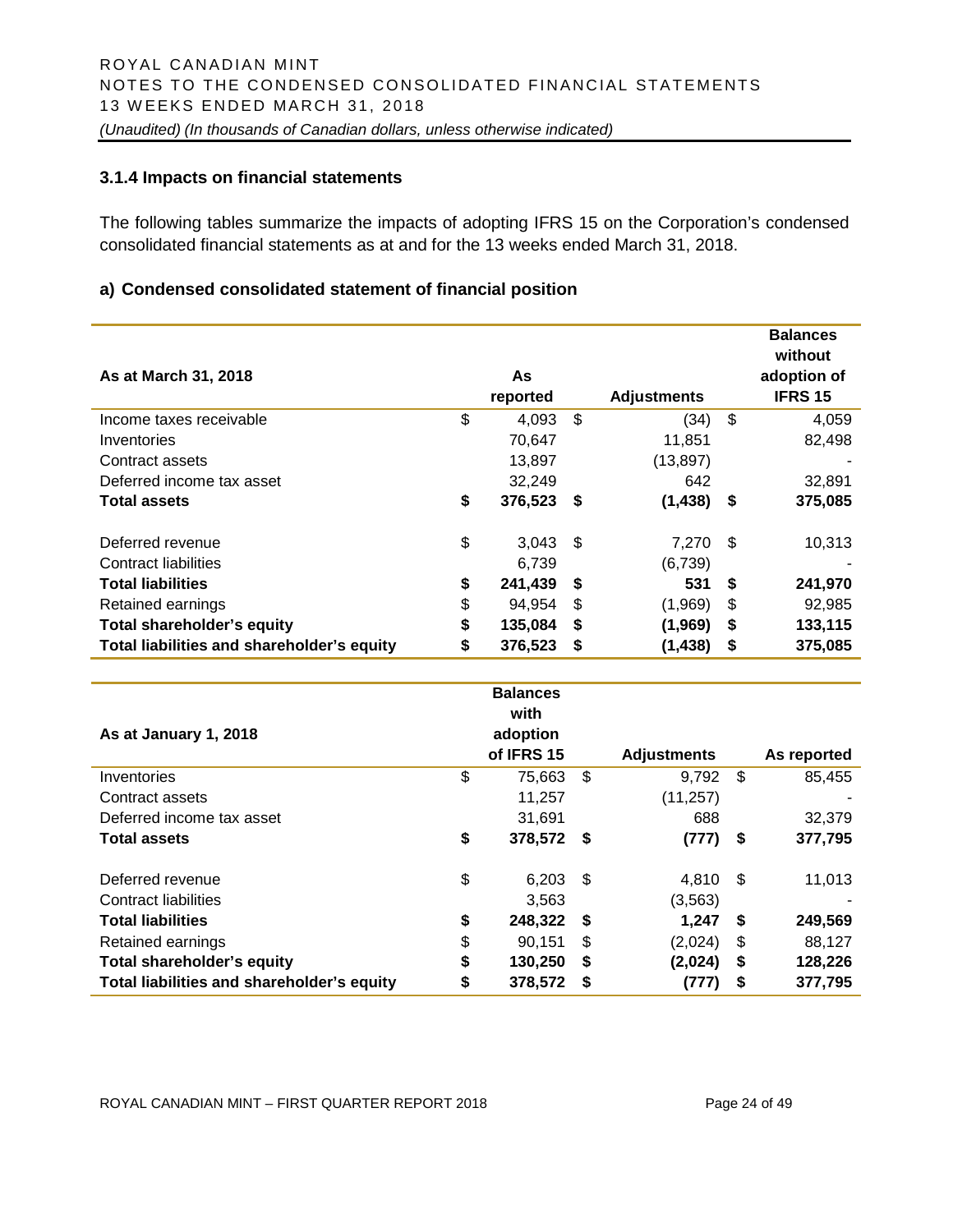#### **b) Condensed consolidated statement of comprehensive income**

| For the 13 weeks ended March 31, 2018 | As<br>reported   |    | <b>Adjustments</b> |   | <b>Balances</b><br>without<br>adoption of<br><b>IFRS 15</b> |
|---------------------------------------|------------------|----|--------------------|---|-------------------------------------------------------------|
| Revenue                               | \$<br>340,879 \$ |    | (2,350)            | S | 338,529                                                     |
| Cost of sales                         | 313,304          |    | (2,669)            |   | 310,635                                                     |
| Net foreign exchange gain             | 2,104            |    | (184)              |   | 1,920                                                       |
| Income tax expense                    | (2,629)          |    | (34)               |   | (2,663)                                                     |
| Profit for the period                 | \$<br>4,803      | S. | 101                | S | 4,904                                                       |
| <b>Total comprehensive income</b>     | \$<br>4,834      |    | 101                | S | 4,935                                                       |

#### **c) Condensed consolidated statement of cash flows**

| For the 13 weeks ended March 31, 2018         | As reported |   | <b>Adjustments</b> |   | <b>Balances</b><br>without<br>adoption of<br><b>IFRS 15</b> |
|-----------------------------------------------|-------------|---|--------------------|---|-------------------------------------------------------------|
| Profit for the period                         | \$<br>4,803 | S | 101                | S | 4,904                                                       |
| Adjustments to reconcile profit to cash flows |             |   |                    |   |                                                             |
| from operating activities:                    |             |   |                    |   |                                                             |
| Net foreign exchange gain                     | (1, 180)    |   | 184                |   | (996)                                                       |
| Adjustments to revenue, net                   | (1, 427)    |   | (319)              |   | (1,746)                                                     |
| Income tax expense                            | 2,629       |   | 34                 |   | 2,663                                                       |
| Net cash from operating activities            | (1,061      | S | $\blacksquare$     | S | (1,061)                                                     |

#### **3.2 Financial Instruments**

The Corporation has adopted *IFRS 9 – Financial Instruments ("IFRS 9")* and *IFRS 7 – Financial Instruments –* Disclosures ("IFRS 7") with a date of initial application of January 1, 2018. As a result, the Corporation has changed its accounting policy for the classification of its financial instruments.

The Corporation has applied IFRS 9 and IFRS 7 on a retrospective basis, but has decided not to restate its comparative condensed consolidated financial statements and has adjusted its condensed consolidated statement of financial position as at January 1, 2018 to reflect the application of the new requirements.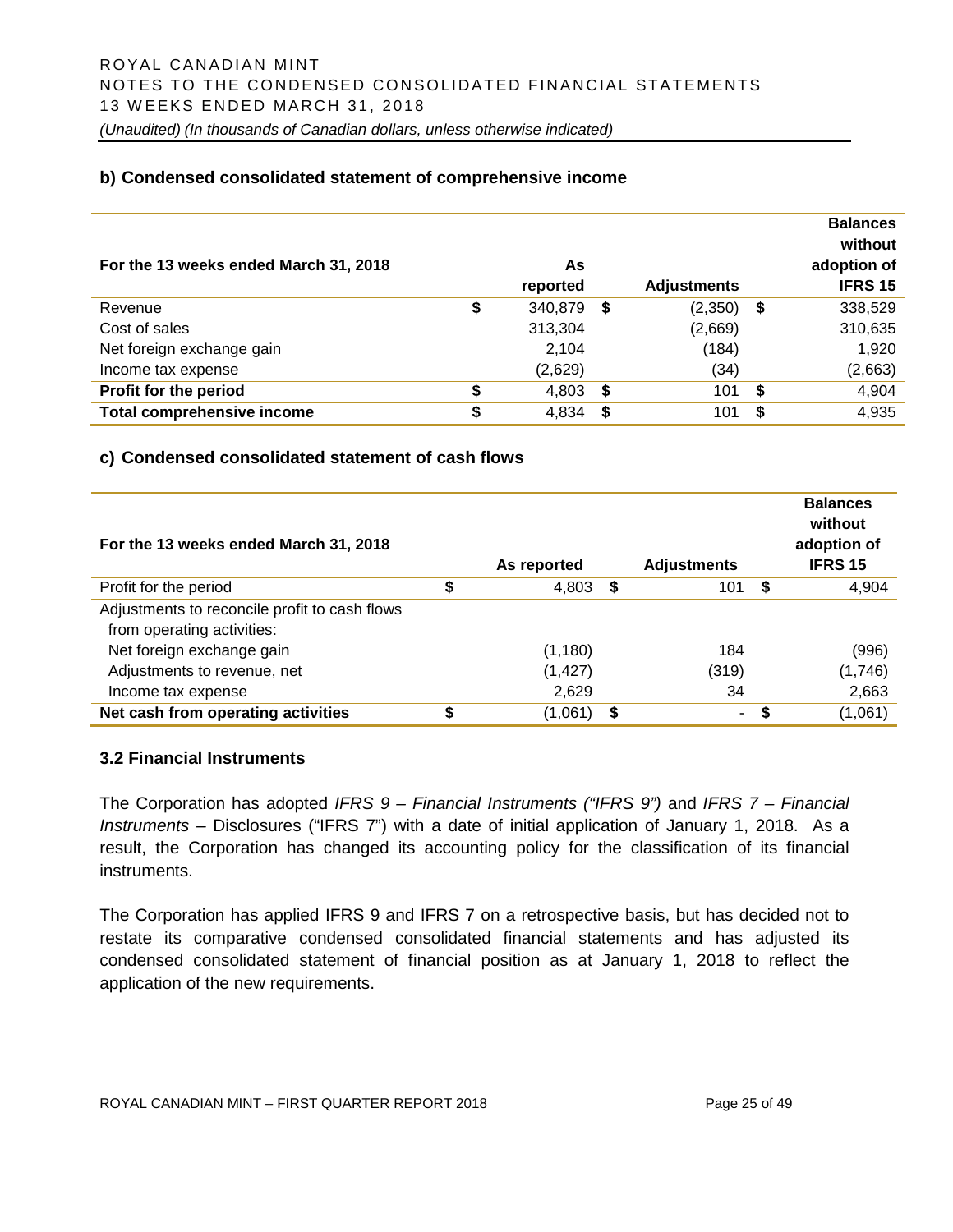In addition, the Corporation has applied the simplified approach in its impairment testing for financial assets measured at amortized cost and for trade receivables and contract assets within the scope of IFRS 15.

#### **3.2.1 Classification and fair value measurements of financial instruments**

After the Corporation performed its assessment of IFRS 9 on its financial instruments it concluded that:

- Financial assets and liabilities held for trading and financial assets and liabilities designated at fair value through profit and loss ("FVTPL") are expected to continue to be measured at FVTPL;
- Financial instruments classified as loans and receivables under IAS 39 are expected to continue to be measured at amortized cost under IFRS 9.

Previously under IAS 39, the Corporation's financial assets and financial liabilities were classified and subsequently measured as follows:

| <b>Financial Instrument</b>              | <b>Classification</b>     | <b>Subsequent measurement</b> |
|------------------------------------------|---------------------------|-------------------------------|
| Cash                                     | Held for trading          | Fair value                    |
| Accounts receivable                      | Loans and receivables     | Amortized cost                |
| Derivative financial assets              | Held for trading          | Fair value                    |
| Accounts payable and accrued liabilities | Other financial liability | Amortized cost                |
| Loans payable                            | Other financial liability | Amortized cost                |
| Derivative financial liabilities         | Held for trading          | Fair value                    |

Under IFRS 9, the Corporation's financial assets and financial liabilities are now classified and subsequently measured as follows:

| <b>Financial Instrument</b>              | <b>Classification</b>                                                                         | <b>Subsequent measurement</b> |
|------------------------------------------|-----------------------------------------------------------------------------------------------|-------------------------------|
| Cash                                     | Amortized cost                                                                                | Amortized cost                |
| Accounts receivable                      | Amortized cost                                                                                | Amortized cost                |
| Derivative financial assets              | Derivatives at FVTPL                                                                          | Fair value                    |
| Accounts payable and accrued liabilities | Amortized cost                                                                                | Amortized cost                |
| Loans payable                            | Amortized cost                                                                                | Amortized cost                |
| Derivative financial liabilities         | Derivatives at FVTPL<br>and at fair value<br>through other<br>comprehensive income<br>(FVOCI) | Fair value                    |

ROYAL CANADIAN MINT – FIRST QUARTER REPORT 2018 Page 26 of 49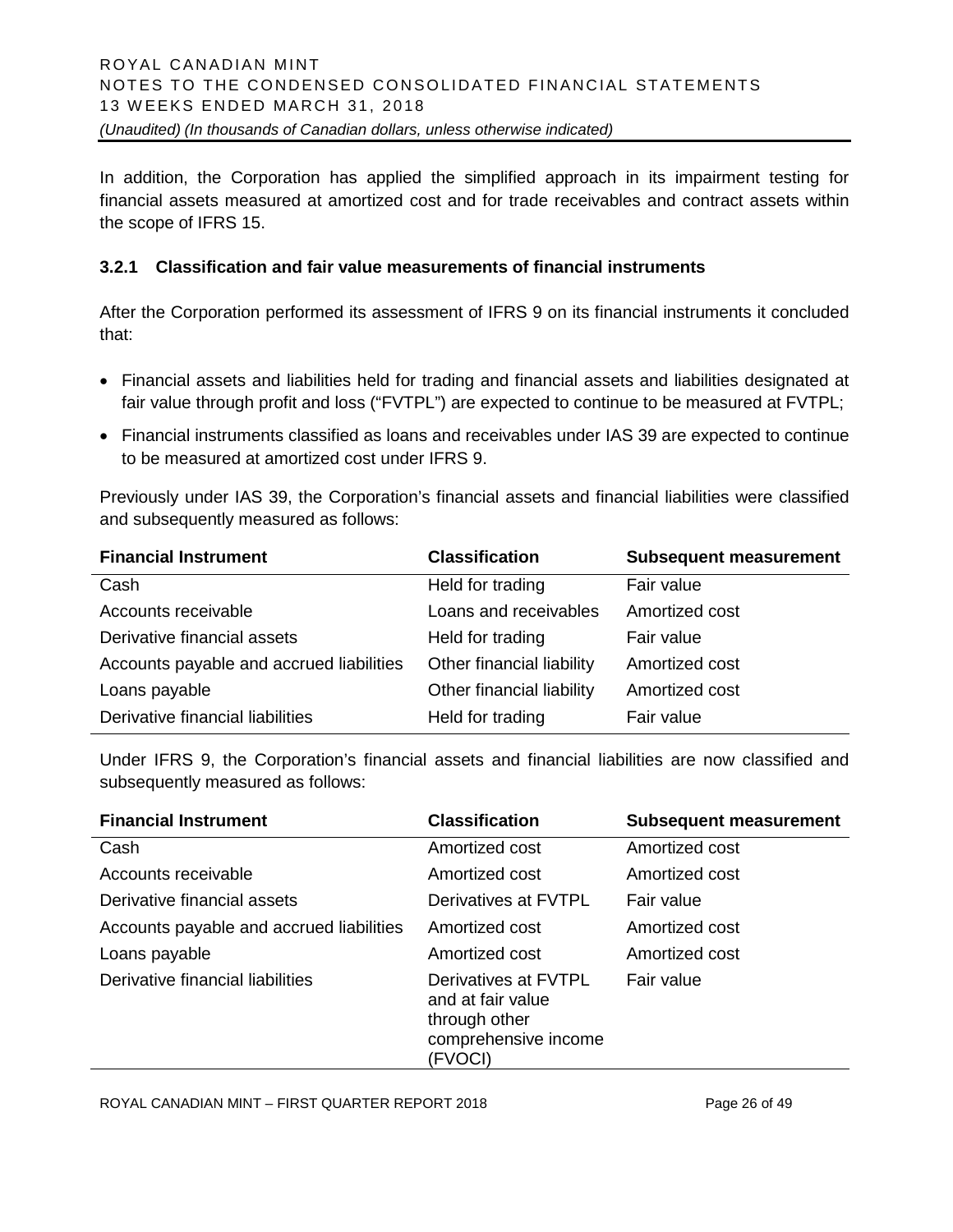There was no significant impact from the implementation of IFRS 9 on the Corporation's condensed consolidated financial statements as at January 1, 2018 or March 31, 2018.

# **4. KEY SOURCES OF ESTIMATION UNCERTAINTY AND CRITICAL JUDGEMENTS**

The preparation of these condensed consolidated financial statements requires management to make critical judgements, estimates and assumptions that affect the reported amounts of assets and liabilities, disclosure of contingent assets and liabilities and the reported amounts of revenue and expenses during the reporting period.

Actual results may differ significantly from the estimates and assumptions. The estimates and underlying assumptions are reviewed on an ongoing basis. Revisions to accounting estimates are recognized in the period in which the estimate is revised if the revision affects only that period or in the period of the revision and future periods if the revision affects both current and future periods. Significant judgements and estimates as at March 31, 2018 were consistent with those disclosed in Note 3 of the Corporation's audited consolidated financial statements for the year ended December 31, 2017.

# **5. APPLICATION OF NEW AND REVISED IFRS**

# **5.1 New and revised IFRS pronouncements affecting amounts reported and/or disclosed in the condensed consolidated financial statements for the 13 weeks ended March 31, 2018**

- a) IFRS 15 *Revenue from Contracts with Customers*, IFRS 7 *Financial Instruments – Disclosures* and IFRS 9 - *Financial Instruments* were adopted by the Corporation on January 1, 2018. The disclosure of the impact of the application of these new pronouncements on the Corporation's condensed consolidated financial statements is included in Note 3.
- b) The Corporation has reviewed the revised accounting pronouncements that have been issued which had mandatory effective dates of annual periods beginning on or after January 1, 2018. The following amendments were adopted by the Corporation on January 1, 2018 and did not have a material impact on the condensed consolidated financial statements.

#### *IAS 40 Investment Property ("IAS 40")*

An amendment was released in December 2016 to IAS 40 which states that an entity shall transfer a property to, or from, investment property when, and only when, there is evidence of a change in use. A change in use occurs if the property meets, or ceases to meet, the definition of investment property. A change in management's intentions for the use of a property by itself does not constitute evidence of a change in use. The list of examples of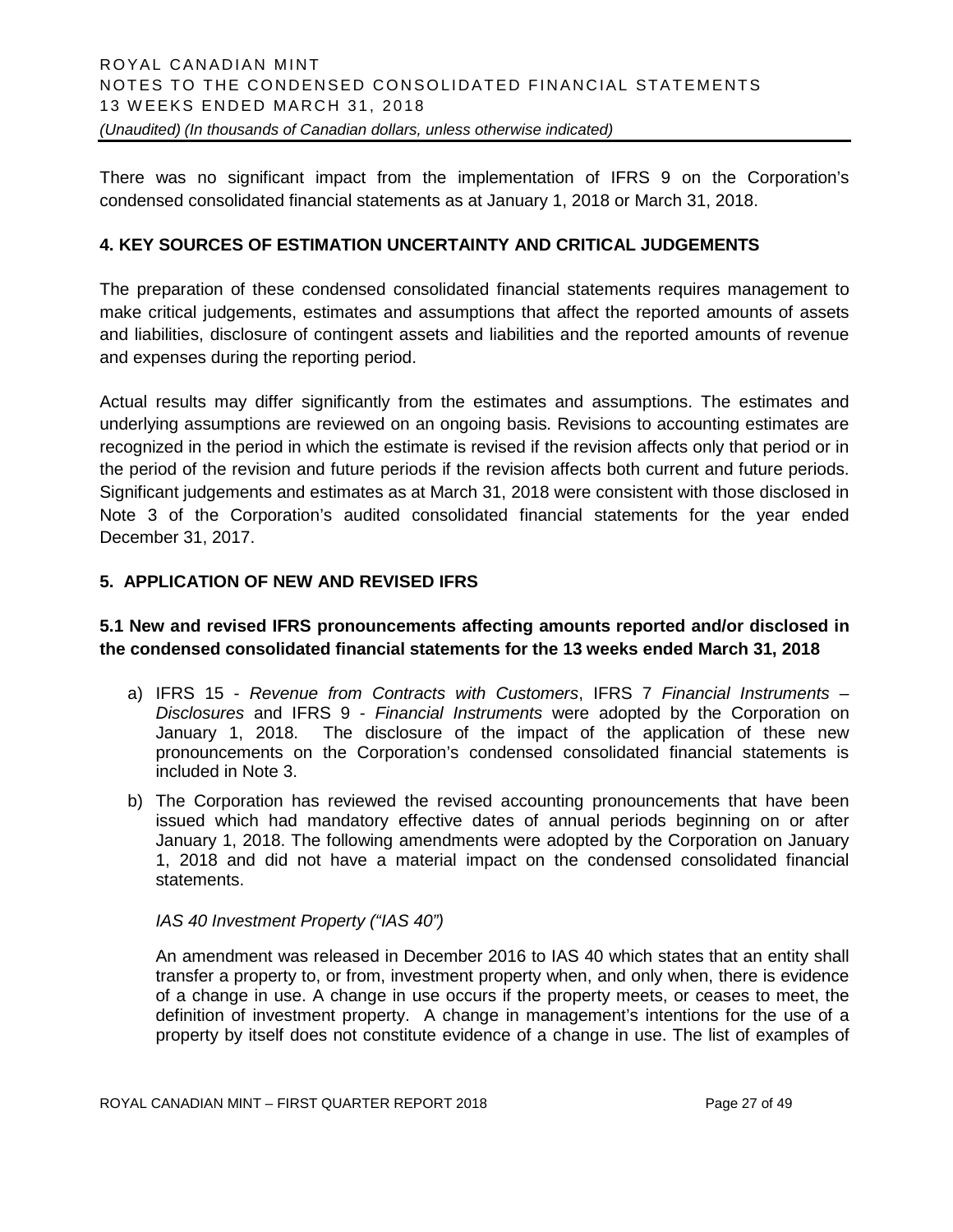evidence is now presented as a non-exhaustive list of examples instead of the previous exhaustive list.

#### *Annual improvements to IFRSs 2014-2016*

In December 2016, the International Accounting Standards Board (IASB) issued annual improvements during the 2014-2016 cycle. The standards covered by the amendments are: IFRS 1 – *First time adoption of IFRS* which deletes the short-term exemptions in paragraphs E3-E7 because they have now served their intended purpose; IAS 28 – *Investments in Associates* which clarifies the election to measure at fair value through profit or loss an investment in an associate or a joint venture that is held by an entity that is a venture capital organization, or other qualifying entity, is available for each investment in an associate or joint-venture on an investment-by-investment basis, upon initial recognition.

#### *IFRIC 22 – Foreign Currency Transactions and Advance Consideration*

The interpretation addresses foreign currency transactions or parts of transactions where: there is consideration that is denominated or priced in a foreign currency; the entity recognizes a prepayment asset or a deferred income liability in respect of that consideration, in advance of the recognition of the related asset, expense or income; and the prepayment asset or deferred income liability is non-monetary. The committee concluded the date of the transaction for the purpose of determining the exchange rate is the date of initial recognition of the non-monetary prepayment asset or deferred income liability. If there are multiple payments or receipts in advance, a date of transaction is established for each payment or receipt.

#### **5.2 New and revised IFRS pronouncements issued, but not yet effective**

The Corporation has reviewed the revised accounting pronouncements that have been issued, but are not yet effective and has made the following assessments of their future impact on its consolidated financial statements.

a) The adoption of the following IFRS pronouncement has been assessed as having a possible impact on the Corporation's consolidated financial statements in the future.

*IFRS 16 Leases ("IFRS 16")*

IFRS 16 was issued in January 2016 to replace IAS 17 - *Leases*. The new standard requires that leases be brought onto companies' statements of financial position*,* increasing the visibility of their assets and liabilities. IFRS 16 removes the classification of leases for lessees as either operating leases or finance leases, treating all leases as finance leases. Short-term leases (less than twelve months) and leases of low-value assets will have an optional exemption from the requirements. For lessors, IFRS 16 substantially carries forward the requirements of IAS 17 - *Leases*. The new standard is effective for annual periods beginning on or after January 1, 2019. Entities can elect to use either a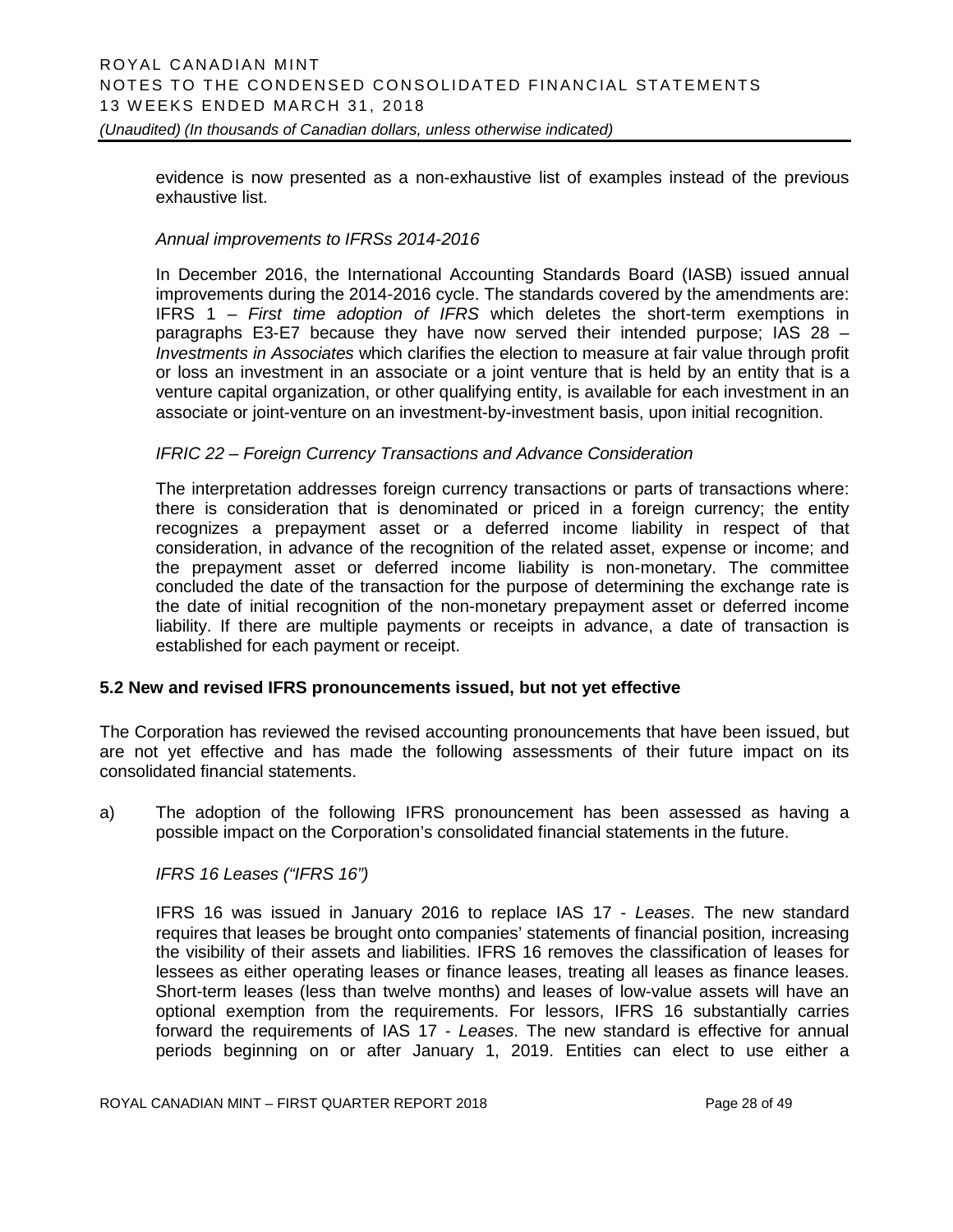retrospective approach with a restatement of comparative information or a retrospective approach with the cumulative effect of initial application shown in retained earnings instead of the restatement of the comparative information.

The Corporation is currently evaluating the impact of IFRS 16 on its consolidated financial statements and therefore the impact of its adoption is not yet determined. Based on the assessment completed to date, the Corporation expects the most significant impact of the new lease standard to be on its existing and future equipment and property leases which will be capitalized on the consolidated statement of financial position under IFRS 16. Under IFRS 16, short-term leases are not required to be accounted for as a finance lease, and as a result, the Corporation does not expect to have to capitalize its precious metal leases as these leases are generally entered into on a call basis or have a fixed lease term of less than 12 months. A full assessment of all existing leases under IFRS 16, as well as an assessment of the impact of the financial statement presentation and disclosure requirements on the Corporation's consolidated financial statements is on-going.

b) The adoption of the following amendments is not expected to have a material impact on the Corporation's consolidated financial statements.

*Annual improvements to IFRSs 2015-2017*

In December 2017, the IASB published Annual Improvements to IFRS Standards 2015– 2017 Cycle. The standards covered by the amendments are: IFRS 3 - Business Combinations which clarifies that when an entity obtains control of a business that is a joint operation, it remeasures previously held interests in that business. IFRS 11 - Joint Arrangements which clarifies that when an entity obtains joint control of a business that is a joint operation, the entity does not remeasure previously held interests in that business. IAS 12 - Income Taxes which clarifies that all income tax consequences of dividends should be recognized in profit or loss, regardless of how the tax arises. IAS 23 - Borrowing Costs which clarifies that if any specific borrowing remains outstanding after the related asset is ready for its intended use or sale, that borrowing becomes part of the funds that an entity borrows generally when calculating the capitalization rate on general borrowings.

The annual improvements are effective for annual periods beginning on or after January 1, 2019.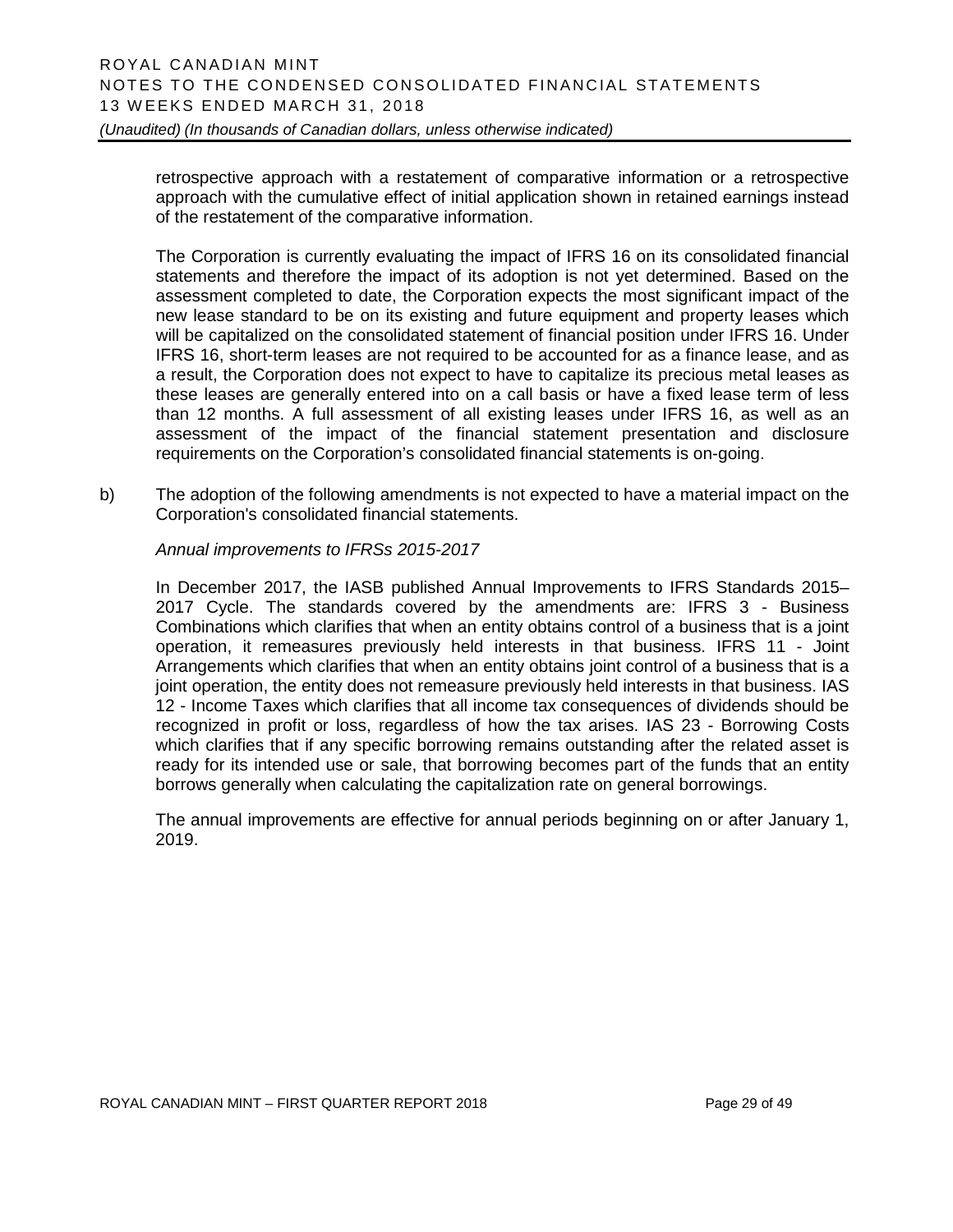# **6. ACCOUNTS RECEIVABLE**

|                                                           |   |                | As at |                   |
|-----------------------------------------------------------|---|----------------|-------|-------------------|
|                                                           |   | March 31, 2018 |       | December 31, 2017 |
| Receivables and accruals from contracts with customers    | S | 20,388         | \$    | 11,956            |
| Receivables from contracts with related parties (Note 20) |   | 632            |       | 3,512             |
| Allowance for credit losses                               |   | (28)           |       | (28)              |
| Net trade receivables                                     |   | 20,992         |       | 15,440            |
| Other current financial receivables                       |   | 110            |       | 205               |
| Other receivables                                         |   | 835            |       | 1,142             |
| Total accounts receivable                                 |   | 21.937         |       | 16,787            |

The Corporation does not hold any collateral in respect of trade and other receivables.

#### **7. INVENTORIES**

|                   |                | As at |                   |
|-------------------|----------------|-------|-------------------|
|                   | March 31, 2018 |       | December 31, 2017 |
| Total inventories | 70.647         |       | 85,455            |

The Corporation recognized for the 13 weeks ended March 31, 2018 \$0.6 million (13 weeks ended April 1, 2017 - \$1.0 million) of write-downs of inventory to net realizable value.

# **8. CONTRACT ASSETS AND LIABILITIES**

The contract assets relate to the Corporation's rights to consideration for work completed, but not billed as at the reporting date. The contract liabilities relate to the advance consideration received from customers for which revenue has not yet been recognized and accrued expenses related to contract assets.

Significant changes in the contract asset and liability balances were as follows:

|                                                               | As at          |                           |    |                                       |  |  |
|---------------------------------------------------------------|----------------|---------------------------|----|---------------------------------------|--|--|
|                                                               | March 31, 2018 |                           |    |                                       |  |  |
|                                                               |                | Contract<br><b>Assets</b> |    | <b>Contract</b><br><b>Liabilities</b> |  |  |
| Opening balance, January 1, 2018                              | \$             | 11.257                    | \$ | 3,563                                 |  |  |
| Revenue recognized                                            |                |                           |    |                                       |  |  |
| Cash received, excluding amounts recognized during the period |                |                           |    |                                       |  |  |
| Transfers from Contract liabilities to payables               |                |                           |    | (460)                                 |  |  |
| Foreign exchange revaluation                                  |                | 214                       |    | 30                                    |  |  |
| Transfers from contract assets to receivables                 |                | (8,641)                   |    |                                       |  |  |
| Increases resulting from changes in the measure of progress   |                | 11,067                    |    | 3,606                                 |  |  |
| Closing balance                                               |                | 13,897                    |    | 6,739                                 |  |  |

ROYAL CANADIAN MINT – FIRST QUARTER REPORT 2018 Page 30 of 49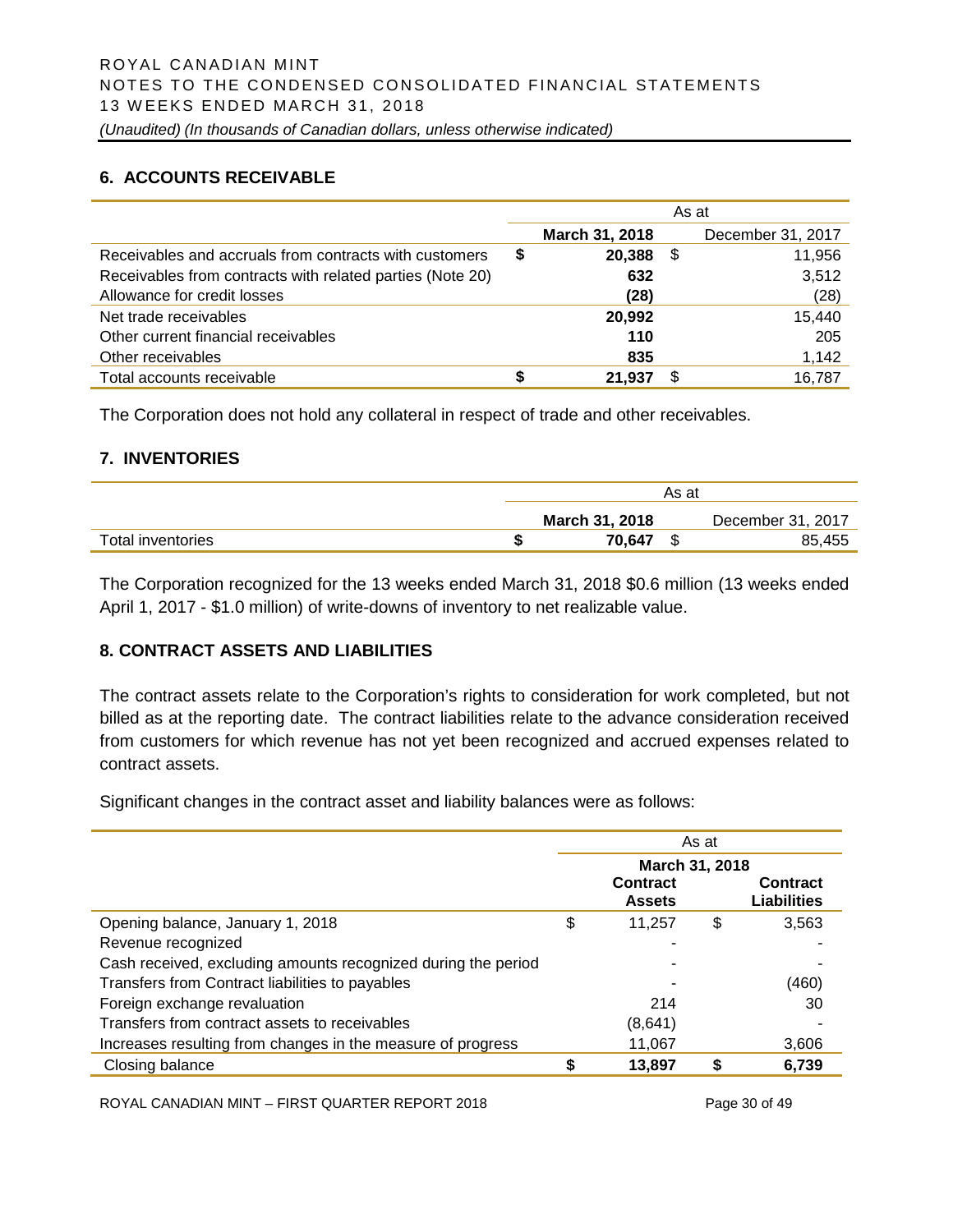#### **9. FINANCIAL INSTRUMENTS AND FINANCIAL RISK MANAGEMENT**

#### **9.1 Capital risk management**

The Corporation may borrow money from the Consolidated Revenue Fund or any other source, subject to the approval of the Minister of Finance with respect to the time and terms and conditions. Since March 1999, following the enactment of changes to the *Royal Canadian Mint Act*, the aggregate of the amounts loaned to the Corporation and outstanding at any time shall not exceed \$75 million. For the 13 weeks ended March 31, 2018, approved short-term borrowings for working capital needs within this limit were not to exceed \$25.0 million (13 weeks ended April 1, 2017 - \$25.0 million) or its US Dollar equivalent.

To support such short-term borrowings, as may be required from time to time, the Corporation has various commercial borrowing lines of credit made available to it by Canadian financial institutions. These lines are unsecured and provide for borrowings up to 364 days in term based on negotiated rates. No amounts were borrowed under these lines of credit as at March 31, 2018 or April 1, 2017.

No dividends were remitted during the 13 weeks ended March 31, 2018, (April 1, 2017 - \$29 million) to its shareholder, the Government of Canada. The Corporation employs a dividend framework to calculate dividends payable to its shareholder. The calculated dividend amount represents excess year end cash over a pre-determined cash reserve requirement and is expected to be paid in the fourth quarter of each year beginning in 2018.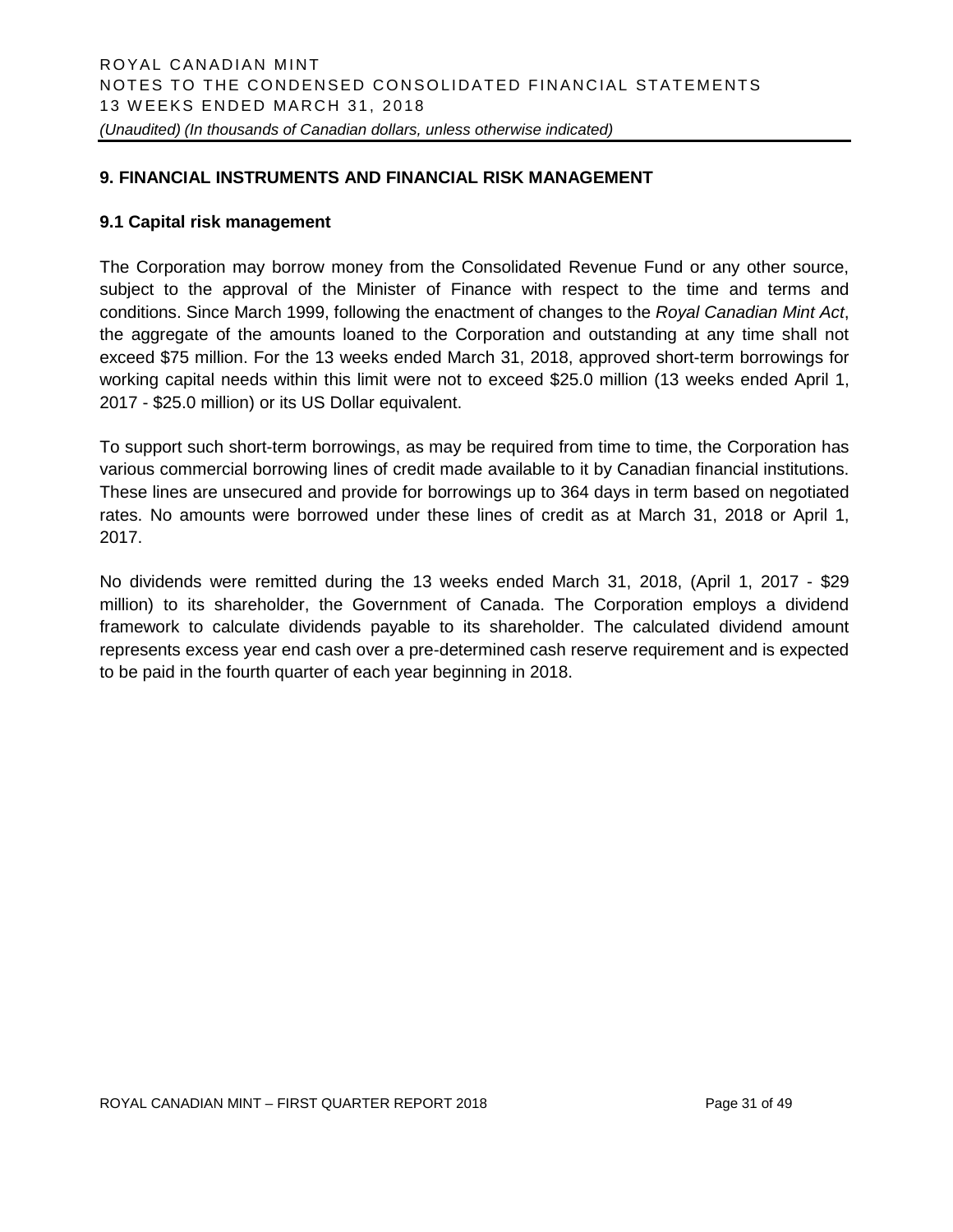#### **9.2 Classification and fair value measurements of financial instruments**

#### **9.2.1 Carrying amount and fair value of financial instruments**

The classification, as well as the carrying amount and fair value of the Corporation's financial assets and financial liabilities at March 31, 2018 are presented in the following table:

|                                          | Carrying      |                   |
|------------------------------------------|---------------|-------------------|
| As at March 31, 2018 (Note 3)            | <b>Amount</b> | <b>Fair Value</b> |
| <b>Financial Assets</b>                  |               |                   |
| <b>Amortized cost</b>                    |               |                   |
| Cash                                     | \$51,412      | \$51,412          |
| Accounts receivable                      | 21,102        | 21,102            |
| <b>Derivatives at FVTPL</b>              |               |                   |
| Derivative assets                        | 177           | 177               |
| <b>Financial Liabilities</b>             |               |                   |
| <b>Amortized cost</b>                    |               |                   |
| Accounts payable and accrued liabilities | 50,735        | 50,735            |
| Loans payable                            | 19,508        | 19,531            |
| <b>Derivatives at FVTPL</b>              |               |                   |
| Derivative liabilities                   | 1,067         | 1,067             |
| <b>Derivatives at FVOCI</b>              |               |                   |
| Derivative liabilities                   | 7             | 7                 |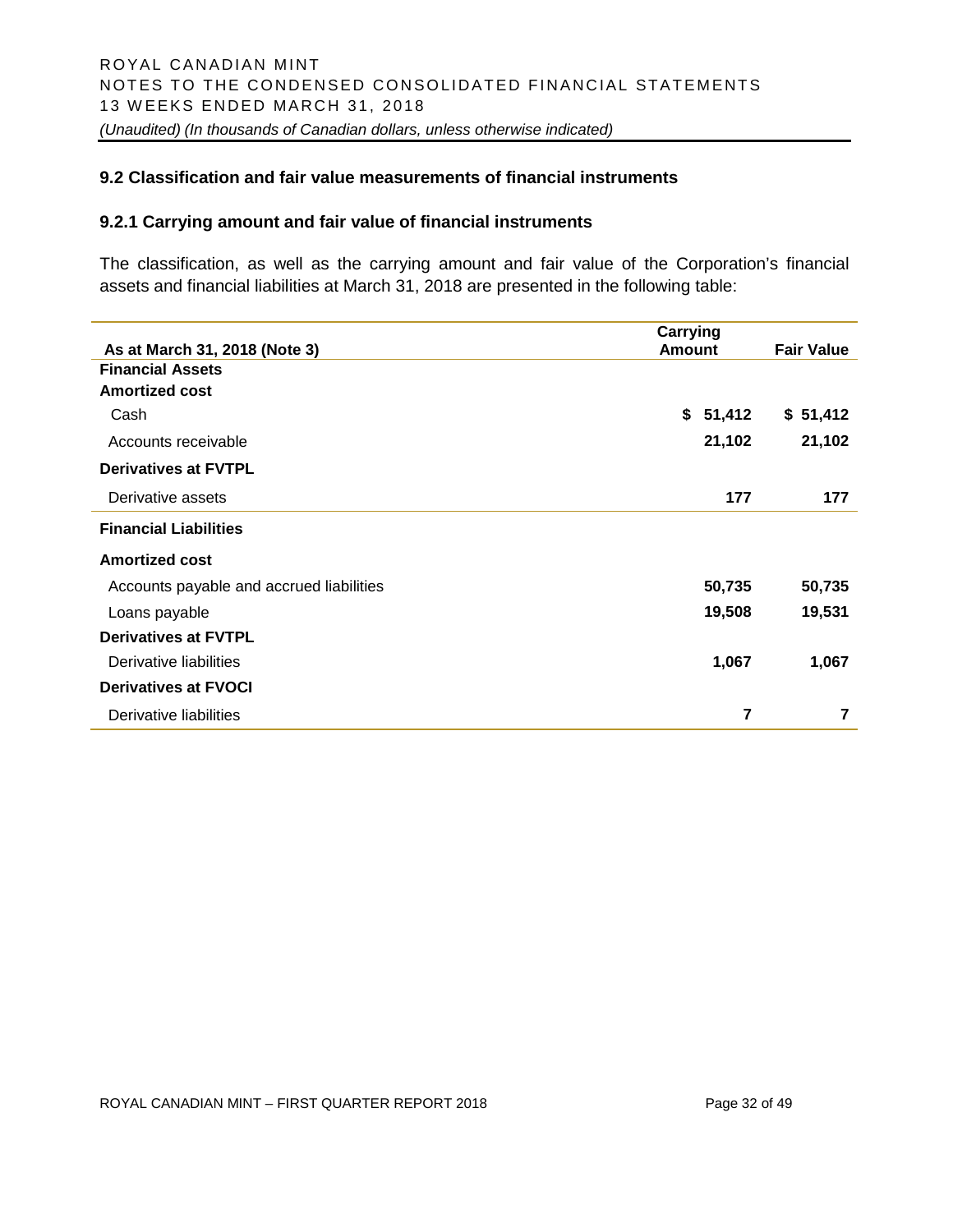The classification, as well as the carrying amount and fair value of the Corporation's financial assets and financial liabilities at December 31, 2017 are presented in the following table:

| As at December 31, 2017                  | Carrying Amount | Fair Value |
|------------------------------------------|-----------------|------------|
| <b>Financial Assets</b>                  |                 |            |
| <b>Held for Trading</b>                  |                 |            |
| Cash                                     | \$<br>56,268    | \$56,268   |
| Derivative financial assets              | 472             | 472        |
| Loans and receivables                    |                 |            |
| Accounts receivable                      | 15,645          | 15,645     |
| <b>Financial Liabilities</b>             |                 |            |
| <b>Held for Trading</b>                  |                 |            |
| Derivative liabilities                   | \$<br>597       | \$<br>597  |
| <b>Other Financial Liabilities</b>       |                 |            |
| Accounts payable and accrued liabilities | 58,459          | 58,459     |
| Loans payable                            | 19,501          | 19,520     |

The Corporation did not have any held-to-maturity or available-for-sale financial assets at the end of the reporting periods presented.

#### **9.2.2 Fair value hierarchy**

Financial instruments, other than those that are not subsequently measured at fair value and for which fair value approximates carrying value, whether or not they are carried at fair value in the condensed consolidated statement of financial position, must be disclosed at their fair value and be classified using a fair value hierarchy that reflects the significance of the inputs used in making the measurements:

- Level 1: quoted prices (unadjusted) in active markets for identical assets or liabilities
- Level 2: inputs other than quoted prices included within Level 1 that are observable for the asset or liability, either directly (i.e., as prices) or indirectly (i.e., derived from prices)
- Level 3: inputs for the asset or liability that are not based on observable market data (unobservable inputs).

The fair value measurement of cash is classified as Level 1 of the fair value hierarchy as at March 31, 2018 and December 31, 2017. The fair value measurements of all other financial instruments held by the Corporation are classified as Level 2 of the fair value hierarchy as at March 31, 2018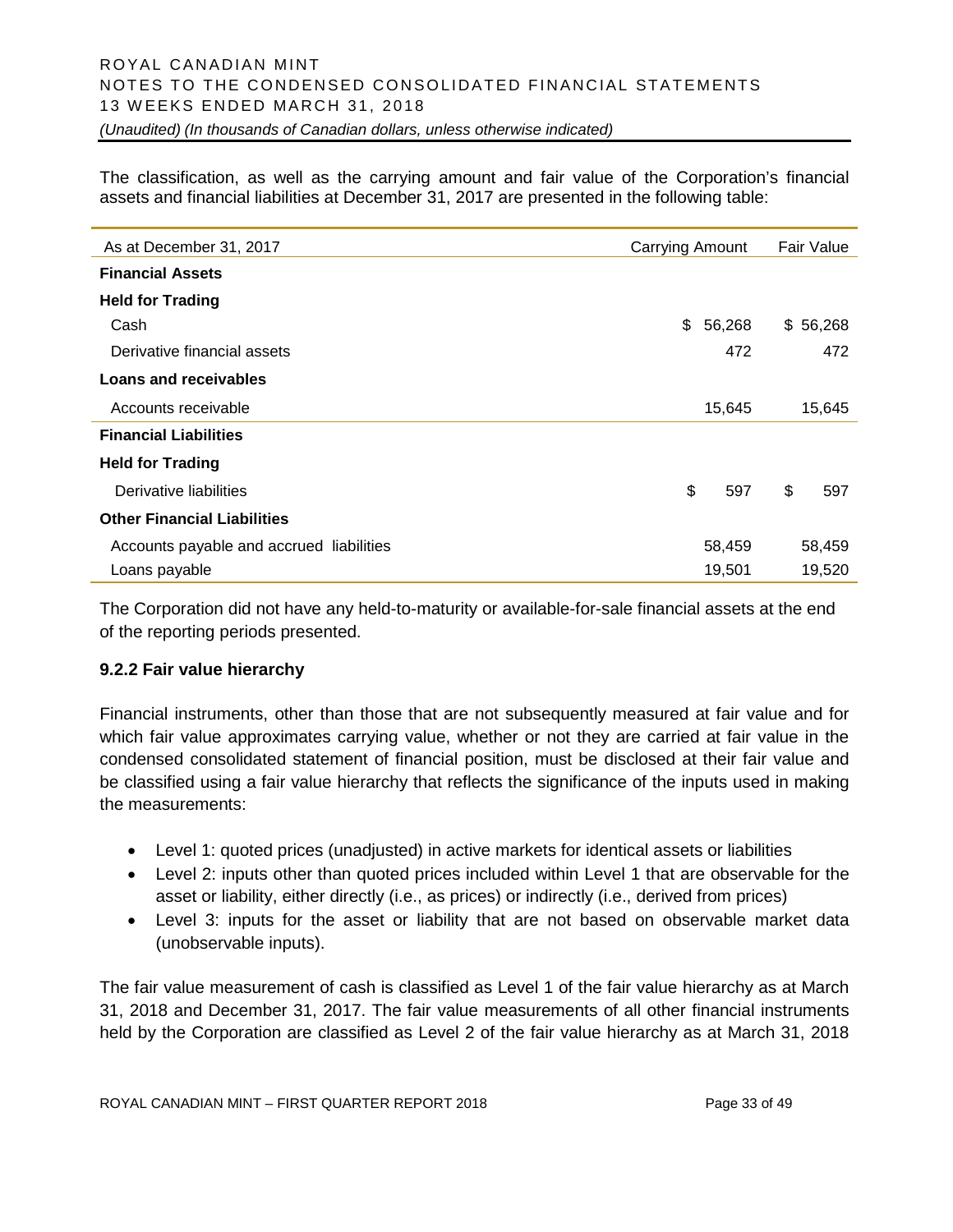and December 31, 2017. There were no transfers of financial instruments between levels for the 13 weeks ended March 31, 2018.

#### **9.2.3 Classification and fair value techniques of financial instruments**

The Corporation holds financial instruments in the form of cash, accounts receivable, derivative assets, accounts payable and accrued liabilities, loans payable and derivative liabilities.

The Corporation has estimated the fair values of its financial instruments as follows:

- i) The carrying amounts of cash, accounts receivable and accounts payable and accrued liabilities approximate their fair values as a result of the relatively short-term nature of these financial instruments.
- ii) The fair value of loans payable are estimated based on a discounted cash flow approach using current market rates appropriate as at the respective date presented.
- iii) The fair values of the Corporation's foreign currency forward contracts and interest rate swaps are based on estimated credit-adjusted forward market prices. The Corporation takes counterparty risk and its own risk into consideration for the fair value of financial instruments.

|                                  | As at |                |      |                   |  |
|----------------------------------|-------|----------------|------|-------------------|--|
|                                  |       | March 31, 2018 |      | December 31, 2017 |  |
| Derivative financial assets      |       |                |      |                   |  |
| Foreign currency forwards        | \$    | ۰.             | - \$ | 334               |  |
| Interest rate swaps              |       | 177            |      | 138               |  |
|                                  |       | 177            | -\$  | 472               |  |
| Derivative financial liabilities |       |                |      |                   |  |
| Foreign currency forwards        | \$    | 1,067          | - \$ | 587               |  |
| Interest rate swaps              |       |                |      | 10                |  |
|                                  |       | 1.074          | \$.  | 597               |  |

The table below details the types of derivative financial instruments carried at fair value: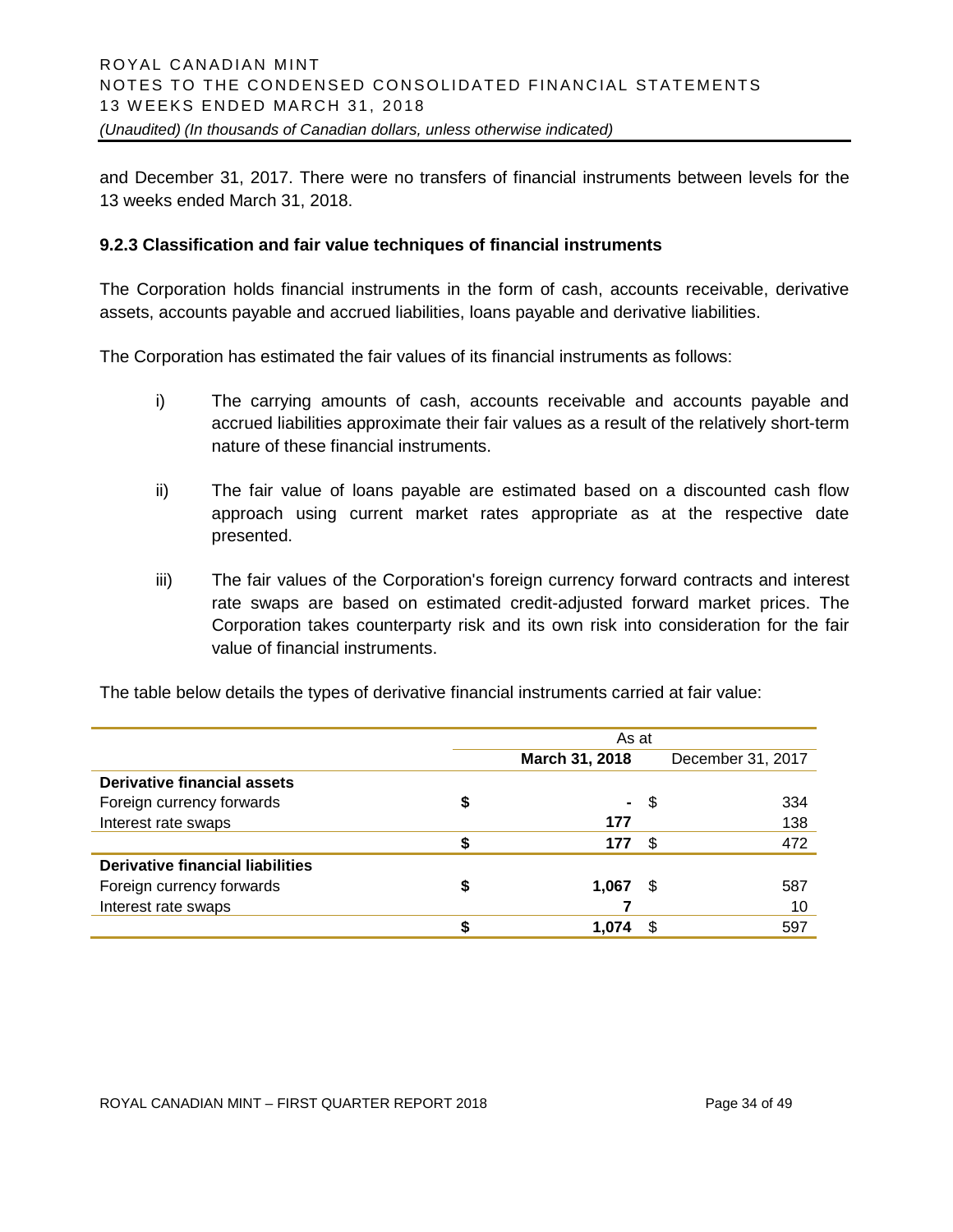#### **9.3 Financial risk management objectives and framework**

The Corporation is exposed to credit risk, liquidity risk and market risk from its use of financial instruments.

The Board of Directors has overall responsibility for the establishment and oversight of the Corporation's risk management framework. The Audit Committee assists the Board of Directors and is responsible for review, approval and monitoring of the Corporation's financial risk management policies. The Audit Committee reports regularly to the Board of Directors on its activities.

#### **9.3.1 Credit risk management**

Credit risk is the risk of financial loss to the Corporation if a customer or counterparty to a financial instrument fails to meet its contractual obligations, and arises principally from the Corporation's receivables from customers, cash and derivative instruments. The Corporation has adopted a policy of only dealing with creditworthy counterparties as a means of mitigating the risk of financial loss from defaults. The Corporation's exposure and the credit ratings of its counterparties are continuously monitored.

The carrying amount of financial assets recorded in the condensed consolidated financial statements as at March 31, 2018 and December 31, 2017 represents the maximum credit exposure.

#### **9.3.1.1 Credit risk management of receivables from customers**

The Corporation's exposure to credit risk associated with accounts receivable is influenced mainly by the individual characteristics of each customer, however the Corporation also considers the demographics of the Corporations' customer base, including the risk associated with the type of customer and country in which the customer operates.

The Corporation manages this risk by monitoring the creditworthiness of customers and obtaining pre-payment or other forms of payment security from customers with an unacceptable level of credit risk. The Corporation has established processes over contracting with foreign customers in order to manage the risk relating to foreign customers. The Corporation's management reviews the detailed accounts receivable listing on a regular basis for changes in customer balances which could present collectability issues. An accrual for estimated credit loss (ECL) is provided for accounts with collectability issues when needed.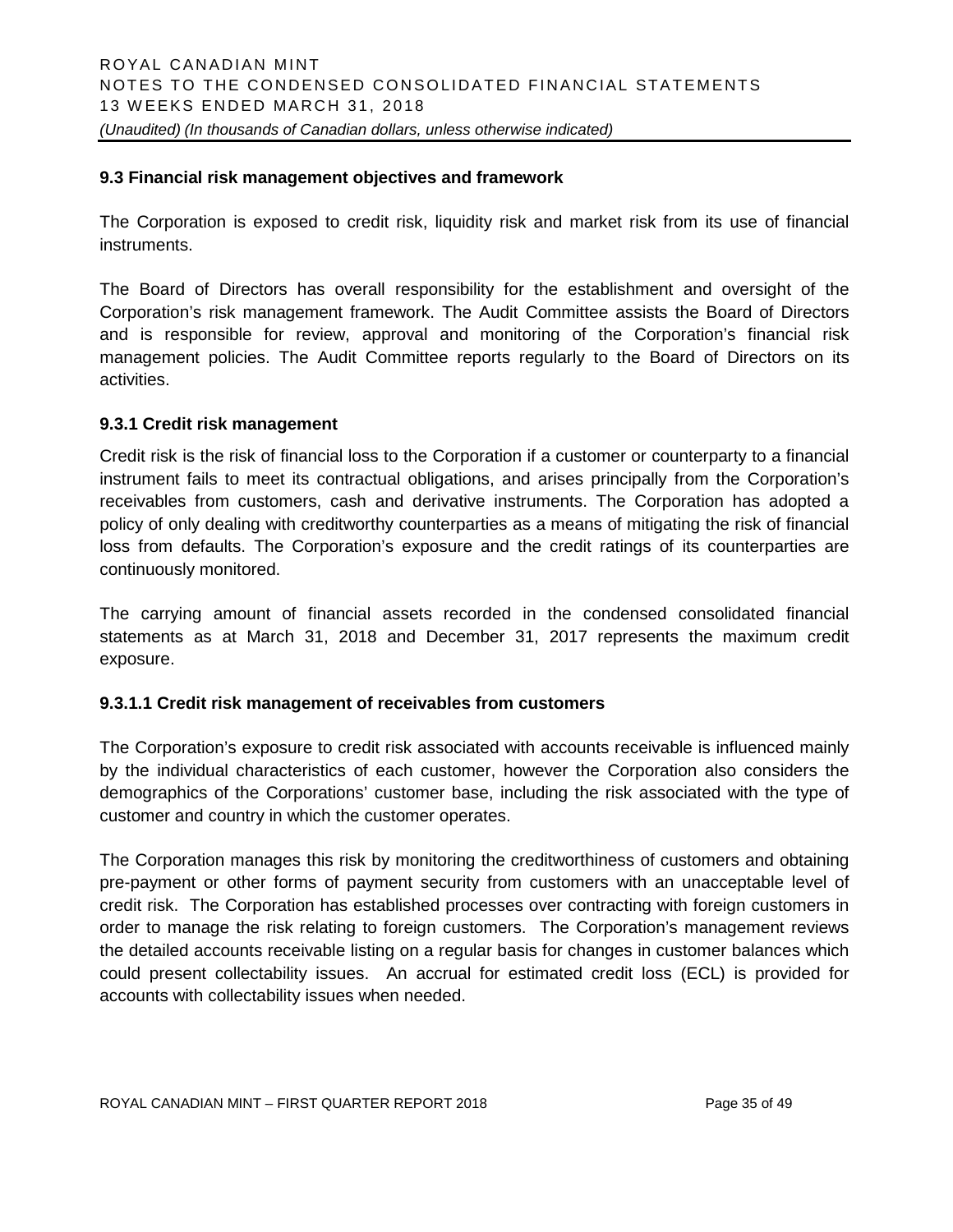The maximum exposure to credit risk for accounts receivable by geographic regions was as follows:

|                                | As at |                |      |                   |
|--------------------------------|-------|----------------|------|-------------------|
|                                |       | March 31, 2018 |      | December 31, 2017 |
| Canada                         | S     | 9,622          | - \$ | 10.324            |
| Latin America and Caribbean    |       | 5,589          |      | 1,518             |
| Asia and Australia             |       | 5,208          |      | 3,948             |
| <b>United States</b>           |       | 1,124          |      | 649               |
| Europe, Middle East and Africa |       | 394            |      | 348               |
| Total accounts receivable      |       | 21,937         | S    | 16,787            |

The maximum exposure to credit risk for accounts receivable by type of customer was as follows:

| As at |        |                |                   |
|-------|--------|----------------|-------------------|
|       |        |                | December 31, 2017 |
|       | 11.833 |                | 6,191             |
|       | 7.961  |                | 6,228             |
|       |        |                |                   |
|       | 2.143  |                | 4,368             |
|       | 21,937 |                | 16,787            |
|       |        | March 31, 2018 |                   |

The Corporation establishes an allowance for estimated credit losses based on a provision matrix that reflects the estimated impairment of accounts receivables. The provision matrix is based on historical observed default rates and is adjusted for forward-looking estimates. The Corporation sets different payment terms depending on the customer and product, which results in an average of 30 day payment terms. The Corporation also reviewed its exposure related to contract assets as at March 31, 2018 and evaluated the risk to be minimal as each related contract is subject to a contract specific risk assessment process. As at March 31, 2018, the Corporation's rate of credit losses was less than 1% of total accounts receivable.

#### **9.3.2 Liquidity risk**

Liquidity risk is the risk that the Corporation will not be able to meet its financial obligations as they fall due. The Corporation manages liquidity risk by continuously monitoring actual and forecasted cash flows to ensure, as far as possible, that it will always have sufficient liquidity to meet its liabilities when due, under both normal and stressed conditions, without incurring unacceptable losses or risking damage to the Corporation's reputation.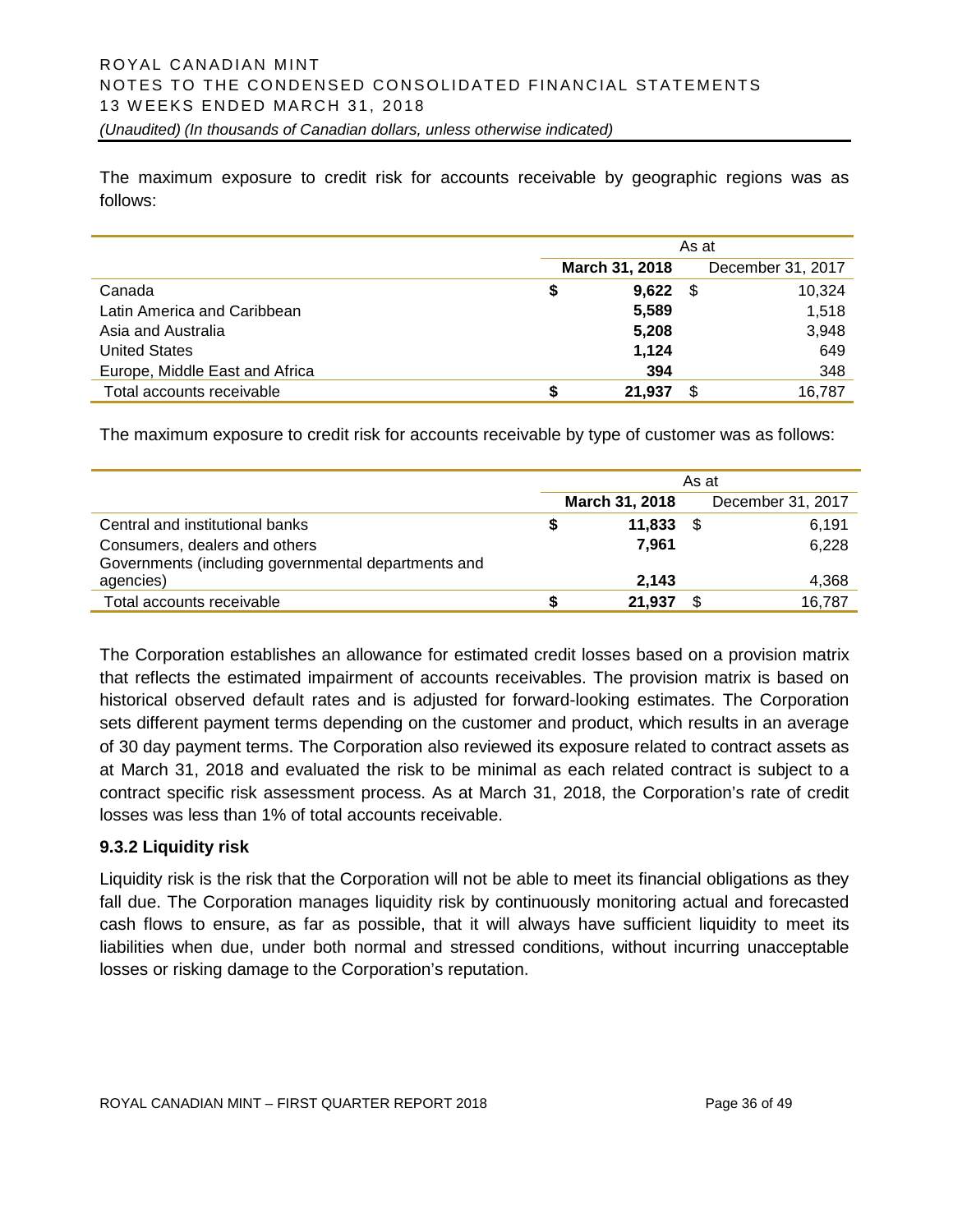#### **9.3.3 Market risk**

Market risk is the risk that changes in market prices, such as foreign exchange rates, interest rates or commodity price changes will affect the Corporation's income or the fair value of its financial instruments.

The Corporation uses, from time to time, derivative instruments, such as foreign currency forward contracts, interest rate exchange agreements and commodity swaps to manage the Corporation's exposure to fluctuations in cash flows resulting from foreign exchange risk, interest rate risk and commodity price risk. The Corporation buys and sells derivatives in the ordinary course of business and all such transactions are carried out within the guidelines set out in established policies. The Corporation's policy is not to enter into derivative instruments for trading or speculative purposes.

#### **Foreign exchange risk**

The Corporation is exposed to foreign exchange risk on sales and purchase transactions and short term cash management requirements that are denominated in foreign currencies, primarily in US dollars and Euros. The Corporation manages its exposure to exchange rate fluctuations between the foreign currency and the Canadian dollar by entering into foreign currency forward contracts. The Corporation also uses such contracts in managing its overall cash requirements.

#### **Interest rate risk**

Financial assets and financial liabilities with variable interest rates expose the Corporation to cash flow interest rate risk. There is no interest rate risk related to cash as there are no short-term investments as at the dates presented. The Corporation's Bankers Acceptance interest rate swap loan instruments expose the Corporation to cash flow interest rate risk. The Corporation has fully hedged the exposure to fluctuations in interest rates related to these instruments by entering into corresponding interest rate swaps, where the Corporation pays a fixed interest rate in exchange for receiving a floating interest rate. The interest rate swaps are designated as hedging instruments under the cash flow hedge accounting model.

Financial assets and financial liabilities that bear interest at fixed rates are subject to fair value interest rate risk. The Corporation does not account for its fixed rate debt instruments as held for trading; therefore, a change in interest rates at the reporting date would not affect profit or loss with respect to these fixed rate instruments. The Corporation's interest rate swaps expose the Corporation to fair value interest rate risk.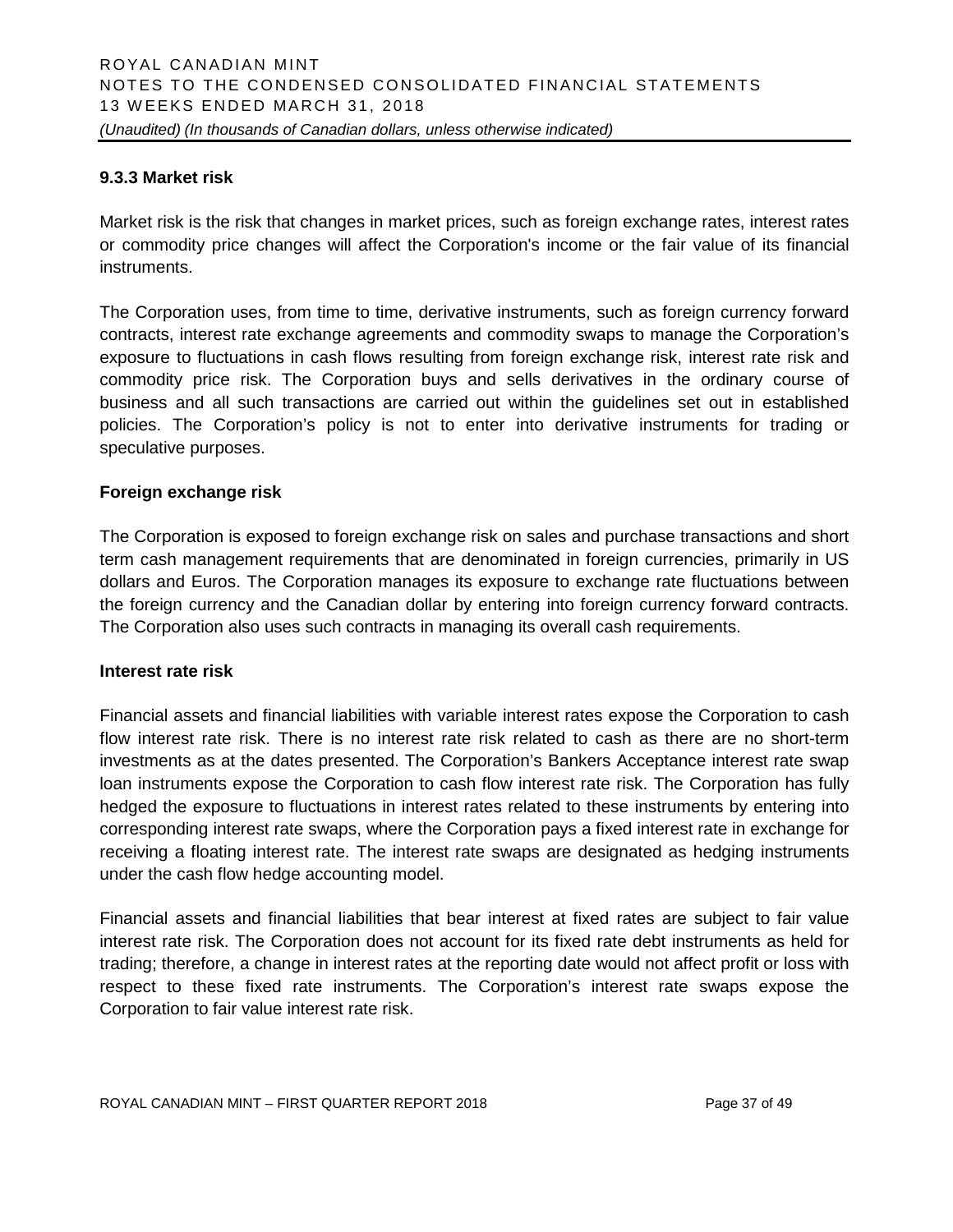#### **Commodity price risk**

The Corporation is exposed to commodity price risk on its purchase and sale of precious metals including gold, silver, platinum and palladium and base metals including nickel, copper and steel.

The Corporation is not exposed to precious metal price risk related to the bullion sales program because the purchase and sale of precious metals used in this program are completed on the same date, using the same price basis in the same currency. For numismatic sales the Corporation enters into short term lease or purchase commitments for precious and base metals to mitigate the commodity price risk (Note 21.1 and Note 21.3).

For contracts that are entered into for the purpose of procuring commodities to be used in production, the Corporation applies the normal purchases classification.

The impact of commodity price risk fluctuation on the condensed consolidated financial statements is not significant because the Corporation's un-hedged commodity volume is not significant.

#### **10. CAPITAL ASSETS**

#### **Property, plant and equipment**

The composition of the net book value of the Corporation's property, plant and equipment, is presented in the following tables:

|                               |                | As at |                   |
|-------------------------------|----------------|-------|-------------------|
|                               | March 31, 2018 |       | December 31, 2017 |
| Cost                          | \$<br>419,849  | \$    | 417,012           |
| Accumulated depreciation      | (254, 340)     |       | (250, 941)        |
| Net book value                | \$<br>165,509  | \$    | 166,071           |
| Net book value by asset class |                |       |                   |
| Land and land improvements    | \$<br>3.071    | -\$   | 3,073             |
| Buildings and improvements    | 92.146         |       | 91,694            |
| Equipment                     | 69,850         |       | 70,346            |
| Capital projects in process   | 442            |       | 958               |
| Net book value                | \$<br>165,509  | \$    | 166.071           |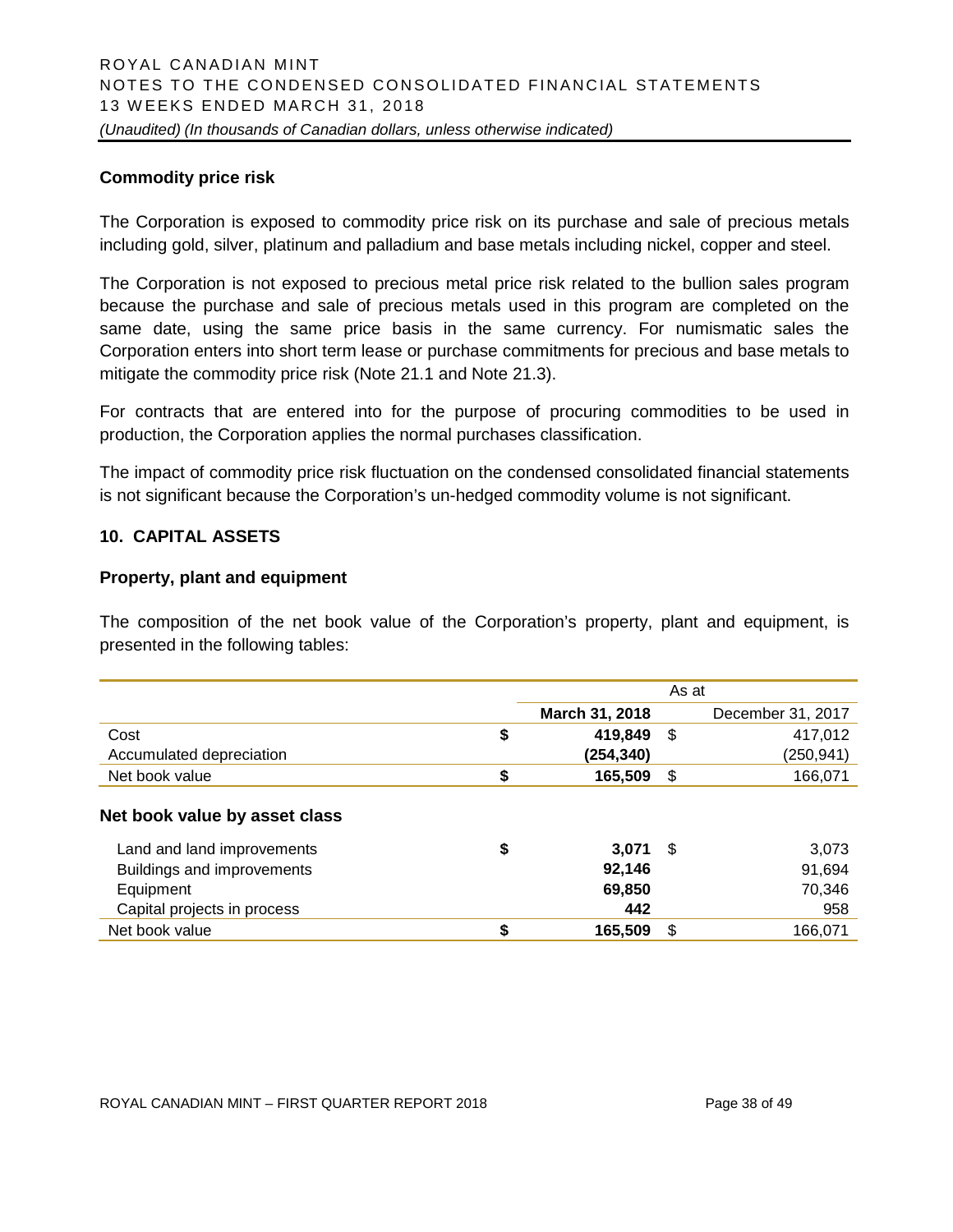During the first quarter of 2018, the Corporation acquired \$2.8 million (2017 - \$2.4 million) worth of building and leasehold improvements and equipment. No capital assets have been transferred to different categories within Property, plant and equipment.

Included in property, plant and equipment additions for the first quarter of 2018 is a total accrual of \$0.4 million (2017 - \$1.0 million).

Property, plant and equipment are carried at cost less accumulated depreciation and accumulated impairment losses.

No asset is pledged as security for borrowings as at March 31, 2018.

#### **Intangible assets**

|                          | As at                 |     |                   |  |
|--------------------------|-----------------------|-----|-------------------|--|
|                          | <b>March 31, 2018</b> |     | December 31, 2017 |  |
| Cost                     | 32.181                | \$. | 32,052            |  |
| Accumulated depreciation | (23, 045)             |     | (22, 122)         |  |
| Net book value           | 9,136                 |     | 9,930             |  |

During the first quarter of 2018, the Corporation acquired \$0.1 million (2017 - \$0.1 million) worth of software. No capital assets have been transferred to different categories within Intangible assets.

Intangible asset additions did not include any accruals for the first quarter of 2018 (2017 - \$0.1 million).

#### **11. FACE VALUE REDEMPTIONS**

|                                         | As at |                       |      |                   |
|-----------------------------------------|-------|-----------------------|------|-------------------|
|                                         |       | <b>March 31, 2018</b> |      | December 31, 2017 |
| Face Value redemptions                  |       | 181,576               | - \$ | 182,060           |
| Precious metal recovery                 |       | (40, 491)             |      | (40, 925)         |
| Face Value redemptions, net             |       | 141,085               |      | 141,135           |
| Less: Current portion                   |       | (1,451)               |      | (1,789)           |
| Non-current Face Value redemptions, net |       | 139,634               | S    | 139,346           |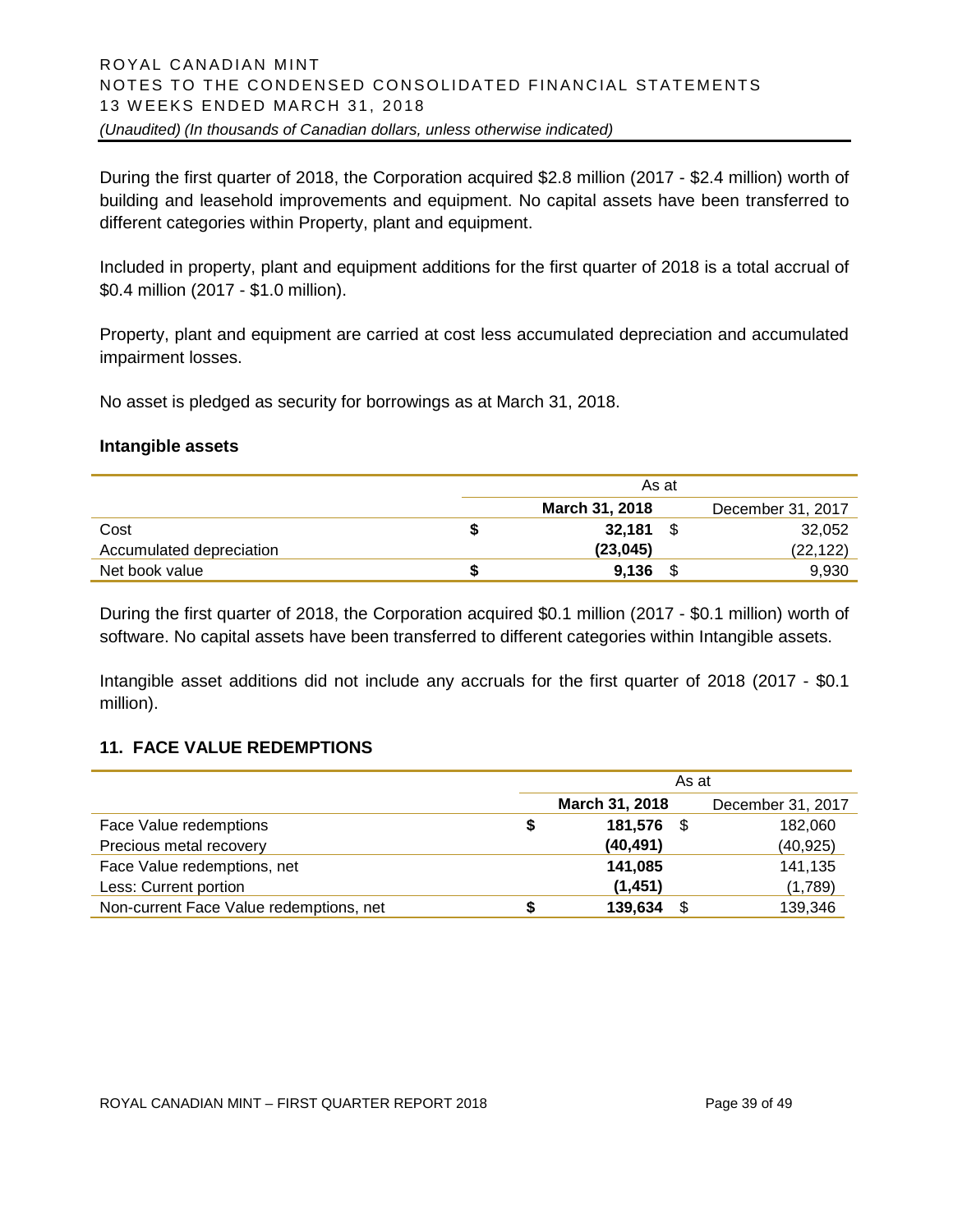# ROYAL CANADIAN MINT NOTES TO THE CONDENSED CONSOLIDATED FINANCIAL STATEMENTS 1 3 WEEKS ENDED MARCH 31, 2018

*(Unaudited) (In thousands of Canadian dollars, unless otherwise indicated)*

|                  | As at           |                      |  |  |
|------------------|-----------------|----------------------|--|--|
|                  | March 31, 2018  | December 31,<br>2017 |  |  |
| Opening balance  | 141,135<br>- \$ | 141,017              |  |  |
| Additions, net   | $\blacksquare$  | 643                  |  |  |
| Redemptions, net | (381)           | (1,873)              |  |  |
| Revaluation      | 331             | 1,348                |  |  |
| Ending balance   | 141,085<br>\$.  | 141,135              |  |  |

As at March 31, 2018, the Corporation determined that it continues to be unable to reliably estimate the redemptions of Face Value coins.

Face Value redemptions represent the expected cash outflows if all Face Value coins are redeemed, including the costs of redemptions offset by the precious metal content that will be reclaimed by the Corporation when the coins are redeemed. The precious metal recovery component of the liability is based on the market value of silver as at each financial statement reporting date. The impact of the revaluation of the precious metal component of the liability was an increase of \$0.3 million for the first quarter of 2018 (2017 - \$1.3 million).

The current portion of the Face Value redemptions is based on the redemptions for the last 12 months, as the Corporation continues to determine that it is unlikely that all outstanding Face Value coins will be redeemed in the next 12 months as Face Value coins are widely held and the redemption process takes time to complete.

As of January 1, 2017, the Corporation is no longer selling Face Value coins and all back-orders are now complete.

#### **12. ACCOUNTS PAYABLE AND ACCRUED LIABILITIES**

|                                                                         | As at |                       |      |              |
|-------------------------------------------------------------------------|-------|-----------------------|------|--------------|
|                                                                         |       |                       |      | December 31, |
|                                                                         |       | <b>March 31, 2018</b> |      | 2017         |
| Trade payables                                                          | \$    | 4,602                 | - \$ | 2,207        |
| Other current financial liabilities <sup>1</sup>                        |       | 45,420                |      | 55,835       |
| Other accounts payables and accrued liabilities <sup>2</sup>            |       | 2,772                 |      | 2,761        |
| Total current accounts payable and accrued liabilities                  | \$    | 52,794                | - \$ | 60,803       |
| Other non-current financial liabilities                                 |       | 713                   |      | 418          |
| Other non-current accounts payable and accrued liabilities <sup>2</sup> |       | 1,440                 |      | 1,463        |
| Total non-current accounts payable and accrued liabilities              | S     | 2,153                 | - \$ | 1,881        |
| Accounts payable and accrued liabilities                                | \$    | 54.947                |      | 62,684       |

<sup>1</sup> Other current financial liabilities include payables that are not trade in nature, as well as various operating and capital accruals.

<sup>2</sup> Other accounts payables and accrued liabilities include amounts due for withholding, sales tax and sales returns provisions. The provision for sales returns as at March 31, 2018 was \$2.7 million (December 31, 2017 - \$2.3 million). Also included is an accrual for a \$1.6 million (December 31, 2017 - \$1.6 million) penalty, the majority of which was due to undercharged sales tax to the Department of Finance (Note 20).

ROYAL CANADIAN MINT – FIRST QUARTER REPORT 2018 Page 40 of 49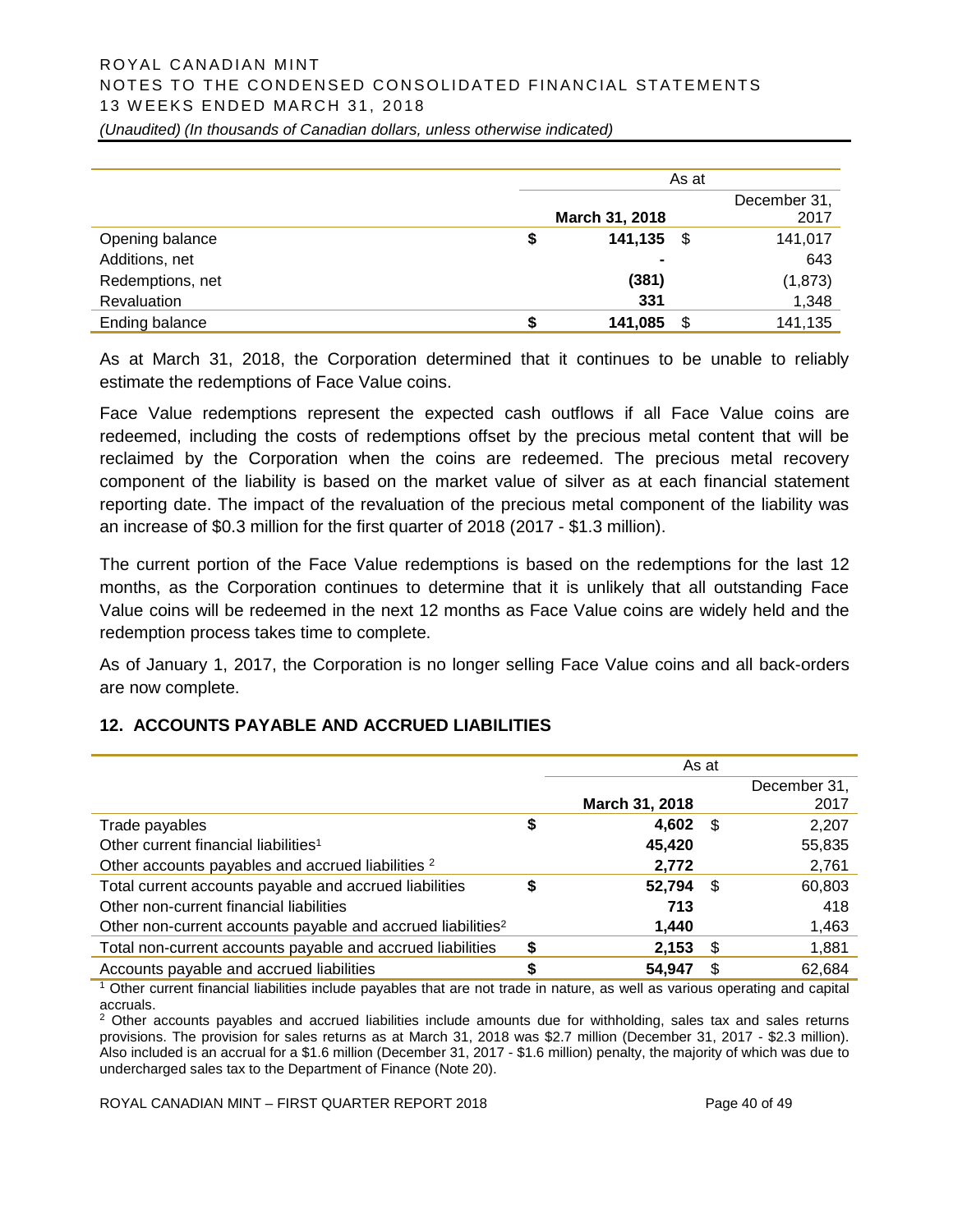# **13. EMPLOYEE COMPENSATION AND BENEFITS**

#### **Pension benefits**

The Corporation made total contributions of \$2.3 million in the 13 weeks ended March 31, 2018 (13 weeks ended April 1, 2017 - \$2.4 million).

See Note 17 in the audited consolidated financial statements for the year ended December 31, 2017 for details on the Corporation's pension and other post-employment benefit plans.

#### **14. REVENUE**

The Corporation has applied IFRS 15 using the modified retrospective method and therefore the comparative information for 2017 has not been restated and continues to be reported under the accounting policies disclosed in note 2.19 of the Corporation's annual audited consolidated financial statements. The impact of the implementation of IFRS 15 on the Corporation's condensed consolidated financial statements is disclosed in Note 3.

#### **Revenue from contracts with customers**

|                                        | 13 weeks ended |                            |  |         |  |
|----------------------------------------|----------------|----------------------------|--|---------|--|
|                                        |                | April 1, 2017 <sup>1</sup> |  |         |  |
| Revenue from the sale of goods         |                | 334.068                    |  | 495,186 |  |
| Revenue from the rendering of services |                | 6.811                      |  | 7.564   |  |
| Total revenue                          |                | 340,879                    |  | 502,750 |  |

<sup>1</sup>Prior year figures have been reclassified to move the sales of goods related to Refinery services from revenue from the rendering of services to revenue from the sale of goods.

Revenue from the sale of goods is presented net of cost of sales in cases where the Corporation is not the principal in the transaction ("Customer inventory deals"). The following is a reconciliation of the gross revenue from the sale of goods and the net revenue presented:

|                                      | 13 weeks ended |                            |     |            |  |
|--------------------------------------|----------------|----------------------------|-----|------------|--|
|                                      |                | April 1, 2017 <sup>1</sup> |     |            |  |
| Gross revenue from the sale of goods |                | 396,475                    | \$. | 625,119    |  |
| Less: Customer inventory deals       |                | (62, 407)                  |     | (129, 933) |  |
| Net revenue from the sale of goods   |                | 334,068                    | S   | 495,186    |  |

1Prior year figures have been reclassified to move the sales of goods related to Refinery services from revenue from the rendering of services to revenue from the sale of goods.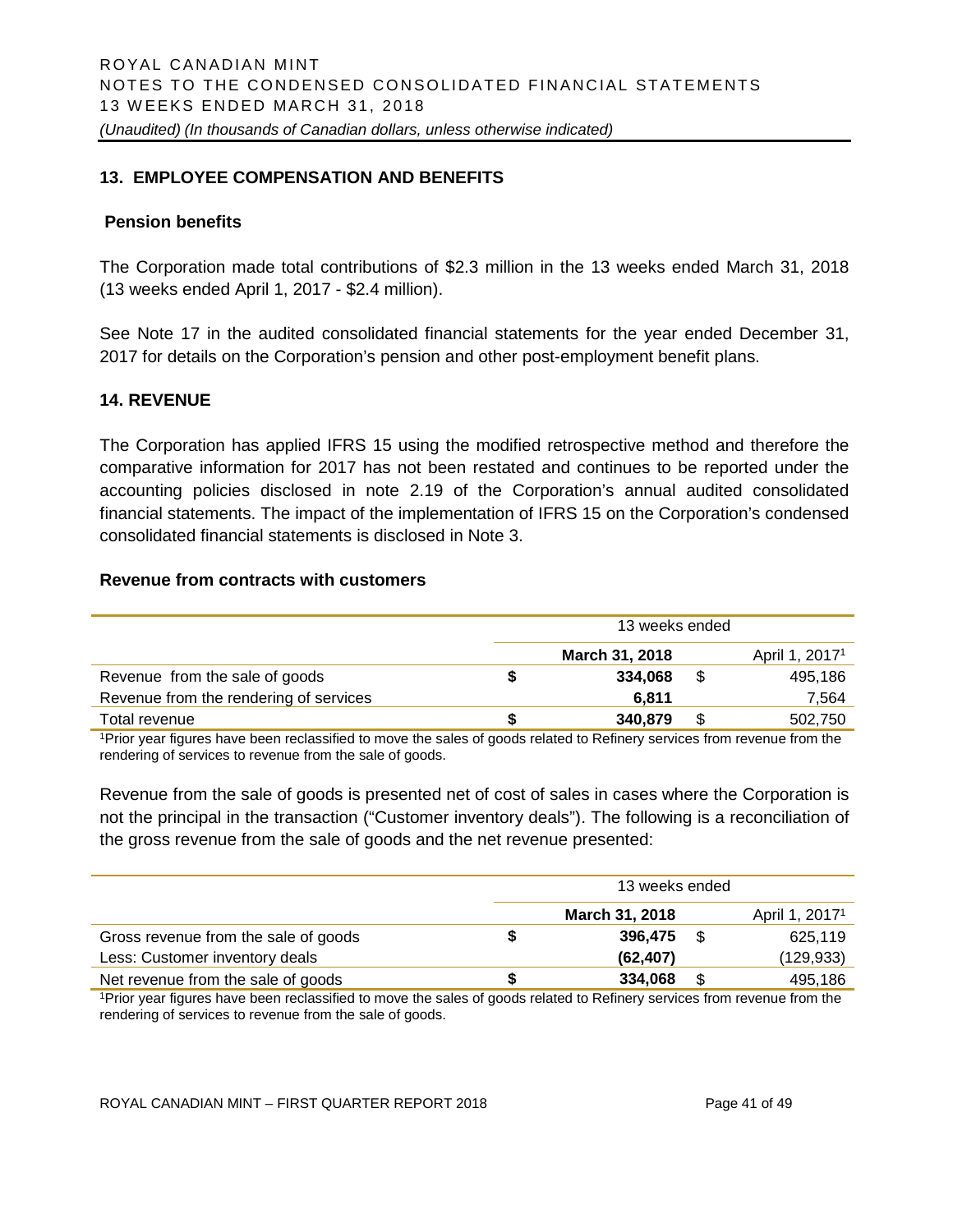#### **14.2 Disaggregation of Revenue**

In the following table, revenue is disaggregated by primary geographical region, business and timing of revenue recognition.

|                                                      | 13 weeks ended |                |                |               |  |
|------------------------------------------------------|----------------|----------------|----------------|---------------|--|
| <b>Primary Geographic Regions</b>                    |                | March 31, 2018 |                | April 1, 2017 |  |
| North America                                        | \$             | 183,331        | $\mathfrak{S}$ | 296,566       |  |
| Europe, Middle East & Africa                         |                | 122,757        |                | 148,028       |  |
| Asia & Australia                                     |                | 28,021         |                | 57,646        |  |
| Latin America & Caribbean                            |                | 6,770          |                | 510           |  |
| Total revenue                                        | \$             | 340,879        | \$             | 502,750       |  |
|                                                      |                |                |                |               |  |
|                                                      | 13 weeks ended |                |                |               |  |
| <b>Businesses</b>                                    |                | March 31, 2018 |                | April 1, 2017 |  |
| <b>Canadian Circulation</b>                          | \$             | 22,586         | $\mathfrak{L}$ | 24,600        |  |
| <b>Foreign Circulation</b>                           |                | 18,559         |                | 10,092        |  |
| <b>Bullion Products and Services</b>                 |                | 271,696        |                | 421,174       |  |
| <b>Numismatics</b>                                   |                | 28,038         |                | 46,884        |  |
| Total revenue                                        | \$             | 340,879        | \$             | 502,750       |  |
|                                                      |                |                |                |               |  |
|                                                      |                | 13 weeks ended |                |               |  |
| <b>Timing of Revenue Recognition</b>                 |                | March 31, 2018 |                | April 1, 2017 |  |
| Performance obligations satisfied at a point in time | \$             | 333,461        | \$             | 499,078       |  |
| Performance obligations satisfied over time          |                | 7,418          |                | 3,672         |  |

#### **14.3 Transaction price allocated to the remaining performance obligations**

The following table includes revenue expected to be recognized in the future related to performance obligations that are unsatisfied (or partially unsatisfied) as at March 31, 2018.

|                                                  | 2018     | nna r<br>2U I J | `ota.    |
|--------------------------------------------------|----------|-----------------|----------|
| <b>Earnian</b><br><b>Circulation</b><br>.reinn 1 | \$39.308 | 564             | \$40.872 |

Total revenue **\$ 340,879** \$ 502,750

The Corporation has other contracts with terms longer than 12 months that include unsatisfied performance obligations that are dependent on volumes. These contracts are excluded from the table above as the Corporation cannot reliably measure the unsatisfied performance obligations. Under these contracts, customers have the option to increase or decrease the volume over the terms of their respective contracts and therefore, the unsatisfied performance obligation, would be impacted by this decision.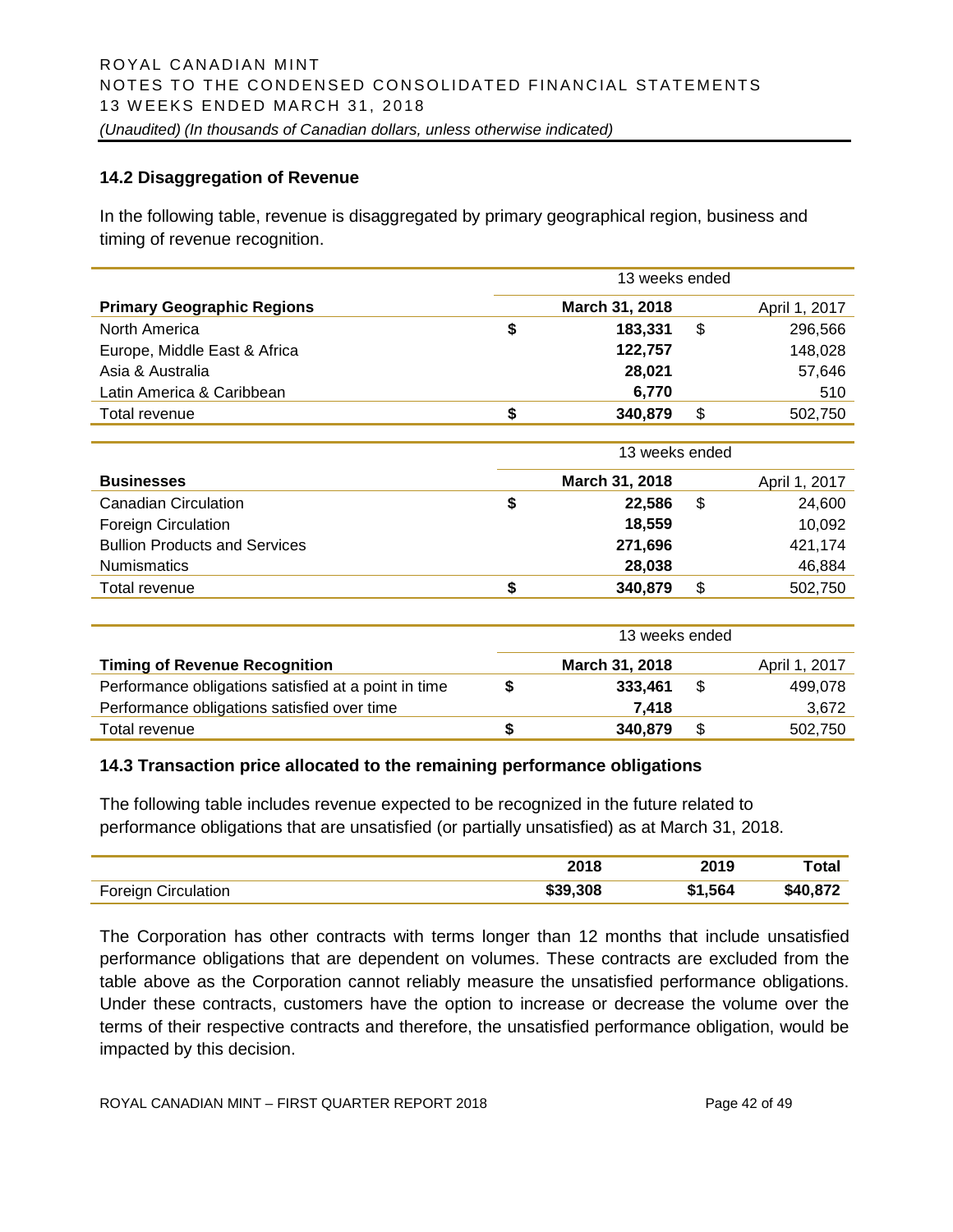#### **15. DEPRECIATION AND AMORTIZATION EXPENSE**

|                                               | 13 weeks ended |                |  |               |
|-----------------------------------------------|----------------|----------------|--|---------------|
|                                               |                | March 31, 2018 |  | April 1, 2017 |
| Depreciation of property, plant and equipment |                | 3.400          |  | 3,955         |
| Amortization of intangible assets             |                | 924            |  | 920           |
| Total depreciation and amortization expense   |                | 4.324          |  | 4.875         |

Depreciation and amortization expense were reclassified to operating expense as follows:

|                                             |   | 13 weeks ended |      |               |
|---------------------------------------------|---|----------------|------|---------------|
|                                             |   | March 31, 2018 |      | April 1, 2017 |
| Cost of sales                               | S | 2,599          | - \$ | 2,558         |
| Marketing and sales expenses                |   | 696            |      | 904           |
| Administration expenses                     |   | 1,029          |      | 1,413         |
| Total depreciation and amortization expense | S | 4.324          | - \$ | 4,875         |

# **16. EMPLOYEE COMPENSATION EXPENSES**

|                                                           | 13 weeks ended   |               |
|-----------------------------------------------------------|------------------|---------------|
|                                                           |                  | April 1, 2017 |
|                                                           | March 31, 2018   | (Note 22)     |
| Included in cost of sales:                                |                  |               |
| Salaries and wages including short term employee benefits | \$<br>$8,584$ \$ | 10,139        |
| Pension costs                                             | 1,185            | 1,181         |
| Other long term employee and post-employment benefits     | 718              | 606           |
| <b>Termination benefits</b>                               | 37               | 60            |
| Included in marketing and sales expenses:                 |                  |               |
| Salaries and wages including short term employee benefits | 4,432            | 4,476         |
| Pension costs                                             | 342              | 356           |
| Other long term employee and post-employment benefits     | 166              | 131           |
| <b>Termination benefits</b>                               | (33)             | 305           |
| Included in administration expenses:                      |                  |               |
| Salaries and wages including short term employee benefits | 7,742            | 8,163         |
| Pension costs                                             | 619              | 768           |
| Other long term employee and post-employment benefits     | 352              | 376           |
| <b>Termination benefits</b>                               | 89               | 523           |
| Total employee compensation and benefits expense          | \$<br>24,233     | \$<br>27,084  |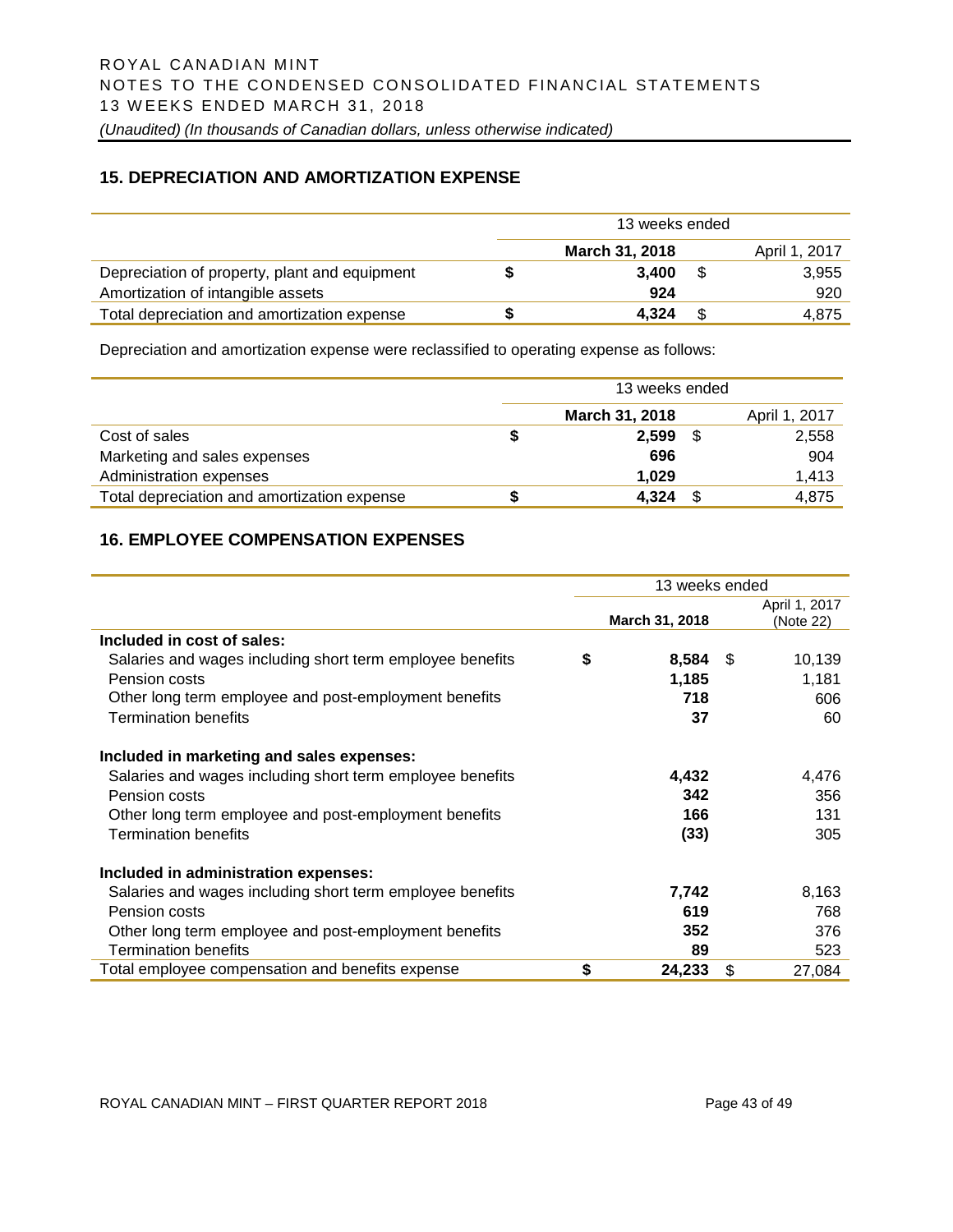# **17. SCIENTIFIC RESEARCH AND EXPERIMENTAL DEVELOPMENT (SRED) EXPENSES, NET**

|                            | 13 weeks ended |                       |  |               |
|----------------------------|----------------|-----------------------|--|---------------|
|                            |                | <b>March 31, 2018</b> |  | April 1, 2017 |
| <b>SRED expenses</b>       |                | 950                   |  | 1.262         |
| SRED investment tax credit |                | (119)                 |  | (181)         |
| SRED expenses, net         | S              | 831                   |  | 1.081         |

The net expenses for scientific research and experimental development are included in the administration expenses in the condensed consolidated statement of comprehensive income.

#### **18. INCOME TAXES**

|                                        | 13 weeks ended |                       |  |               |  |
|----------------------------------------|----------------|-----------------------|--|---------------|--|
|                                        |                | <b>March 31, 2018</b> |  | April 1, 2017 |  |
| Current income tax expense             |                | 3.198                 |  | 2,576         |  |
| Deferred income tax (recovery) expense |                | (569)                 |  | 1,161         |  |
| Income tax expense                     |                | 2.629                 |  | 3.737         |  |

The Corporation's effective income tax expense on profit before income tax differs from the amount that would be computed by applying the Federal statutory income tax rate of 25% (2017 – 25%).

# **19. SUPPLEMENTAL CASH FLOW INFORMATION**

#### **19.1 Reclassification**

The Corporation modified the condensed consolidated statement of cash flows during 2017 to better represent the realized and unrealized gain or loss related to financial instruments, specifically the realized portion of foreign exchange gains and losses. In addition, interest payments on loans were reclassified to operating activities.

The impacts of these reclassifications were the following;

|                                                | As at April 1, 2017 |                           |      |                  |  |                 |
|------------------------------------------------|---------------------|---------------------------|------|------------------|--|-----------------|
| Increase (decrease)                            |                     | As previously<br>reported |      | Reclassification |  | As reclassified |
| Net foreign exchange loss (gain)               | \$                  | 1,768                     | - \$ | $(3,573)$ \$     |  | (1,805)         |
| Net change in operating assets and liabilities |                     | (9,992)                   |      | 22               |  | (9,970)         |
| Effect of changes in exchange rates on cash    |                     | (3,322)                   |      | 3,551            |  | 229             |
| Interest received, net of interest paid        |                     | 144                       |      | (62)             |  | 82              |
| Financing fees paid                            |                     | (62)                      |      | 62               |  |                 |

ROYAL CANADIAN MINT – FIRST QUARTER REPORT 2018 Page 44 of 49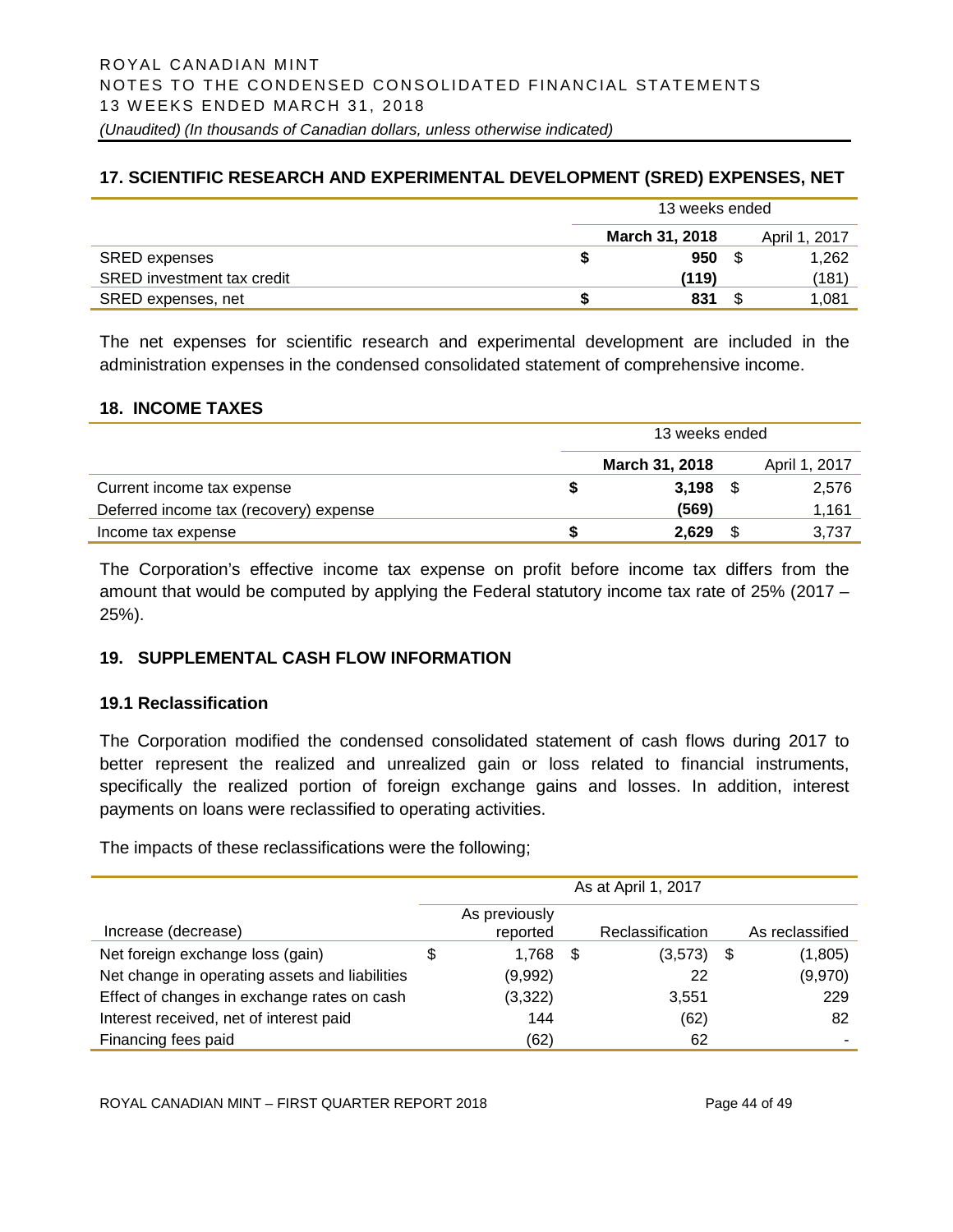#### **19.2 Supplemental cash flow information**

The net change in operating assets and liabilities shown in the condensed consolidated statement of cash flow was comprised of the following:

|                                          | 13 weeks ended |      |                            |  |  |
|------------------------------------------|----------------|------|----------------------------|--|--|
|                                          | March 31, 2018 |      | April 1, 2017 <sup>1</sup> |  |  |
| Accounts receivable                      | \$<br>(5, 416) | - \$ | (1, 323)                   |  |  |
| Inventories                              | 5,677          |      | (7,627)                    |  |  |
| Prepaid expenses                         | (1, 280)       |      | (784)                      |  |  |
| Accounts payable and accrued liabilities | (6,918)        |      | 1,932                      |  |  |
| Deferred revenue                         | (699)          |      | (2, 168)                   |  |  |
|                                          | (8,636)        | S    | (9,970)                    |  |  |

<sup>1</sup> Prior year figures have been reclassified as described in Note 19.1.

Adjustments to other (revenue) expenses, net, were comprised of the following:

|                                        | 13 weeks ended |    |               |  |  |
|----------------------------------------|----------------|----|---------------|--|--|
|                                        | March 31, 2018 |    | April 1, 2017 |  |  |
| Expenses                               |                |    |               |  |  |
| Employee benefits expenses             | \$<br>2,117    | \$ | 2,303         |  |  |
| Employee benefits paid                 | (2, 242)       |    | (1, 353)      |  |  |
| Inventory write-downs                  | (568)          |    | 1,018         |  |  |
| Gain on disposal of assets             |                |    | (5)           |  |  |
| Other non-cash expenses (revenue), net | 119            |    | (169)         |  |  |
| Revenue                                | (853)          |    | (1,799)       |  |  |
|                                        | (1,427)        | \$ | (5)           |  |  |

Income tax paid was comprised of the following:

|                 | 13 weeks ended |  |               |  |
|-----------------|----------------|--|---------------|--|
|                 | March 31, 2018 |  | April 1, 2017 |  |
| Income tax paid | (2,795)        |  | (5,094)       |  |
|                 | (2,795)        |  | (5,094)       |  |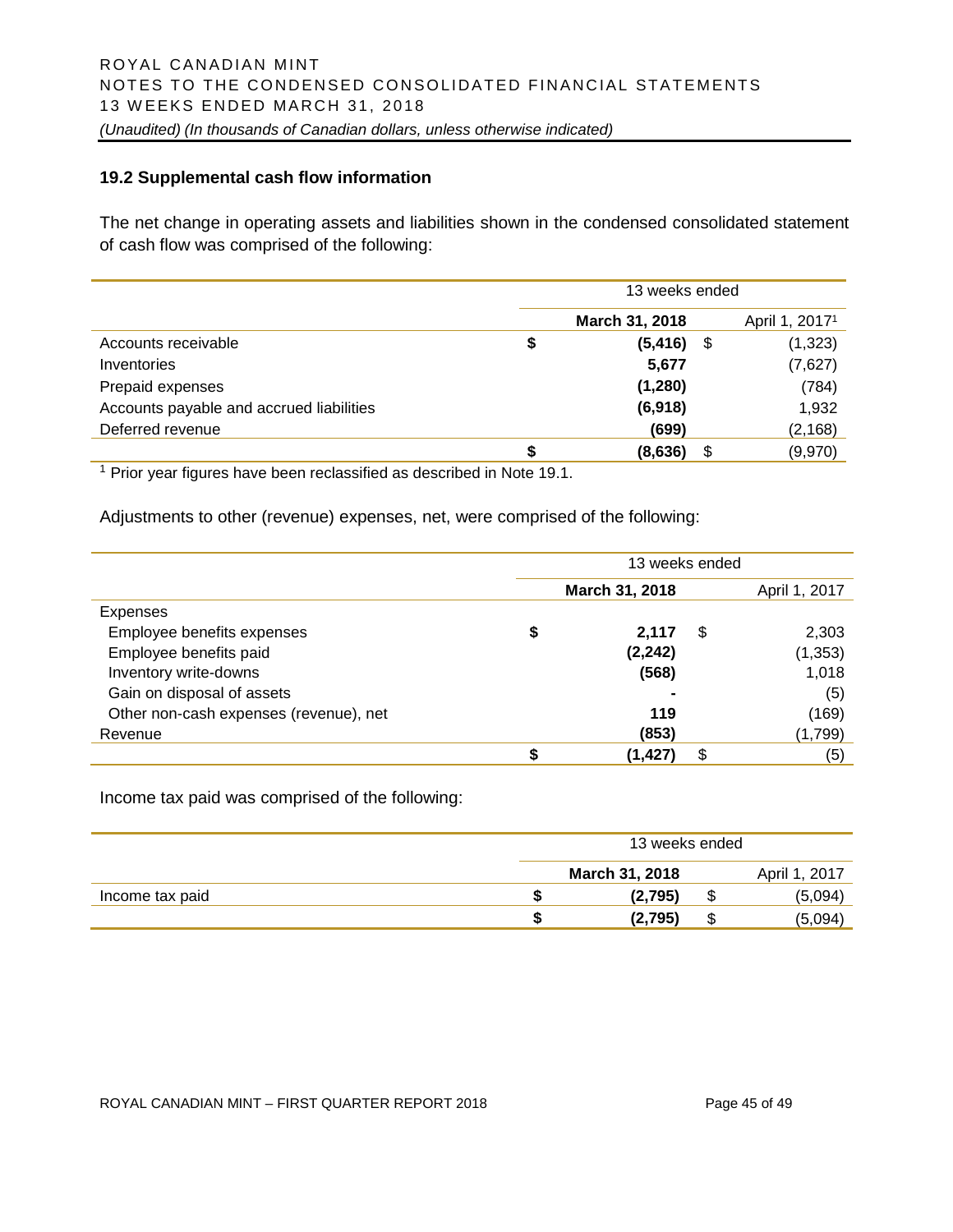Interest received, net of interest paid, was comprised of the following:

|                   | 13 weeks ended |      |    |                            |  |
|-------------------|----------------|------|----|----------------------------|--|
| March 31, 2018    |                |      |    | April 1, 2017 <sup>1</sup> |  |
| Interest received |                | 310  | ъD | 193                        |  |
| Interest paid     |                | (89) |    | (111)                      |  |
|                   |                | 221  | ъD | 82                         |  |

 $1$  Prior year figures have been reclassified as described in Note 19.1.

#### **20. RELATED PARTY TRANSACTIONS**

The Corporation is related in terms of common ownership to all Government of Canada owned entities. The Corporation enters into transactions with these entities in the normal course of business, under the same terms and conditions that apply to unrelated parties. In accordance with the disclosure exemption regarding "government related entities", the Corporation is exempt from certain disclosure requirements of IAS 24 relating to its transactions and outstanding balances with:

- a government that has control, joint control or significant influence over the reporting entity; and
- another entity that is a related party because the same government has control, joint control or significant influence over both the reporting entity and the other entity.

Transactions with related parties that are considered to be individually or collectively significant, include transactions with the Government of Canada, and departments thereof and all federal Crown corporations.

The majority of transactions with the Government of Canada were with the Department of Finance ("DOF") related to the production, management and delivery of Canadian circulation coins which are negotiated and measured at fair value under a Memorandum of Understanding, where pricing is agreed annually in the normal course of operations.

|                     | 13 weeks ended |                |      |                   |  |  |
|---------------------|----------------|----------------|------|-------------------|--|--|
|                     |                | March 31, 2018 |      | April 1, 2017     |  |  |
| Revenue from DOF    |                | 20,452         | - \$ | 22,792            |  |  |
|                     |                |                |      |                   |  |  |
|                     |                | As at          |      |                   |  |  |
|                     |                | March 31, 2018 |      | December 31, 2017 |  |  |
| Receivable from DOF |                | 632            | \$   | 3,512             |  |  |

The transactions with Department of Finance are as follows:

ROYAL CANADIAN MINT – FIRST QUARTER REPORT 2018 Page 46 of 49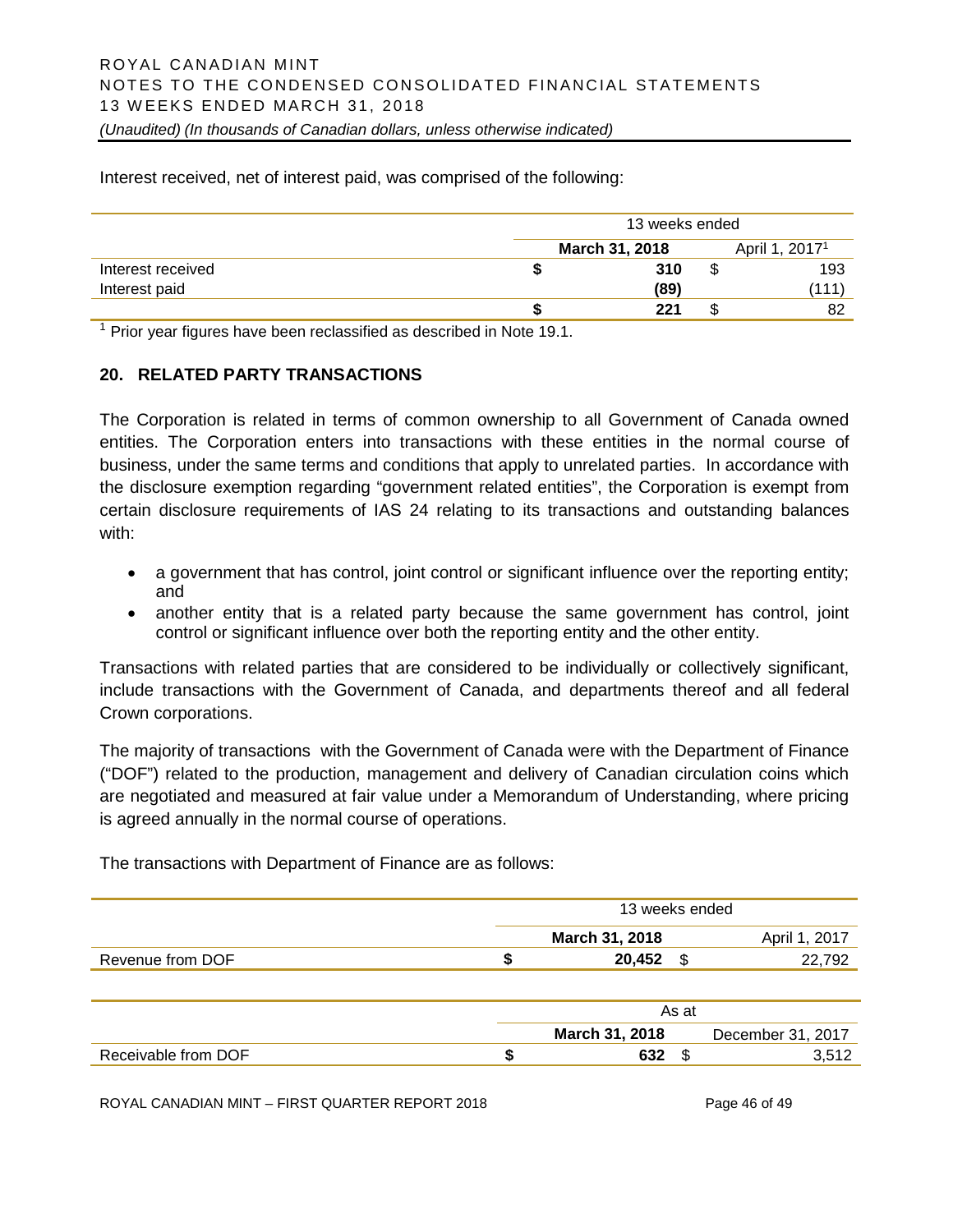The majority of transactions with Crown corporations were for the sales of numismatic product.

Included in accounts payable and accrued liabilities on the condensed consolidated statement of financial position is an accrual for a \$1.6 million (December 31, 2017 - \$1.6 million) penalty, the majority of which is due to undercharged sales tax to the Department of Finance. The Corporation is awaiting the final assessment of the sales tax owed and will bill the Department of Finance for the undercharged sales tax of \$32 million which the Corporation will in turn remit to the Canada Revenue Agency. This amount is not included in the condensed consolidated statement of financial position.

# **21. COMMITMENTS, CONTINGENCIES AND GUARANTEES**

# **21.1 Precious metal leases**

In order to facilitate the production of precious metal coins and manage the risks associated with changes in metal prices, the Corporation may enter into firm fixed price purchase commitments, as well as precious metals leases. As at March 31, 2018, the Corporation had \$14.3 million in outstanding precious metal purchase commitments (December 31, 2017 – \$17.6 million).

At the end of the period, the Corporation had entered into precious metal leases as follows:

|                 | As at                 |                   |  |
|-----------------|-----------------------|-------------------|--|
| Ounces          | <b>March 31, 2018</b> | December 31, 2017 |  |
| Gold            | 177.227               | 73.370            |  |
| Silver          | 5,688,967             | 5,892,387         |  |
| Palladium       | 243                   | 538               |  |
| <b>Platinum</b> | 22,850                | 24,165            |  |

The fees for these leases are based on market value. The precious metal lease payment expensed for the 13 weeks ended March 31, 2018 was \$0.6 million (13 weeks ended April 1, 2017 - \$0.9 million). The value of the metals under these leases has not been reflected in the Corporation's condensed consolidated financial statements since the Corporation intends to settle these commitments through receipt or delivery of the underlying metal.

# **21.2 Trade finance bonds and bank guarantees**

The Corporation has various outstanding bank guarantees and trade finance bonds associated with the production of foreign circulation coin contracts. These were issued in the normal course of business. The guarantees and bonds are delivered under standby facilities available to the Corporation through various financial institutions. Performance guarantees generally have a term up to one year depending on the applicable contract, while warranty guarantees can last up to five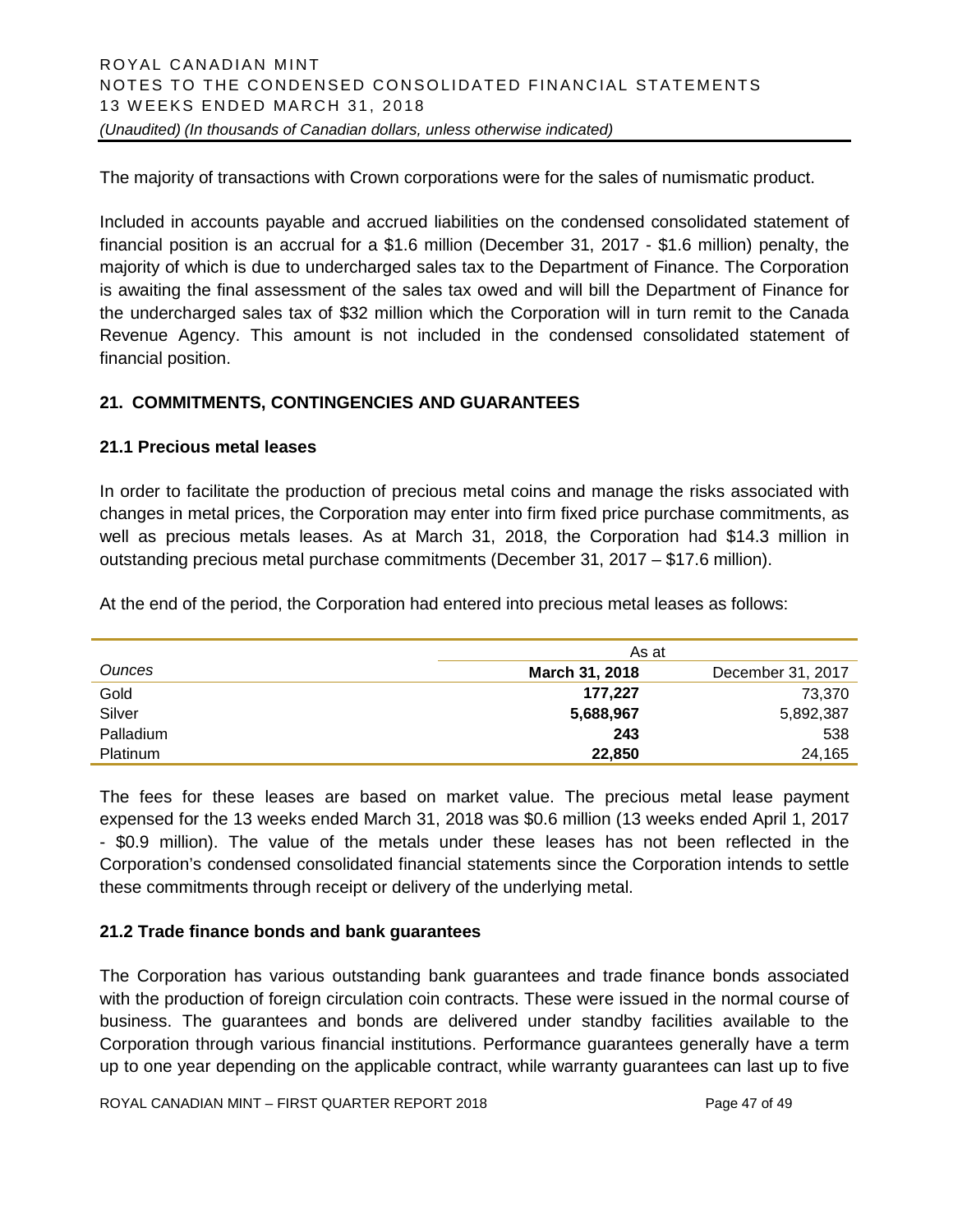years. Bid bonds generally have a term of less than three months, depending on the length of the bid period for the applicable contract. The various contracts to which these guarantees or bid bonds apply generally have terms ranging from one to two years. Any potential payments which might become due under these commitments would relate to the Corporation's non-performance under the applicable contract. The Corporation does not anticipate any material payments will be required in the future. As at March 31, 2018, under the guarantees and bid bonds, the maximum potential amount of future payments is \$11.7 million (December 31, 2017 - \$11.3 million).

# **21.3 Other commitments and contingencies**

|                        | 2018     | 2019    | 2020                     | 2021    | 2022                     | 2023 and<br>thereafter | Total    |
|------------------------|----------|---------|--------------------------|---------|--------------------------|------------------------|----------|
| Operating leases       | 182      | \$2,596 | \$2,257                  | \$2,153 | \$1,269                  | \$4,048                | \$12,505 |
| Other commitments      | 24.709   | 4.230   | 2.725                    | 2.113   | ٠                        | 46                     | 33,823   |
| Base metal commitments | 12,081   | -       | $\blacksquare$           | -       | $\overline{\phantom{a}}$ | ۰                      | 12,081   |
| Capital commitments    | 2.732    | ۰       | $\overline{\phantom{0}}$ | ۰       | ۰                        | ۰                      | 2.732    |
| Total                  | \$39,704 | \$6,826 | \$4,982                  | \$4,266 | \$1,269                  | \$4,094                | \$61,141 |

Total estimated minimum remaining future commitments are as follows:

Other commitments include firm contracts with suppliers for goods and services, excluding precious metals commitments and operating leases.

Base metal commitments are firm fixed-price purchase commitments which are entered into in order to facilitate the production of circulation and non-circulation coins (for Canada and other countries) and manage the risks associated with changes in metal prices.

The Corporation has committed as at March 31, 2018 to spend approximately \$2.7 million (December 31, 2017 - \$3.3 million) in 2018 on capital projects.

In addition, there are various legal claims against the Corporation. Claims that are uncertain in terms of the outcome or potential outflow or that are not measurable are considered to be a contingency and are not recorded in the Corporation's condensed consolidated financial statements. A \$0.8 million provision for potential legal obligations is included in accounts payable and accrued liabilities (Note 12) as at March 31, 2018 (December 31, 2017 - \$0.9 million). The amount and timing of the settlement of the provision is uncertain.

There have been no other material changes to the Corporation's commitments, contingencies and guarantees since December 31, 2017.